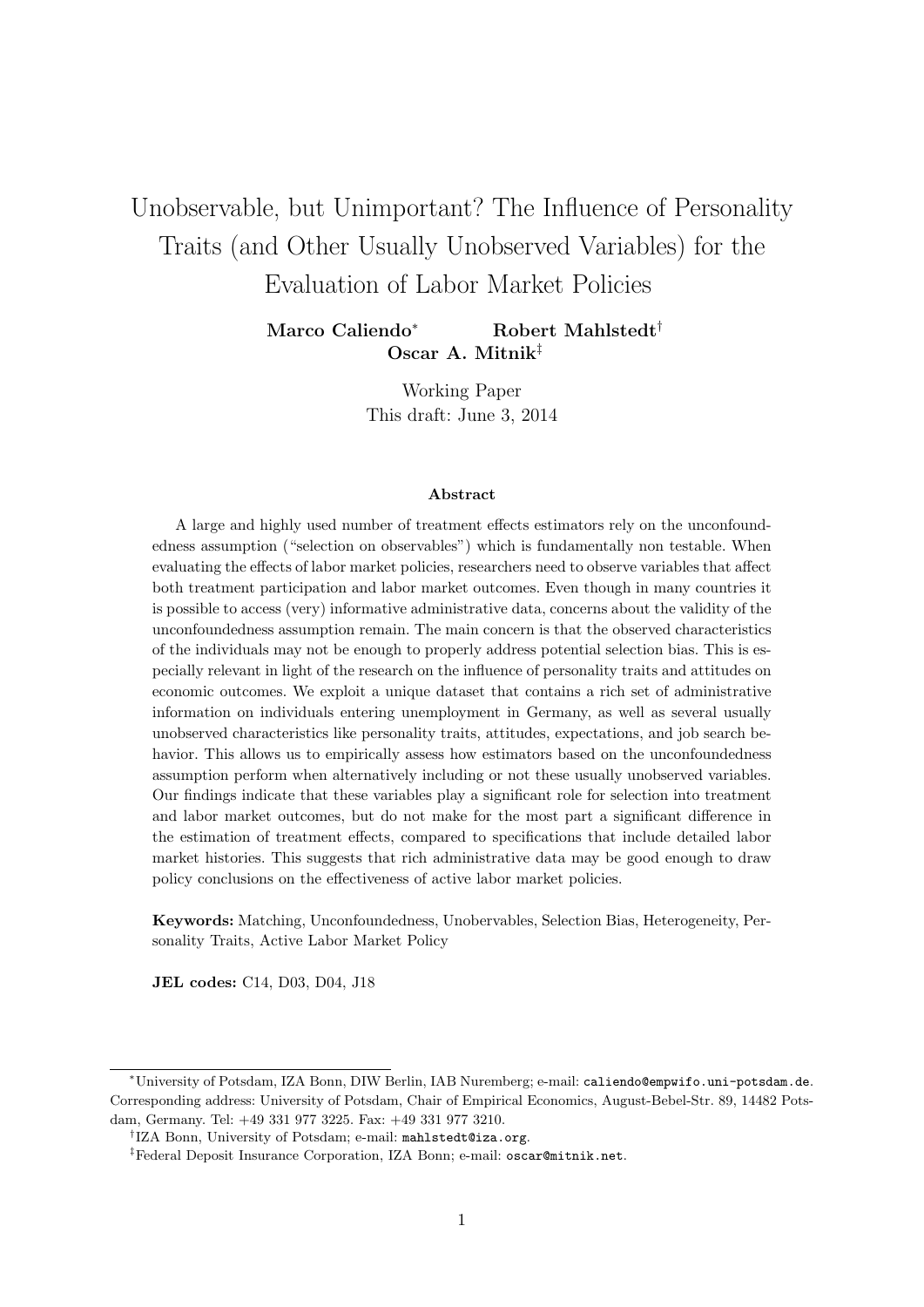## 1 Introduction

Evaluating the causal effect(s) on outcomes of an intervention or treatment(s) has become the key empirical objective in many areas of Economics, Statistics, and other fields like Sociology, Political Science, Epidemiology, and Medicine. Among the most exhaustively studied interventions are Active Labor Market Policies (ALMP), both using experimental and non-experimental methods. After the influential study by LaLonde (1986) raised concerns on the ability of nonexperimental methods to replicate the results of ALMP experiments, a very large literature developed analyzing methodological aspects related to ALMP evaluation, and nonexperimental methods in general.<sup>1</sup> A key ever-present question that nonexperimental ALMP evaluations face is whether the data can account fully for all the factors that explain both the participation in, and the outcomes of, a program. The objective of this paper is to address this question, relying on unique data on several characteristics usually not observed in the context of ALMP evaluations, for individuals entering unemployment in Germany.

In an ideal experiment where units (e.g. individuals) are randomly assigned to the alternative treatment levels, the average causal effect of any given treatment level compared to another can be obtained by just comparing the average outcomes across the treatment levels. However, if the assignment to treatment is nonexperimental, assumptions are needed to identify the treatment effects of interest. One of the most popular approaches is based on the assumption referred alternatively as unconfoundedness, exogeneity, ignorability, or selection on observables (Heckman, LaLonde, and Smith, 1999; Imbens and Wooldridge, 2009). In a binary setting where units are either treated or used as comparisons (controls), the assumption implies that after controlling for differences in observed covariates between the two groups, any remaining differences are as if they had been generated by random assignment to the groups. A large and highly used number of treatment effects estimators (e.g. propensity score matching and weighting) rely on this unconfoundedness assumption, which is fundamentally not testable. Furthermore, a leading critique is that it is not realistic. In the context of ALMP evaluations the argument is that researchers need to observe all the variables that affect both treatment participation and labor market outcomes. The main concern is that there may be unobserved characteristics that simultaneously

<sup>&</sup>lt;sup>1</sup>See Heckman, LaLonde, and Smith (1999) for a survey of the ALMP evaluation literature and the early debate on the LaLonde (1986) study; see Kluve (2010) and Card, Kluve, and Weber (2010) for an overview of ALMP evaluation in Europe; see Dehejia and Wahba (1999, 2002), Smith and Todd (2005) and Dehejia (2005) on the debate on using propensity score matching to evaluate the training program in the LaLonde study; see Imbens and Wooldridge (2009) for a recent survey of econometric methods used in program evaluation.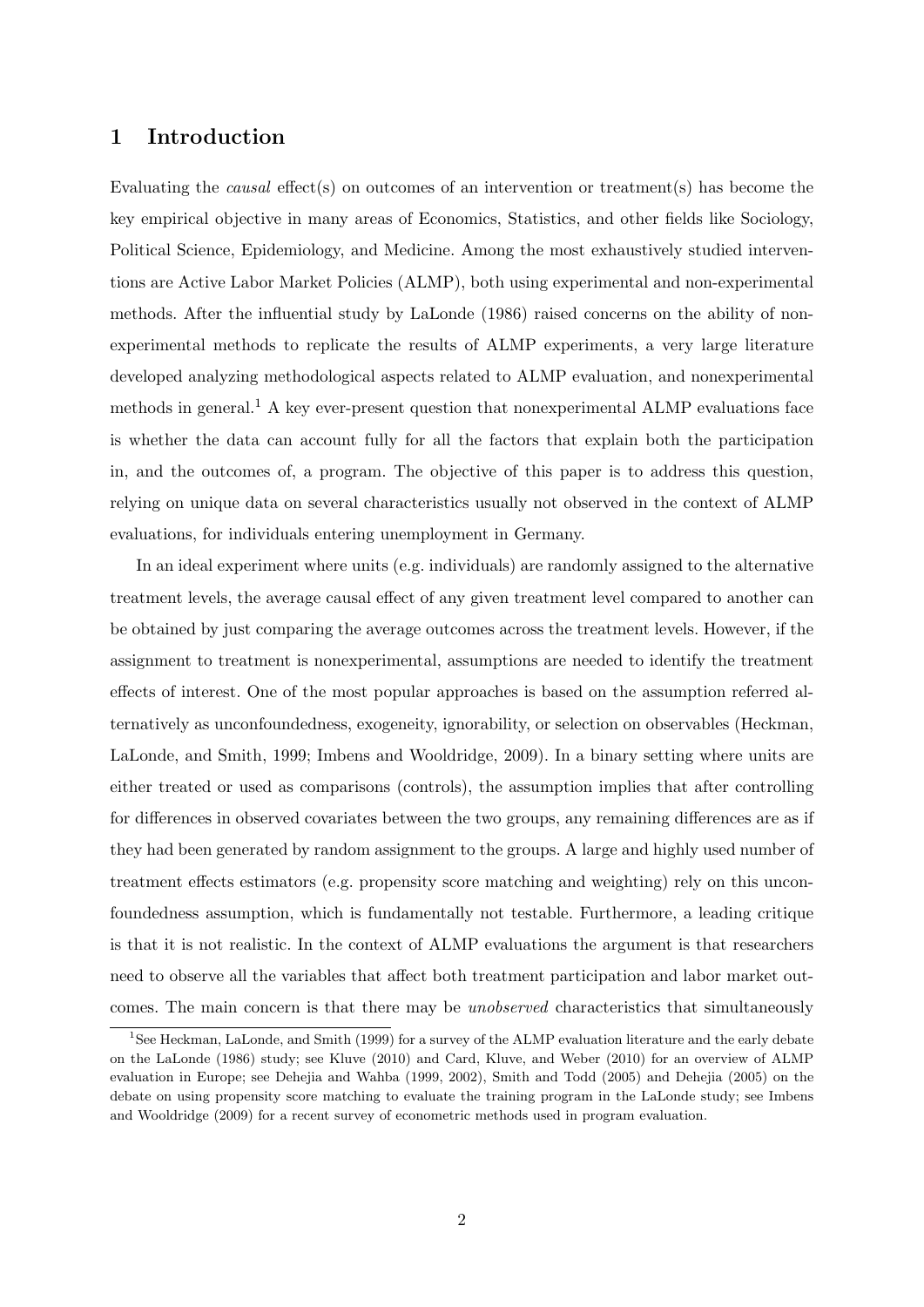explain the particular treatment individuals received, and the treatment outcomes.<sup>2</sup> In this case, estimators based on the unconfoundedness assumption become biased, either underestimating or overestimating the causal effects of the treatment. Looking back at the last decade, the development is twofold. On the one hand, many countries now offer access to (very) informative and complete administrative data – including detailed information on the labor market history of individuals – increasing the likelihood that the unconfoundedness assumption is satisfied. On the other hand, the recent literature showing the influence of variables such as personality traits or preferences on economic outcomes (e.g. Heckman, Stixrud, and Urzua, 2006; Osborne Groves, 2005; Bowles, Gintis, and Osborne, 2001), should be a cause of concern about the validity of the unconfoundedness assumption; these variables might be important on many dimensions in the context of ALMP (e.g. job search behavior, selection into programs, overall labor market performance) but have not been used previously in this context.

In this paper we address this concern explicitly. Our focus is on a family of estimators that rely on comparing treated and control individuals based on the propensity score, the probability of receiving treatment, as a way of reducing a multi-dimensional problem to a one-dimensional problem (Rubin, 1974). Most of the technical details regarding the properties and features of estimators based on the propensity score are at this point well understood. Intuitively, propensity score-based estimators are based on comparing individuals with similar scores. The key is that even if individuals in the two treatment arms have similar values of their estimated propensity scores (and thus in the observed characteristics used to estimate the propensity score), they could still differ in other characteristics not observed by the researcher. The data we exploit is from Germany and unique because, similar to many other ALMP evaluations (in particular in Europe) not only contains a rich set of administrative-based information for a fresh inflow sample into unemployment, but it also contains information on characteristics usually not observed in the context of ALMP evaluations, like personality traits, attitudes, expectations, and job search behavior.<sup>3</sup> This allow us to empirically assess how estimators based on the unconfoundedness assumption perform when alternatively including or not these usually unobserved variables.

As the variables measuring personality traits, attitudes, expectations, and job search behavior are usually not observed in the context of ALMP evaluations, there is no prior research on

<sup>&</sup>lt;sup>2</sup>Even though the literature uses "selection on observables" as a way of referring to the unconfoundedness assumption, and the term "unobservables" is also commonly used, we prefer to use the term "unobserved" to highlight the fact that the observability of a particular variable will vary for different contexts and data.

<sup>3</sup>For example Gerfin, Lechner, and Steiger (2005), for Switzerland, or Sianesi (2004), for Sweden, makes use of comprehensive administrative data in order to evaluate ALMP programs in (Western) European countries. However, those studies generally suffer from the absence of information about personality traits, attitudes and expectations.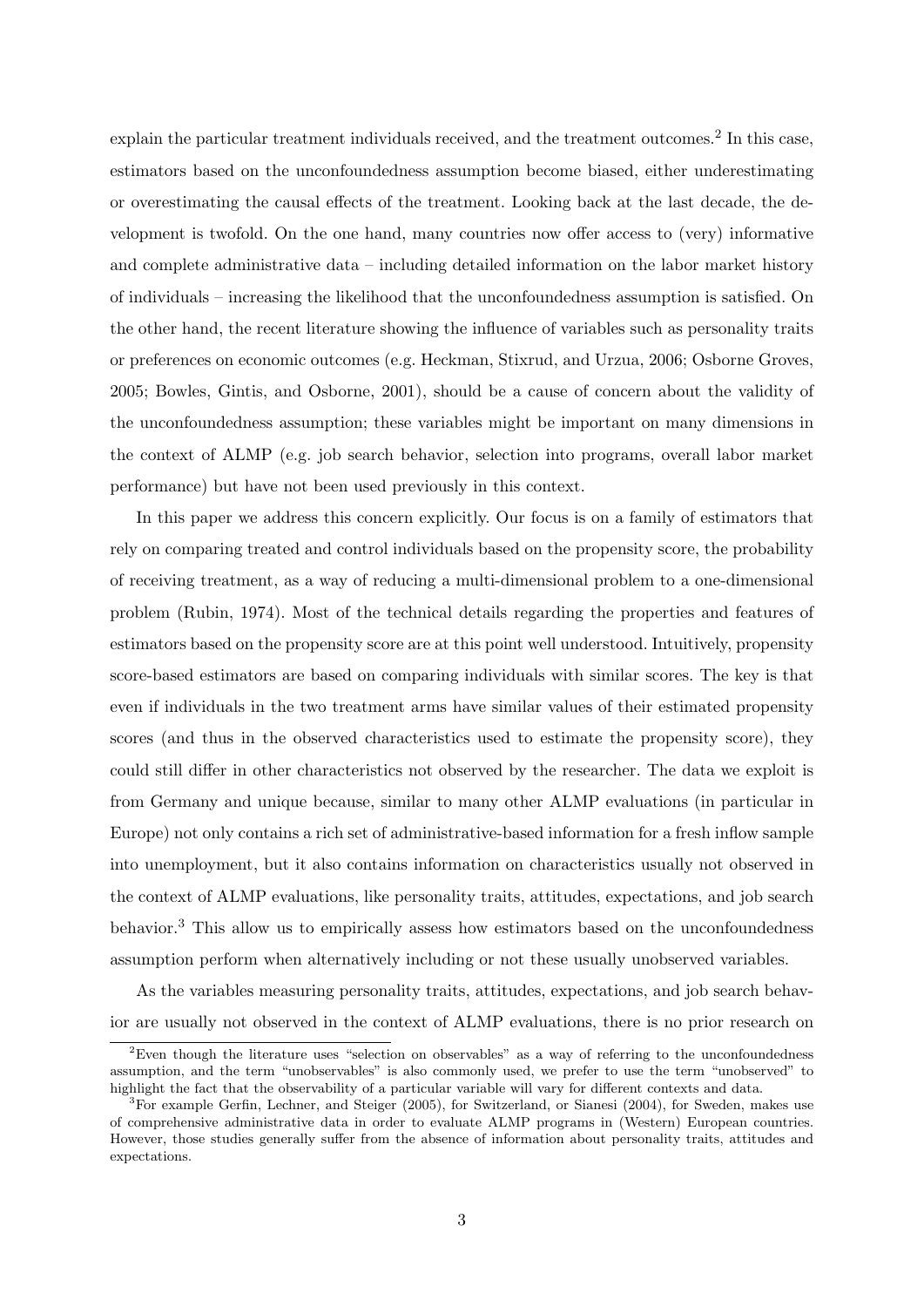the actual consequences, when using propensity score-based estimators, of not observing these types of variables. However, this paper relates to the prior literature dealing with the sensitivity of unconfoundedness-based estimators. Imbens (2003), Altonji, Elder, and Taber (2005) and Ichino, Mealli, and Nannicini (2008) have proposed methods to assess the sensitivity of unconfoundedness-based estimators to the presence of unobserved variables. With methodological differences in their approaches, these studies try to assess how large should the effect of hypothetically not observed variables be to invalidate the results obtained from applying propensity score-based estimators in different situations. Oster (2013) relates Altonji, Elder, and Taber (2005) to coefficient movements when adding controls in linear models. Lechner and Wunsch (2013) explore, using a German dataset, how sensitive matching estimators are to the inclusion of a variety of usually observed (but rich) characteristics, and find that those rich characteristics can remove selection bias.

Building upon this previous literature, we estimate different treatment selection models using alternative sets of variables, for three typical ALMP programs – short-term training, long-term training and wage subsidies – which are very common in many countries. We examine the resulting propensity score distributions and ranks. Based on these selection models we estimate average treatment effects on the treated using different treatment effects estimators, and compare the effects associated to the alternative variable sets. We also examine the resulting matching quality and perform extensive sensitivity analyses. Our findings indicate that personality traits and other usually unobserved variables play a significant role for selection into treatment and labor market outcomes. However, comprehensive control variables (in particular labor market histories) are able to capture partly the same information provided by the usually unobserved variables. Thus, the difference in treatment effects between including and excluding the usually unobserved variables is in general small, although it becomes larger for some treatments, when analyzing a sub-sample of high-skilled individuals. Overall we interpret our results as suggesting that rich administrative data that includes detailed labor market histories may be good enough to draw policy conclusions on the effectiveness of active labor market policies.

The paper is structured as follows. The next section gives a short summary on the identification of treatment effects and the role of potentially unobserved variables. Section 3 describes the institutional background and the dataset, and presents some descriptives statistics. Section 4 presents the results, while Section 5 concludes.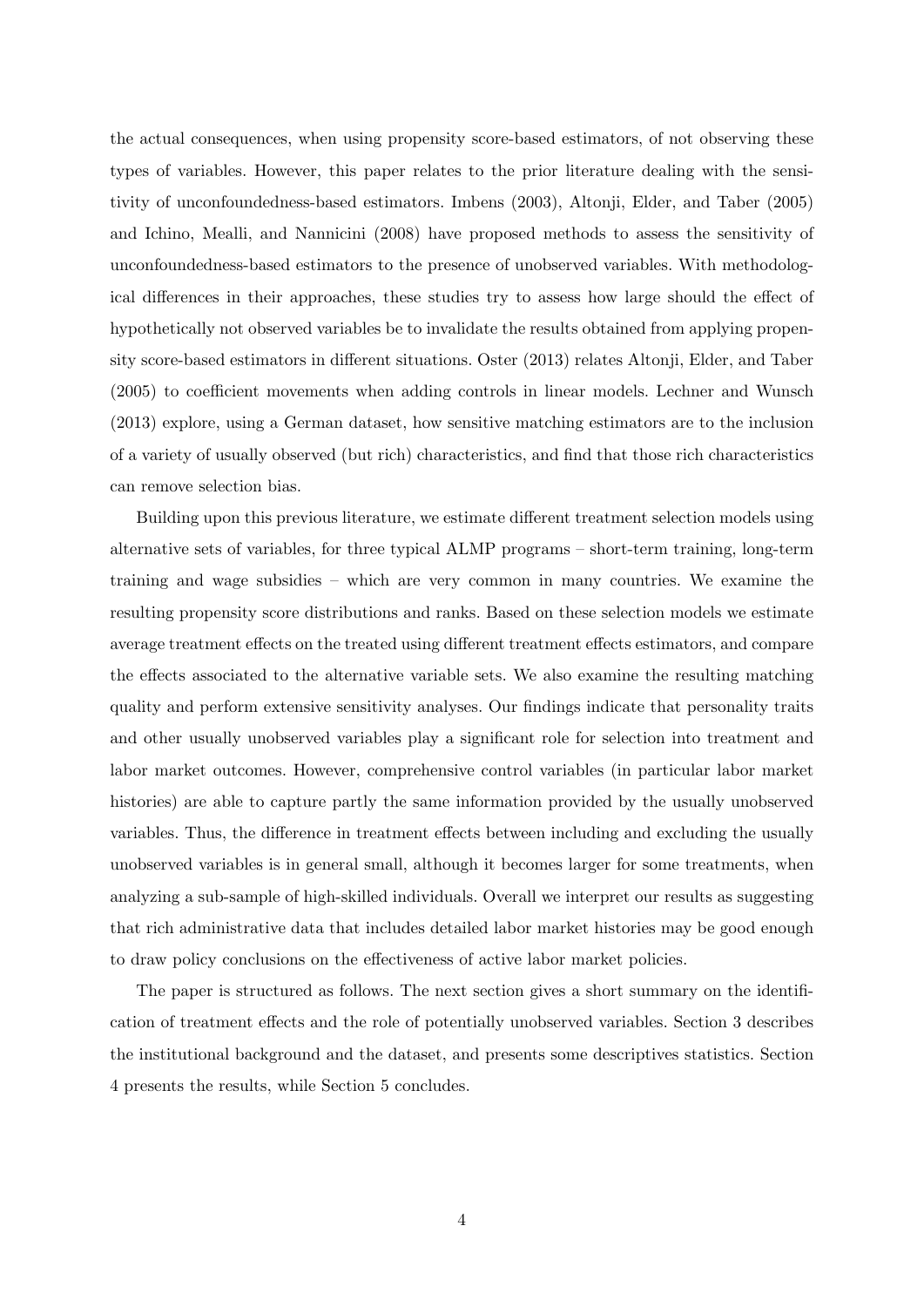## 2 Identifying Treatment Effects - A Short Summary

#### 2.1 Basic Setup

We base our discussion on the well known potential outcomes framework (Roy, 1951; Rubin, 1974), where we have two potential outcomes  $(Y^1$  with treatment,  $Y^0$  without treatment), a treatment indicator  $(W = 1$  if individual received treatment) and a set of observed characteristics X. We focus on the usual parameter of interest in most evaluations, the average treatment effect on the treated (ATT):

$$
\tau_{ATT} = E(Y^1 \mid D = 1) - E(Y^0 \mid D = 1). \tag{1}
$$

The fundamental evaluation problem arises because the last term on the right hand side of equation (1) is not observed and selection bias arises if participants and non-participants are selected groups in terms of (un)observed characteristics who would have different potential outcomes even in the absence of treatment. To correct for this selection bias, propensity score matching estimators rely on the unconfoundedness or conditional independence assumption (CIA), which states that conditional on observed characteristics  $(X)$  the counterfactual outcome is independent of treatment. In addition to the CIA, we also assume overlap which implies that there are no perfect predictors which determine participation. Additionally, as direct matching on X can be difficult when X is of high dimension ("curse of dimensionality"), Rosenbaum and Rubin (1983) suggest using balancing scores such as the propensity score. These two assumptions

$$
Y^{0} \perp D | P(X) \quad \text{and} \quad Pr(D = 1 | P(X)) < 1, \text{for all } X \tag{2}
$$

are sufficient for identification of the ATT based on matching. The CIA is a strong assumption and its justification depends crucially on the availability of data which allow controling for all relevant variables that simultaneously influence the participation decision and the outcome variable. If there are unobserved variables which affect assignment into treatment and the outcome variable simultaneously, a hidden bias might arise to which matching estimators are not robust (see, e.g. Rosenbaum, 2002, for an extensive discussion). To see what happens, let us assume that the participation probability is not only determined by  $X$ , but also by a set of (unobserved) variables U. Then

$$
P_i = P(X_i, U_i) = P(D_i = 1 | X_i, U_i) = F(\beta X_i + \gamma U_i),
$$
\n(3)

where  $\gamma$  is the effect of  $U_i$  on the participation decision. If the study is free of hidden bias,  $\gamma$ will be zero and the participation probability will solely be determined by  $X_i$ . However, if there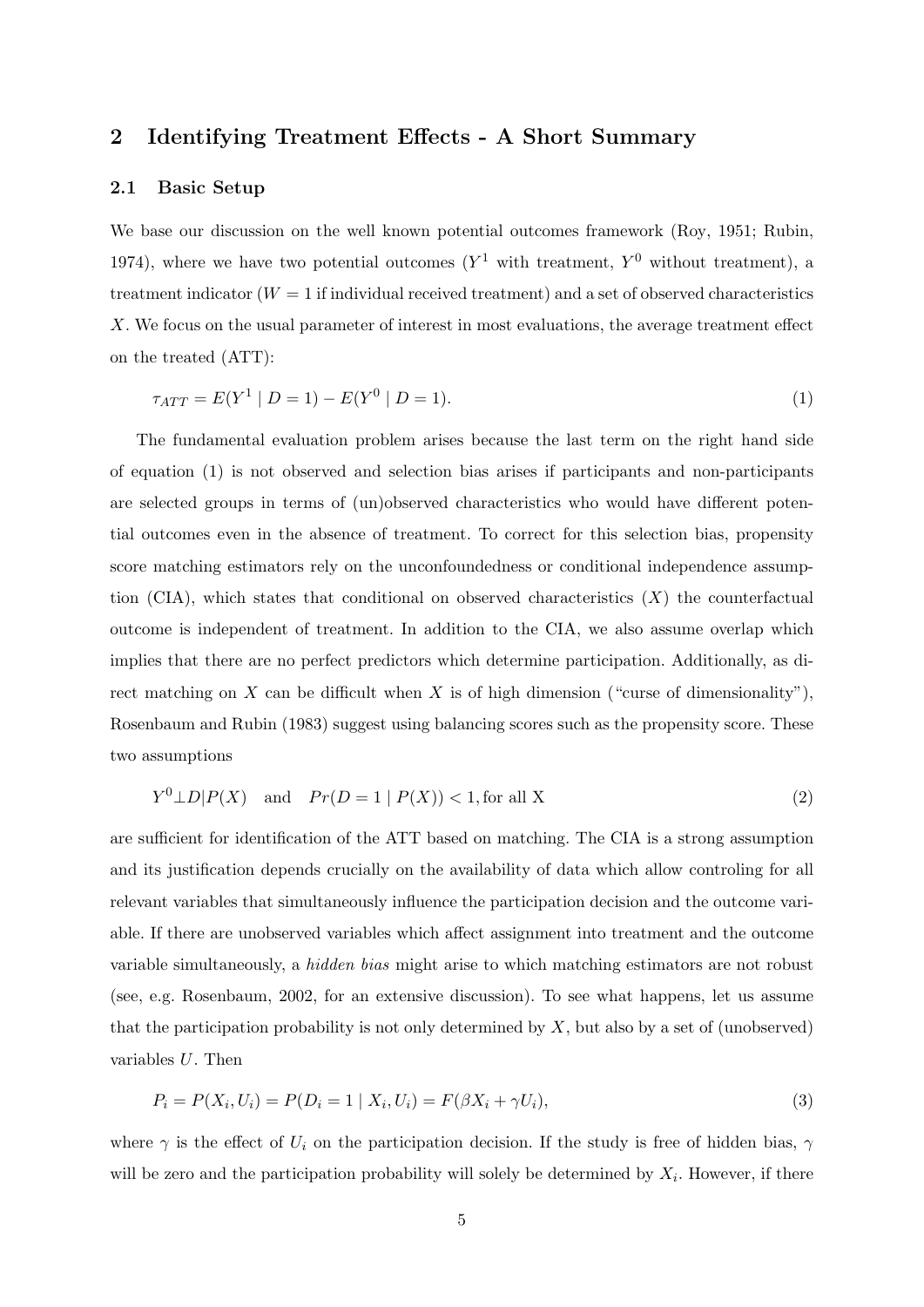is hidden bias, two individuals with the same observed covariates  $X$  have different chances of receiving treatment. Let us assume we have a matched pair of individuals  $i$  and  $j$  and further assume that  $F$  is the logistic distribution. The odds that individuals receive treatment are then given by  $\frac{P_i}{(1-P_i)}$  and  $\frac{P_j}{(1-P_j)}$ , and the odds ratio is given by  $\frac{P_i}{\frac{1-P_i}{P_j}}$  $1-P_j$  $=\frac{P_i(1-P_j)}{P_j(1-P_i)}=\frac{\exp(\beta x_i+\gamma u_i)}{\exp(\beta x_j+\gamma u_j)}$  $\frac{\exp(\beta x_i + \gamma u_i)}{\exp(\beta x_j + \gamma u_j)}$ . If both units have identical observed covariates – as implied by the matching procedure – the X-vector cancels out implying that the odds ratio is  $exp[\gamma(u_i - u_j)]$ . Both individuals differ in their odds of receiving treatment by a factor that involves the parameter  $\gamma$  and the difference in their unobserved covariates U.

Here is key to consider the relationship between  $X$  and  $U$ . If there is high correlation between X and U, it is very likely that the  $u_i - u_j$  difference will be small. For example, motivation may be part of  $U$ . If motivation is uncorrelated with the observed characteristics of the individuals, differences in motivation may be large for individuals with the same values of  $X$ . However, in ALMP evaluations it is common to include in the vector X variables related to the labor market histories of individuals. In particular, assume  $X$  includes lagged values of the outcome variable,  $Y_{t-1},..., Y_{t-l}$ . If motivation is correlated with contemporaneous values of the outcome, it is very likely to be correlated with lagged values of the outcome. In that case, the difference  $u_i - u_j$  is very likely to be small for individuals with similar (or in the extreme identical) outcome histories.

## 2.2 The Role of Unobserved Variables in Labor Market Policy Evaluation

The extent to which  $\gamma$  and U play an empirical role will depend of the empirical context. The importance of the unobserved characteristics U clearly depends on the extent of the observed characteristics. A more informative set of control variables X reduces the likelihood that  $\gamma$ has an effect on the participation decision. Previous studies suggest that socio-demographic and regional information as well as labor market histories of participants play an important role when evaluating treatment effects (e.g. Mueser, Troske, and Gorislavsky, 2007; Heckman, Ichimura, Smith, and Todd, 1998). Especially, the improved availability and quality of administrative data in recent years allows investigating the effects of certain characteristics on potential treatment effects in a systematic way (e.g. Lechner and Wunsch, 2013; Huber, Lechner, and Wunsch, 2013). However, at the same time a variety of studies shows the importance of variables previously not extensively considered in economics in general and for ALMP evaluations, like personality traits (Nyhus and Pons, 2005), cognitive and non-cognitive skills (Heckman, Stixrud, and Urzua, 2006) or preferences and attitudes (Pannenberg, 2010; Belzil and Leonardi, 2007).

In this context several variables which are usually not observed when evaluating labor mar-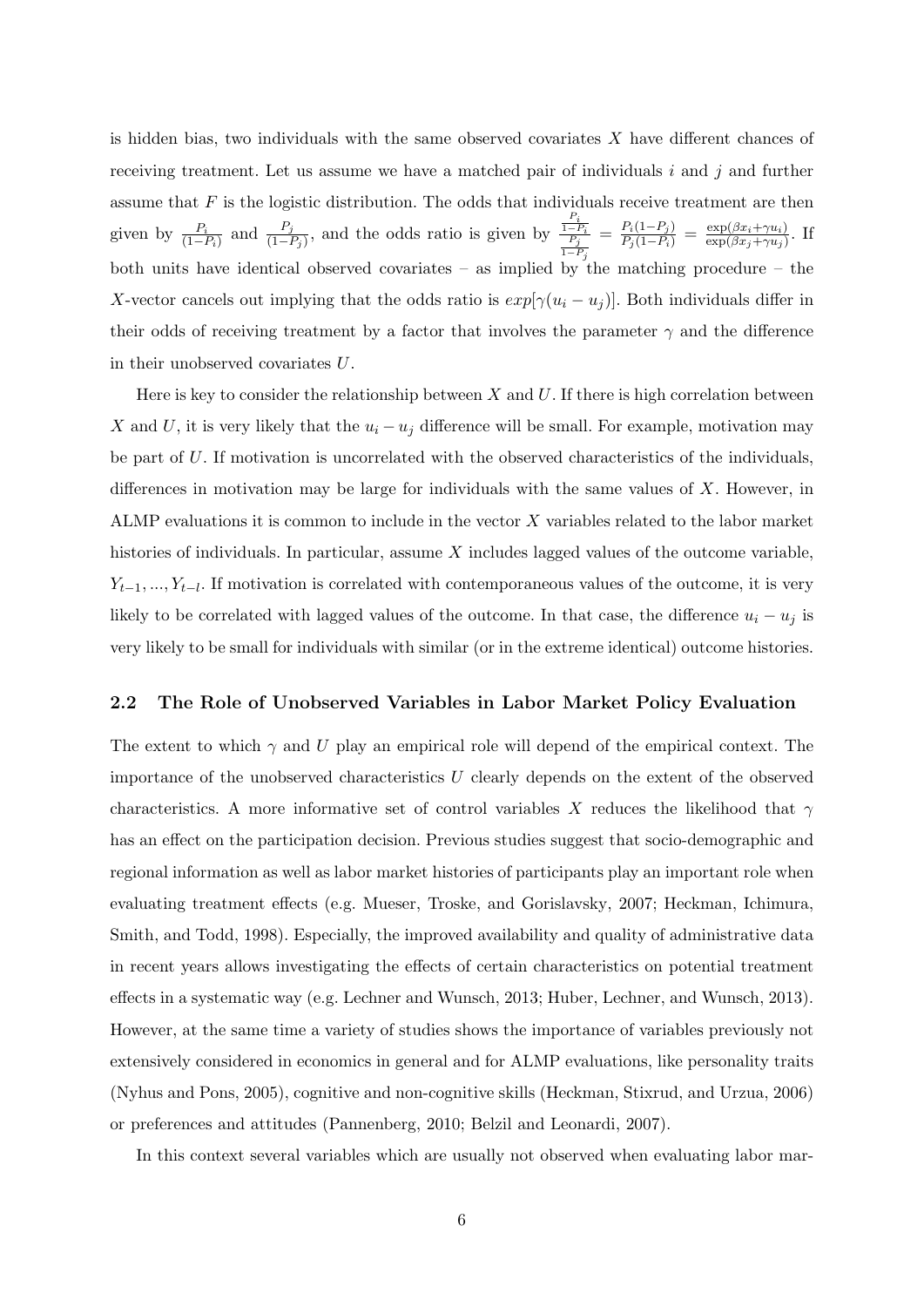ket policies, might be of special interest. For example, Mueller and Plug (2006) find for the U.S. that the 'Big Five' personality traits – extraversion, agreeableness, conscientiousness, neuroticism and openness – have an impact on earnings similar to that found for cognitive abilities. Similar results are found by Nyhus and Pons (2005) for the Netherlands. Moreover, several empirical studies investigate how an individual's locus of control might be related to labor market performance. Locus of control refers to a general expectation about internal versus external control of reinforcement (Rotter, 1966). People with a more external locus of control believe that much of what happens in life is beyond their control, while people with an internal locus of control see life's outcomes as dependent on their own decisions and behavior. Several studies find a significant effect of the locus of control on individual earnings (e.g. Andrisani, 1977; Heineck and Anger, 2010; Semykina and Linz, 2007) and job search strategies (e.g. Caliendo, Cobb-Clark, and Uhlendorff, 2014; McGee, 2014).

Another strand of the literature analyzes the effect of job search outcomes, like the use of different search channels (e.g. Holzer, 1988; Van den Berg and Van der Klaauw, 2006) or reservation wages (e.g. Shimer and Werning, 2007; Brown, Roberts, and Taylor, 2010), on individual labor market performance. Based on theoretical job search models (Mortensen, 1986), these variables are significant in determining the unemployment duration and the speed at which job-seekers are reintegrated into the labor market. Moreover, the intergenerational transmission of human capital (Black, Devereux, and Salvanes, 2005) and attitudes (Dohmen, Falk, Huffman, and Sunde, 2012), as well as social networks (Montgomery, 1991; Bayer, Ross, and Topa, 2008) seem to play an important role for determining an individual's labor market performance. Combining these different strands of literature the natural question that arises is whether these variables also play a role when evaluating the effects of active labor market programs.

## [Insert Table 1 about here]

Table 1 gives an overview of the covariates of interest in our study. First of all, we divide the variables in five categories: 1) socio-demographic variables, 2) labor market history, 3) personality traits, 4) job search and employment outlook and 5) additional characteristics. The first category includes, beside typical socio-demographic variables, like age, gender, marital status, educational level, health status, etc., also control variables for the month of entry into unemployment, the time between entry and the interview, and regional information. The second block, labor market history, can be divided into short-term and long-term history. The short-term history summarizes information up to two years prior to the beginning of the current unemployment spell, while the long-term history includes information for the prior ten years. Additionally, we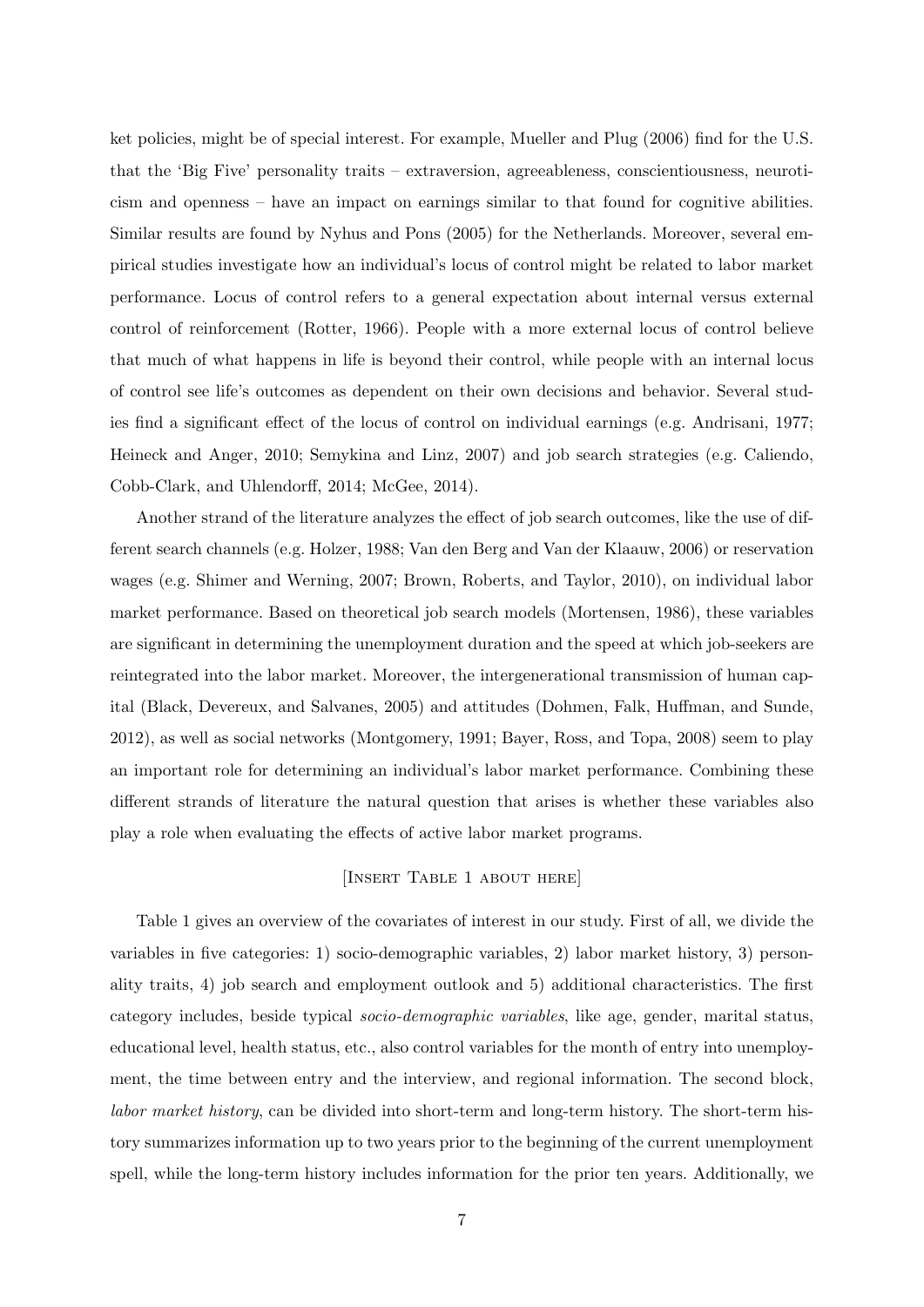define three groups of variables containing information on usually unobserved variables. Personality traits contain the 'Big Five' factors of personality openness, conscientiousness, extraversion and neuroticism (agreeableness is not included) (see Digman, 1990, for an overview) and locus of control. The job search and employment outlook variables contain information on the individual reservation wage, the search intensity, search channels, as well as expectations about future employment prospects and program participation. Finally, the block additional characteristics includes variables like the number of good friends outside the family, problems with child care, father's education and individual life satisfaction.

## 3 Institutional Background, Data and Descriptives

## 3.1 Institutional Background

Germany has a long tradition of ALMP and the German Social Security Code provides a large set of programs geared towards helping unemployed individuals, like training programs, job search assistance, job creation schemes, start-up subsidies or benefits to increase the job-seekers labor market mobility. Table 2 shows the entries into different programs in Germany between 2005 and 2011. As they are most relevant (in terms of number of participants) for supporting unemployed job-seekers and very typical for many OECD countries, we investigate the effect of three programs in detail: 1) Short-term training, 2) long-term training and 3) wage subsidies. While the short-term training represents a more recent group of programs shifting the focus towards more 'activating' elements, long-term training and wage subsidies represent more traditional programs, which aim to remove disadvantages in education, work experience or productivity. Since these programs represent very different re-integration strategies and are targeted at different types of unemployed individuals, this potentially allows us to examine the role of usually unobserved variables for these different selection processes. Let us briefly summarize some institutional details for these three programs.

## [Insert Table 2 about here]

Short-term training measures, introduced in 1998, have a maximum duration of eight weeks. The courses can either serve as test of the participant's occupation-specific aptitude, or aim to improve the general employability. For example, the courses teach the unemployed how to apply effectively for a new job or how to behave in job interviews, but can also consist of computer or language classes. Some of the courses impart knowledge on starting a business to founders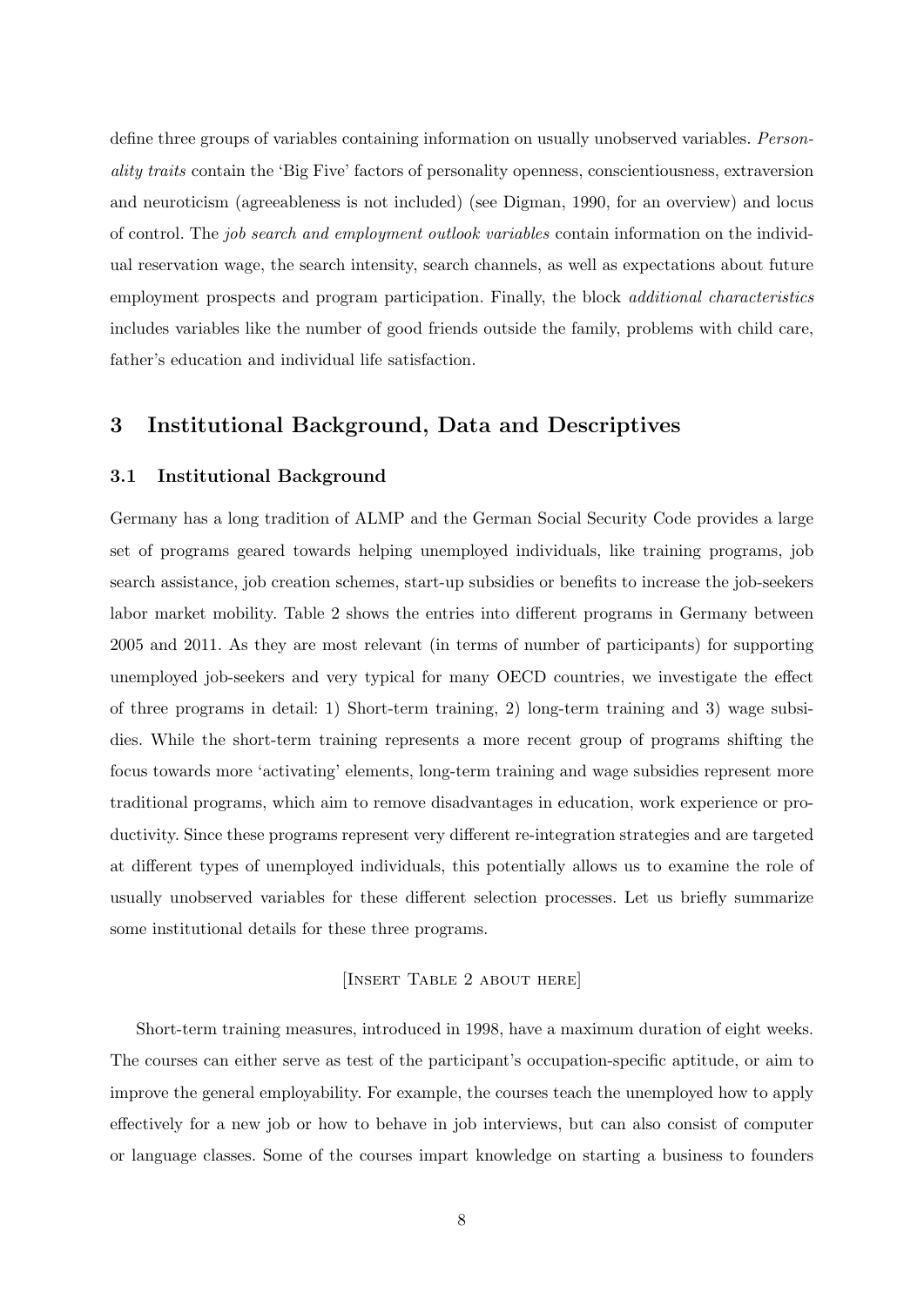of start-ups, while others are concerned with the special needs of certain 'hard-to-place' jobseekers. Caseworkers can also use them to attain additional information on the participant's abilities and willingness to work. Courses are conducted full- or part-time and last from two days up to eight weeks; an individual's time spent in short-term training programs is limited to twelve weeks in total. While in a short-term training program an unemployed person cannot earn additional wages; however she continues to receive unemployment benefits and coverage of the costs associated to participation (e.g. transportation, child care) (see Wolff and Jozwiak, 2007).

Long-term training programs have been a well established part of the German labor market policy for many decades. These programs can last from three months to up to three years. Historically, a caseworker would assign an unemployed individual to a specific course aimed at improving her occupational skills, and facilitating reintegration into the labor market. Previous studies find positive effects only in the very long-run (e.g. Fitzenberger, Osikominu, and Völter, 2008; Lechner, Miquel, and Wunsch, 2011) or even partly negative effects on employment (e.g. Lechner and Wunsch, 2008). With the 'Hartz reforms' at the beginning of the century, the German government reduced the usage of (long) vocational training programs. From 2003 onwards caseworkers no longer choose a specific course for the unemployed but hand out a training voucher to the job-seeker who is then allowed to find an appropriate training program for herself (see Bernhard and Kruppe, 2012).

Wage subsidies are one of the oldest instrument used to reintegrate unemployed individuals into the labor market. The aim of the subsidy is to reduce the labor costs for the firm, potentially bridging any deficiencies in a worker's productivity. Wage subsidies (or temporary employment with a wage subsidy) can also be used as a screening advice, lowering uncertainty and, hopefully, creating stable employer-employee relationships. Whether or not an unemployed person is supported with a targeted wage subsidy is a decision that is made by her caseworker. In addition, the caseworker determines the properties of the subsidy (restricted by the legal framework and guidelines): up to 50 percent of the monthly wage can be covered by the subsidy for at most 12 months. Extensions are possible if the wage subsidy aims at the integration of older or handicapped workers. Employers of subsidized workers agree to employ workers who are younger than 50 years for a follow-up period after the subsidy ends. This follow-up period is usually as long as the subsidized period itself. In case the worker is dismissed for reasons that are not attributable to her performance, the employer has to return a portion of the subsidy. Previous research shows relatively large favorable effects on employment prospects of hard-to-place workers (e.g. Bern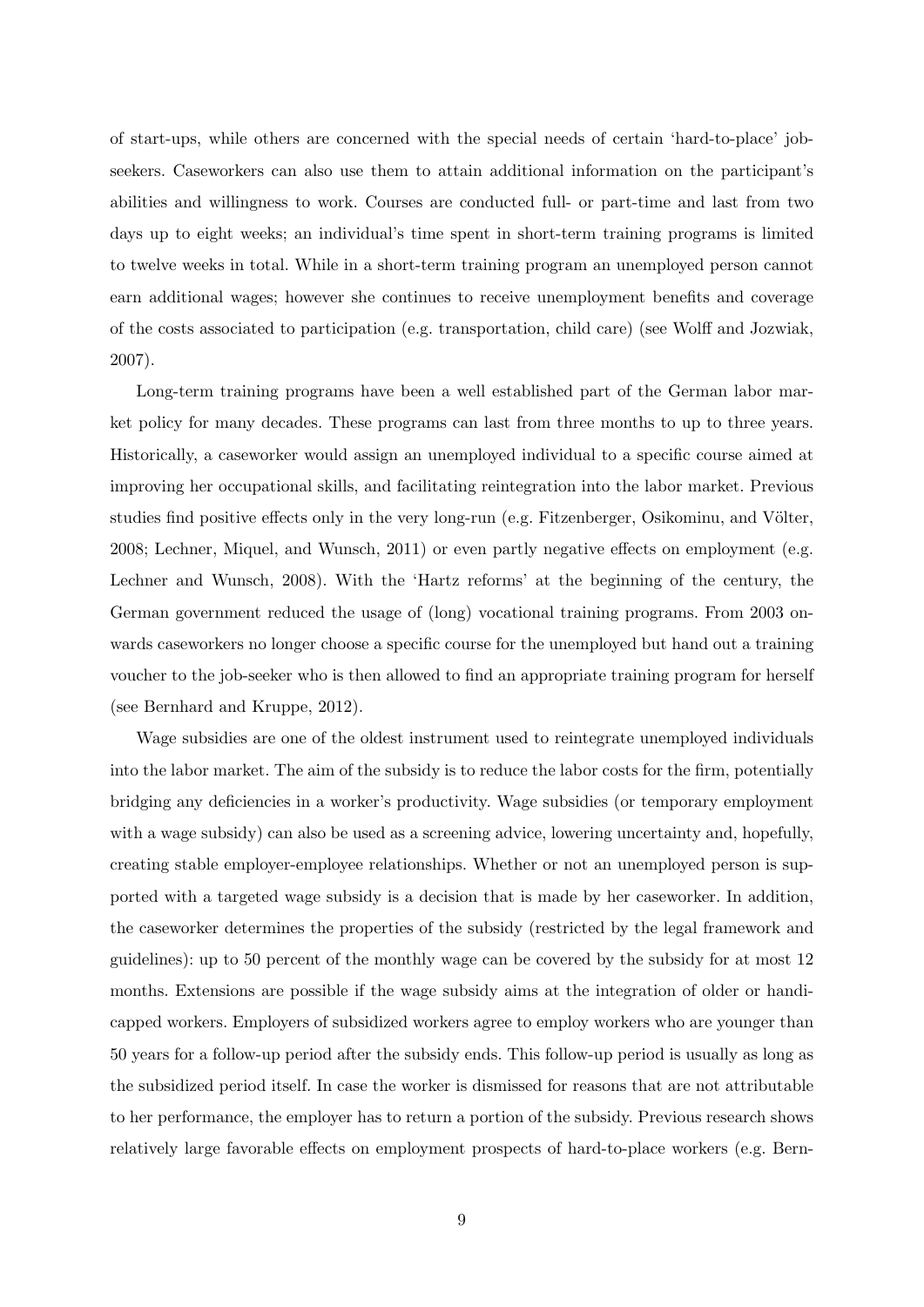hard and Wolff, 2008; Jaenichen and Stephan, 2011), but potential substitution/displacement effects and deadweight losses may be present.

#### 3.2 The IZA Evaluation Dataset and our Estimation Sample

This study uses the IZA Evaluation Dataset M which combines survey information and administrative data on individuals who entered unemployment between June 2007 and May 2008 in Germany (see Caliendo et al., 2011). The dataset contains a 9% random sample, from the monthly unemployment inflows of approximately 206,000 individuals identified in the administrative records, which are selected for interview. From this gross sample of individuals aged between 16 and 54 years, representative samples of about 1,450 individuals are interviewed each month so that after one year twelve monthly cohorts were gathered (see Arni et al., 2014, for details on represantativeness etc.). The first wave of interviews takes place shortly after the entry into unemployment. Besides the extensive set of individual-level characteristics and labor market outcomes, the individuals are asked a variety of non-standard questions about search behavior, social networks, psychological factors, cognitive and non-cognitive skills, subjective assessments on future outcomes, and attitudes. For the 88% of individuals who agreed, these survey data were then merged to administrative information from the *Integrated Employment Biographies* (IEB) provided by the Institute for Employment Research (IAB).<sup>4</sup> The IEB integrates different sources, e.g., employment history, benefit recipient history, training participant history and job search history and therefore contains detailed information on employment subject to social security contributions, unemployment and participation in active labor market policy including wages and transfer payments. The data additionally include a broad range of socio-economic characteristic including education, family status and health restrictions. The data do not contain information about working hours or periods in self-employment, working as a civil servant, or spent in inactivity. Altogether, this amounts to a total of 15,274 realized interviews with a time lag from seven to fourteen weeks between the unemployment registration and the interview.

For the purpose of the study, we restrict our estimation sample to all individuals who are still unemployed and do not participate in any ALMP program when the interview takes place. Furthermore, we include only respondents who state that they are actively searching for new employment. We define job seekers as participants if they attend short-/long-term training, or receive a wage subsidy within the first twelve months after the entry into unemployment, and

<sup>&</sup>lt;sup>4</sup>This study is based on a weakly anonymized sample of the Integrated Employment Biographies by the IAB (V.901). The data can be accessed at the Research Data Center of the Federal Employment Agency at the Institute for Employment Research (FDZ).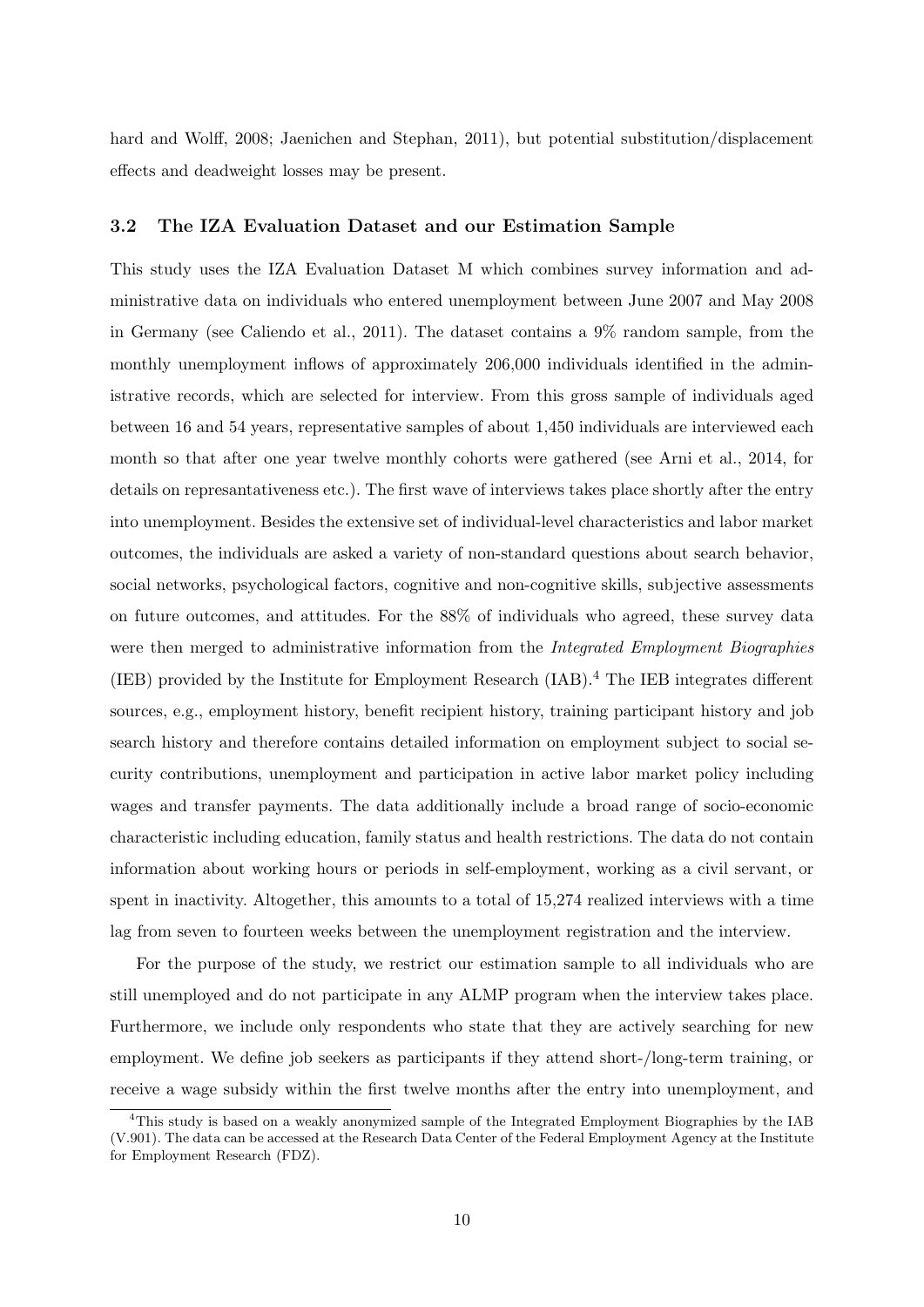as non-participants if they do not participate in any ALMP program within this period. This leaves us with 3,769 non-participants, while 1,607 individuals participate in short-term training, 694 in long-term training and 501 receive a wage subsidy.<sup>5</sup>

#### 3.3 Some Descriptives for Outcomes and (Usually Un)Observed Variables

We observe every job-seeker in our sample for a period of 30 months after entering unemployment. To evaluate the influence of usually unobserved variables on the treatment effects we focus on labor market outcomes which are typically used in the evaluation of ALMP programs. In particular we concentrate our analysis on the employment probabilities after 12 months and at the end of our observation period after 30 months. Additionally, we observe the time spent in employment as well as the cumulative earnings within the observation period of 30 months. The upper part of Table 3 shows the differences between participants and non-participants with respect to these labor market outcomes. We observe significantly lower employment probabilities for participants after 12 months which tend to vanish over time. For recipients of a wage subsidy, the raw employment probabilities are higher after 30 months. However, the overall time spent in employment within 30 months after the entry is significantly lower for participants, irrespective of the type of treatment. The cumulative earnings are also lower for participants in short- and long-term training, but higher for recipients of wage subsidies. The lower employment probabilities in the short-run are induced by 'lock-in' effects, i.e. a reduction of participants' search effort before and during program participation (e.g. Van Ours, 2004; Jespersen, Munch, and Skipper, 2008). Lock-in effects are largest for participants in long-term training, as programs are still ongoing 12 months after entering unemployment.

#### [Insert Table 3 about here]

Additionally, Table 3 shows differences with respect to the socio-demographic variables and the labor market history, the baseline control variables. ALMP participants are in general more likely to be female, older and have more children than non-participants. Moreover, participants are generally better educated, we observe a higher share with an upper secondary school and an university degree, have spent more time in employment in the past (short- and long-term) and

<sup>&</sup>lt;sup>5</sup>The choice of the period for the split is arbitrary and could be debated (see Sianesi, 2004); nevertheless it is the standard procedure in the evaluation of ALMP (see for example Card, Kluve, and Weber, 2010, for a meta-analyis of 199 programs). In our case, choosing 12 months as the treatment period covers about 89% of all individuals who participate in an ALMP program within our complete observation period of 30 months and ensures that we observe individuals for a sufficiently long time window after the treatment. Moreover, increasing the treatment period, has the disadvantage that the non-participation in later periods is to some extent simply the consequence of a successful job search in earlier periods. Therefore, it becomes less clear whether the estimated effects are causal to the program participation.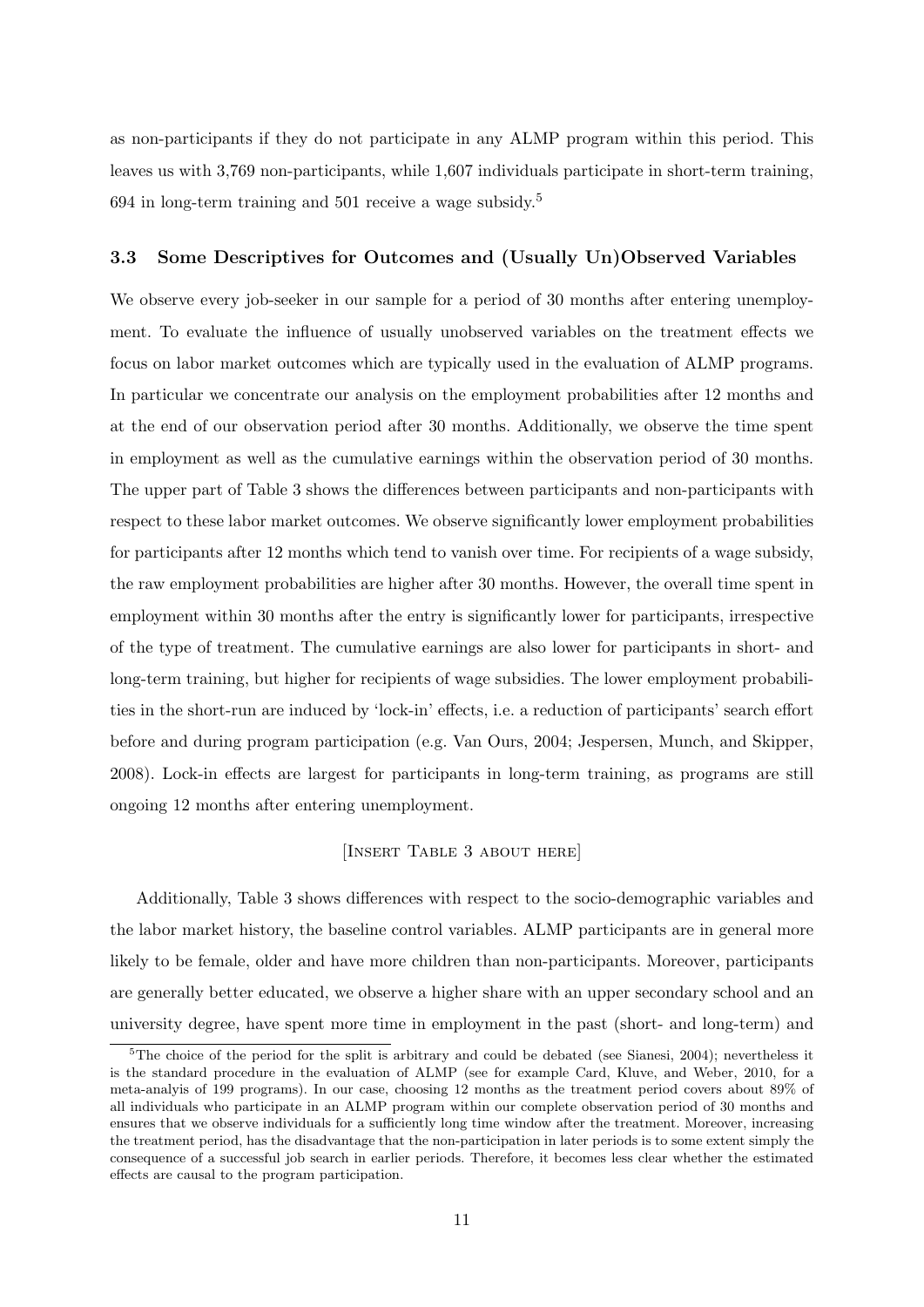are more likely to live in West-Germany. Comparing the three programs of interest in detail the overall pattern is very similar. However, we observe some interesting deviations. For example, participants in long-term training had a significantly higher income before the beginning of the unemployment spell, while among recipients of wage subsidies, there is a significantly lower share of individuals with health restrictions or disabilities and a higher share of people from East-Germany.

## [Insert Table 4 about here]

We have discussed in Section 2.2 the role that some usually unobserved variables might play for the selection into the different types of programs. Table 4 shows significant differences between participants and non-participants for a variety of these variables. We follow our definition from Table 1 and distinguish three categories: 1) Regarding the personality traits, participants in short-term training show a higher level of neuroticism, a less internal locus of control and a lower level of extraversion. The latter is also true and the observed differences are even larger for participants in long-term training, while recipients of wage subsidies show a significantly higher level of conscientiousness. 2) However, the observed differences between participants and non-participants with respect to personality traits seem to be relatively low compared to the second group of covariates, the job search and employment outlook variables. All groups of participants show a higher job search intensity (measured as the number of applications) and use significantly more search channels than non-participants. Additionally, participants in shortterm training and recipients of wage subsidies have also a significantly lower reservation wage. Considering the importance of these variables within the job search process it is obvious that these differences are simultaneously related to the selection into the treatment and the labor market performance. Moreover, participants of all programs, ex-ante expect a higher probability to participate in a program, while participants in short- and long-term training programs have a lower expectation of their future job finding probability. Since these personal expectations are likely to be correlated with other unobserved cognitive or non-cognitive abilities, controlling for these differences in expectations potentially reduces hidden bias when evaluating the effect of active labor market policies (van den Berg, Bergemann, and Caliendo, 2009). 3) Finally, there are some differences in the additional characteristics. In general, all participants report a lower life satisfaction and a lower likelihood that their father has an A-level qualification, while participants in long-term training are also more likely to have problems with child care.

We will examine in the next Section now in detail what role these variables play in the selection process and for the estimation of treatment effects.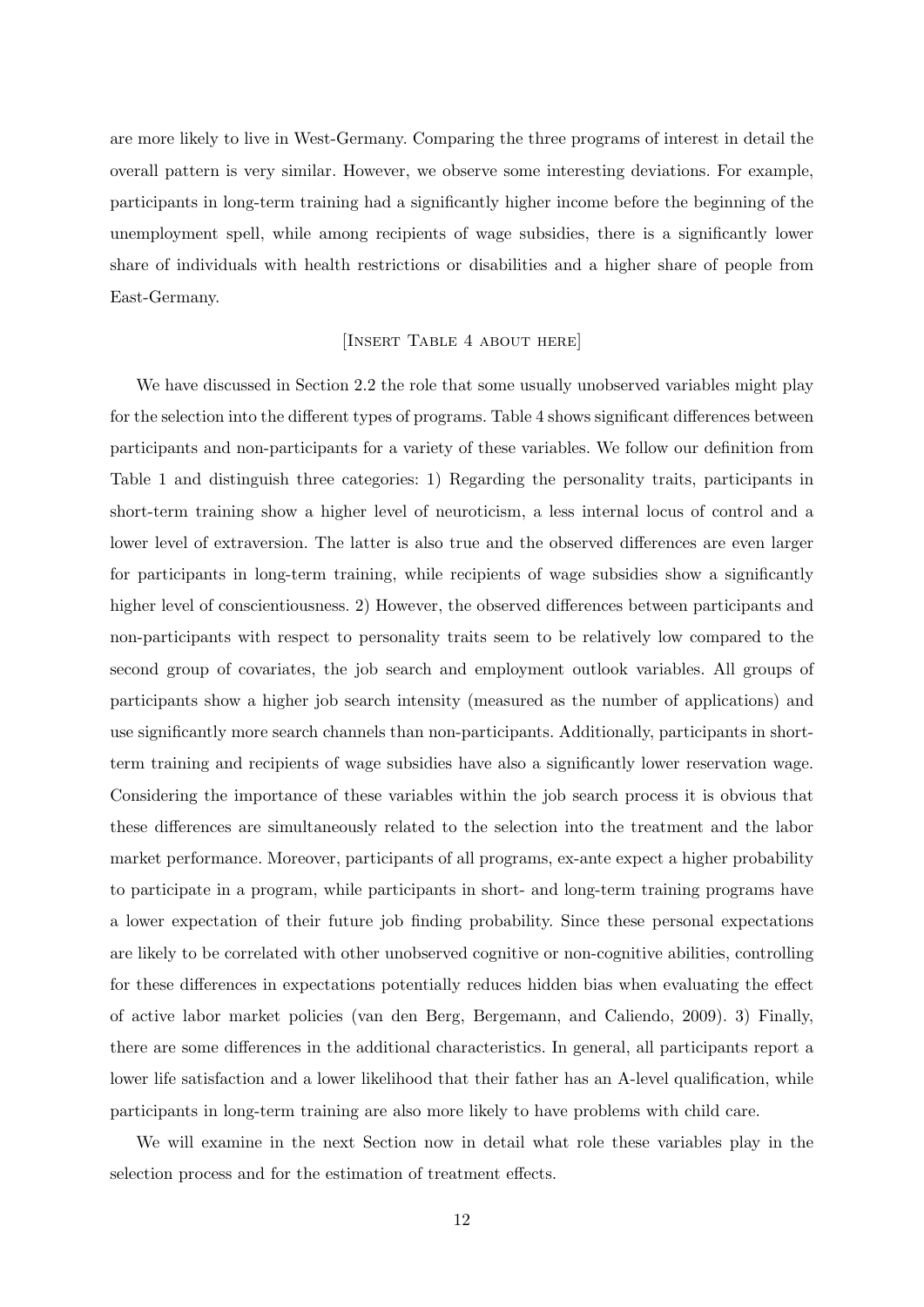## 4 Empirical Results

#### 4.1 Estimation Strategy

The objective of our study is to examine how estimators based on the unconfoundedness assumption perform when alternatively including – or not – usually unobserved variables. The implementation of propensity score matching and weighting estimators is a two-step-procedure where in a first step the participation model is estimated. The resulting participation probabilities are then used in a second step to match participants with similar non-participants. In the next subsections we evaluate the effect of the usually unobserved variables on each of these steps.

To conduct our analysis in a systematic way, we start by estimating 'standard' specifications for the propensity score as baseline results and subsequently include the three groups of usually unobserved variables. Our specifications mirror the definitions in Table 1 which also contains the exact definition of the three specifications: The first model (Base 1) only uses socio-demographic characteristics, family characteristics and variables related to unemployment entry and local economic conditions at unemployment entry. The second model (Base 2) additionally includes labor market history-related variables, which are consistently found to be key drivers of selection into training in the literature (e.g. Dolton and Smith, 2011). These two baseline specifications allow us to identify the estimated ATT assuming that the CIA from condition (2) holds for two different sets of covariates  $X$ . The third model (Full) additionally includes the personality traits, job search and employment outlook variables variables and additional characteristics.<sup>6</sup>

Based on these specifications, in Section 4.2 we asses the relevance of the usually unobserved variables on the participation probability by calculating different goodness of fit measures, and by examining the consequences for the propensity score distribution and the resulting rank order. In Section 4.3 we examine the resulting matching quality (in terms of the mean standardized bias), and in Section 4.4 we show the consequences for estimating the treatment effects of the different programs on employment prospects and earnings. The key intuition behind our approach is that we identify the ATT assuming that the CIA holds alternatively for the usually observed covariates  $X$ , and the usually unobserved covariates  $U$ . Comparing the estimated treatment effects allows us to determine the sign and magnitude of potential hidden bias due the exclusion of the usually unobserved variables. As a sensitivity check, we present the most important results also for a subsample of high-skilled job seekers holding an university degree in Section 4.5. We

 ${}^{6}$ For reasons of clarity and brevity we only present the estimates of the specifications Base 1, Base 2 and Full. Estimation results for sequential additions of each group of variables can be found in Appendix A.1.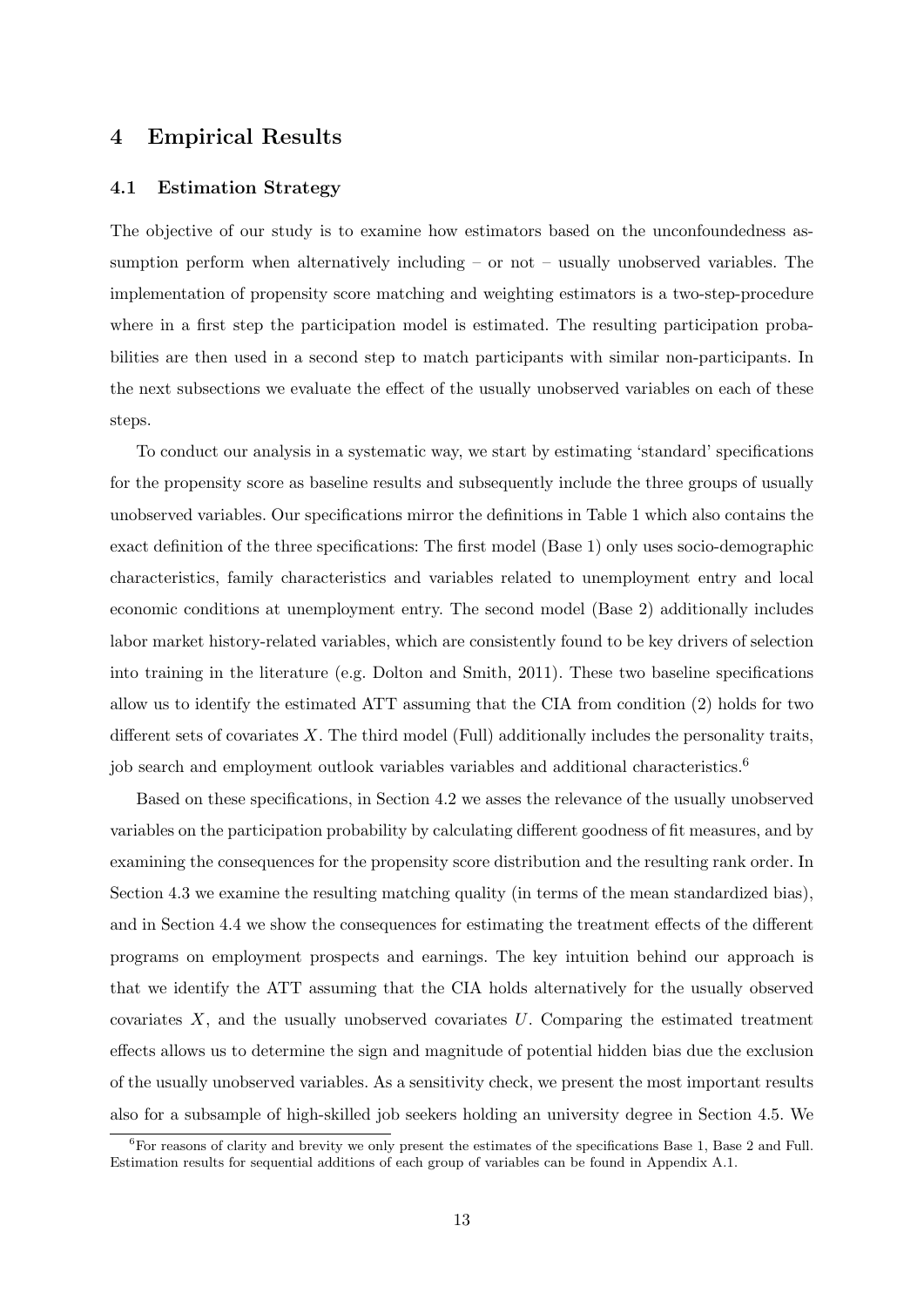discuss the results in Section 4.6.

## 4.2 Relevance for Propensity Score Estimation

We start the analysis by estimating the propensity score for each program using a logit model, as is standard in the literature. Table 5 presents the average marginal effects from propensity score models for ALMP participation in short-term training, long-term training and wage subsidies, with all tables depicting the specifications from Table 1.

Significance of Variables The estimation results in Table 5 show that (except for short-term training) older job-seekers are more likely to participate while a positive effect of being female disappears once we control for the usually unobserved variables. For all programs it holds that the short-term labor market history seems to have a strong influence on the selection into the treatment, while the long-term history seems to be less important. Furthermore, several of the usually unobserved variables have a significant impact on the participation probabilities. For example, extraversion has a strong and negative impact on the probability of participating in long-term training, while an external locus of control increases the probability in short-term training. However, none of the personality traits has a significant impact on the receipt of wage subsidies.

#### [Insert Table 5 about here]

The job search and outlook variables have a very strong impact irrespective of the program under consideration. Job-seekers who put more effort on their job search, in terms of number of applications and search channels, are also more likely to participate in ALMP programs; reservation wages have a negative significant effect for all programs, except for long-term training. Moreover, the effect of the subjective probability of receiving the treatment is quite large, about 15 percentage points for participation in long-term training, consistent with the individuals possessing private information which is not captured with other variables.<sup>7</sup> In the same way, a high expected probability of finding a job in the next 6 months decreases the probability of long-term training participation in 6.5 percentage points. As a reference, the overall participation probability is 15.6 percentage points. Within additional characteristics, only a higher life satisfaction has a negative significant impact on the participation probabilities. Testing separately the joint significance of the different groups of usually unobserved variables it can be seen that the job

 $^7$ However, this does not hold for recipients of wage subsidies. This might be caused by the fact that the receipt of a wage subsidy is related to new employment and respondents do not consider this as a 'typical treatment'.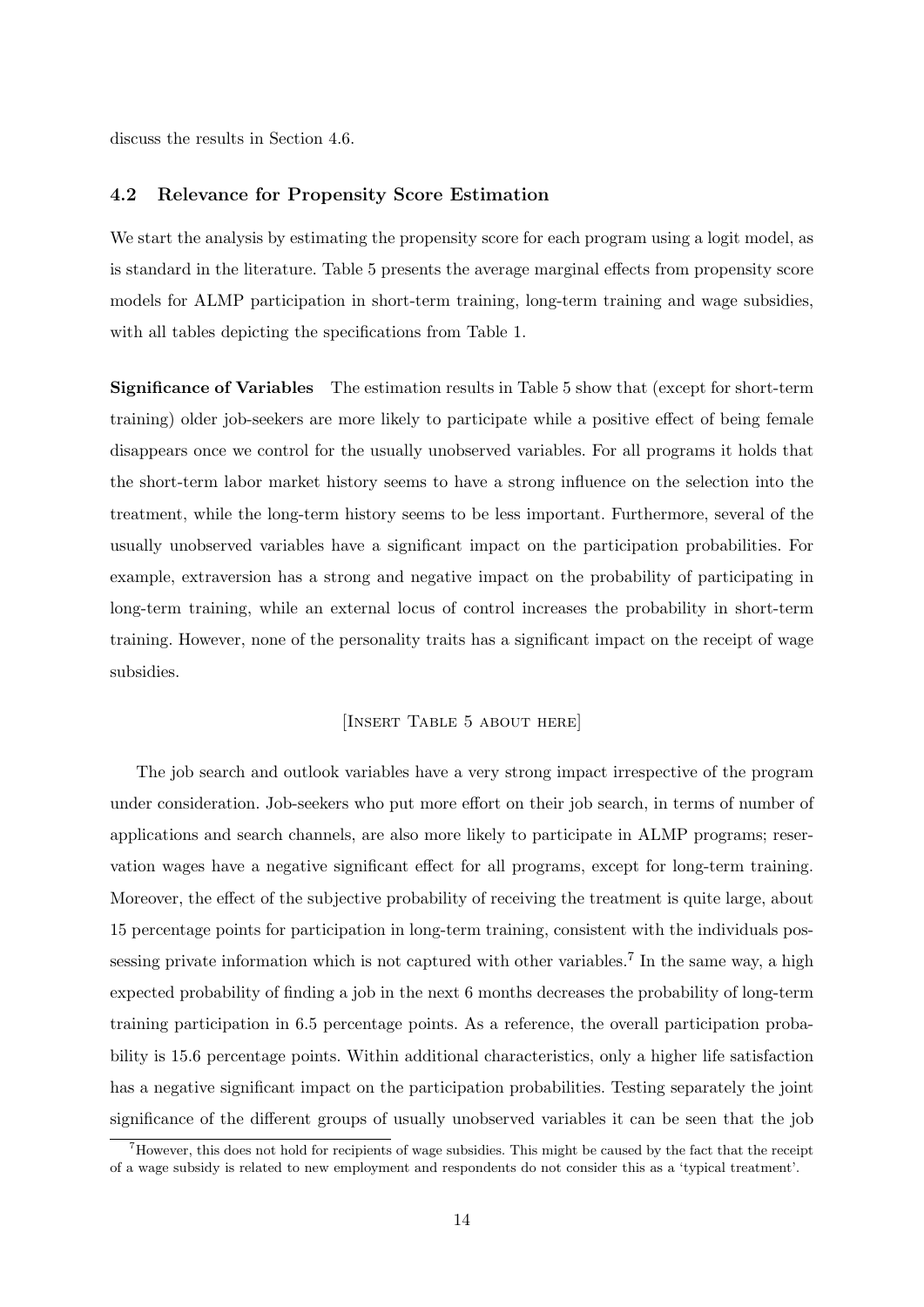search and employment outlook variables have the strongest impact on the participation decision for all programs (significant at the 1%-level). Personality traits have a significant impact on the participation in training programs (at the  $10\%$ -level for short-term training and  $1\%$ -level for long-term training), but not for wage subsidies, and the additional characteristics have no significant impact on any participation decision.

Goodness-of-Fit Overall, the differences, with respect to the marginal effects between the specific models, tend to be relatively small, while the percentage of observations correctly predicted between the Base 1 specification and the Full specification increases between 4.7 percentage points for wage subsidies and 9.5 percentage points for long-term training. However, about half of the increased hitrate can be explained by the labor market history, while the other half can be attributed to usually unobserved variables. To summarize the results in the prior tables, Table 6 shows three different goodness of fit measures for the previous models. The first measure, the McFadden (1974)  $R^2$  is defined as the 'likelihood ratio index' of the estimated model and a model with all coefficients but the intercept constrained to zero. The second measure, the  $R^2$  of McKelvey and Zavoina (1975) corresponds to the regression variation divided by the total variation in the latent index function model, where the calculations are based on predicting the continuous latent variable underlying the observed binary variable. Finally, the  $R<sup>2</sup>$  of Efron (1978) is the sum of squared model residuals divided by the total variability in the dependent variable. It is equal to the squared correlation between the predicted values and the actual values.

## [Insert Table 6 about here]

As it is typical for the evaluation of ALMP programs using individual-level data, the overall level of the  $R^2$  is relatively low (e.g Dolton and Smith, 2011; Huber, Lechner, and Wunsch, 2013). However, we observe substantial differences when including or not the different groups of control variables. For example, considering McKelvey and Zavoina's  $R^2$ , the base specification 1, including only socio-demographics, achieves only between 28% (long-term training) and 40% (wage subsidies) of the goodness of fit of the full model, including all variables; additionally including the labor market history increases it up to 49% (long-term training) and up to 80% (wage subsidies). Hence, the labor market histories seem to explain the participation in wage subsidies especially well. Including the usually unobserved variables has relatively high additionally explanatory power when estimating the participation in long-term training, while it only slightly increases it for wage subsidies. The effect varies between 20% (for wage subsidies) and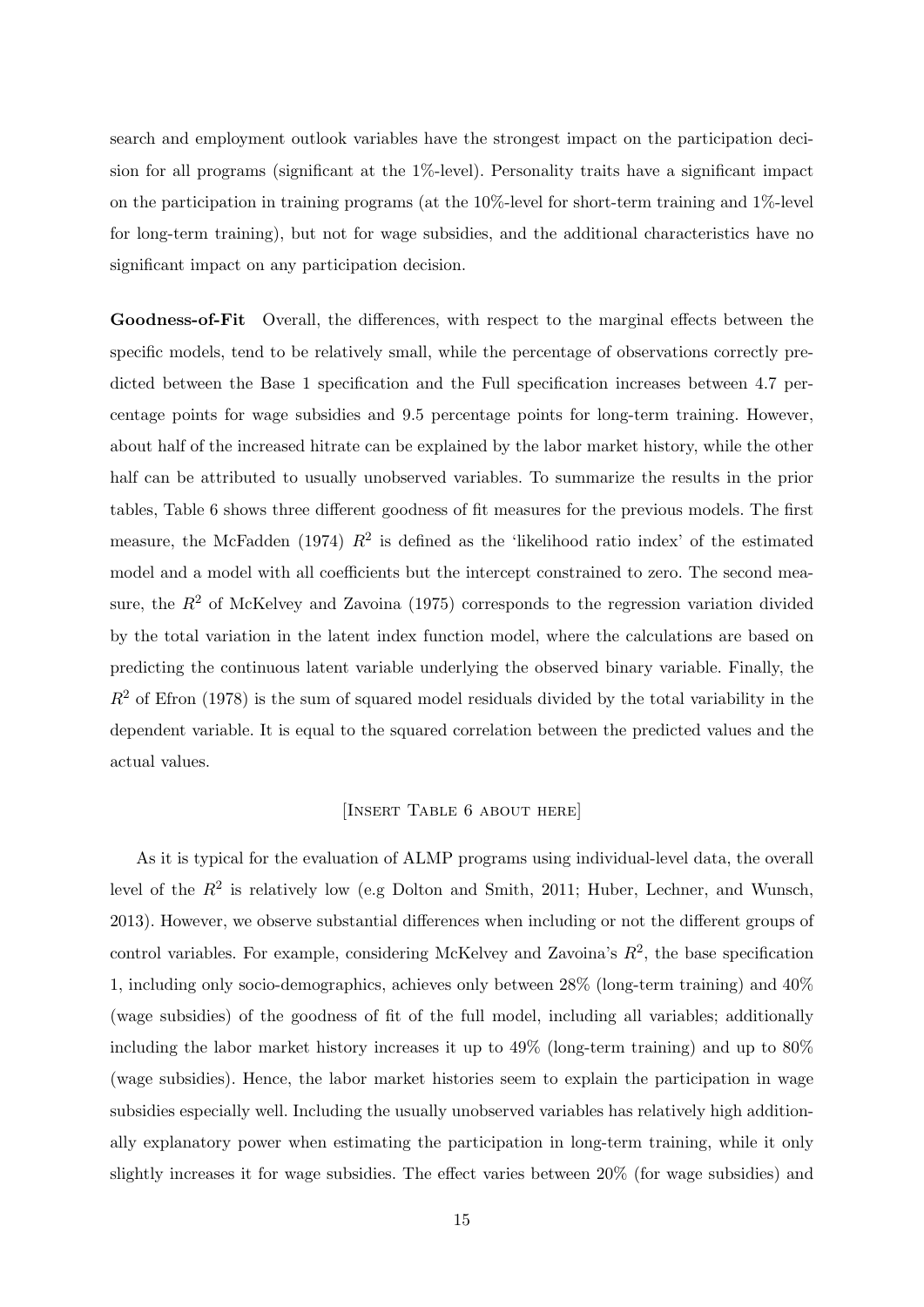51% (for long-term training). The overall pattern looks very similar for McFadden's and Efrons's  $R<sup>2</sup>$  while the absolute values tend to be lower. The results suggest that the baseline variables do very well in predicting the selection into wage subsidies, while the job search and outlook variables especially increase the goodness of fit for long-term training substantially.<sup>8</sup>

Score Distribution Figure 1 presents the propensity score distribution for each specification, separately for the three types of treatment and by treatment arm, for the full estimation sample.<sup>9</sup> Unsurprisingly, including additional control variables reduces the concentration of the propensity scores around the mean and shifts more probability mass to the tails of the distribution. Consistent with the observed improvements in goodness of fit, those shifts imply more mass at lower propensity score values for non-participants and at higher propensity score values for participants. With respect to the different types of treatment, the shifts are lower for wage subsidies than for short- and long-term training. Comparing the baseline specification 1 and the full specification for short-term training the propensity score increases for 61.2% of the participants, with a mean change of 1.5 percentage points, and 39.3% of the non-participants, with a mean change of -3.6 percentage points. Meanwhile, the individual rank within the propensity score distribution increases for 58.4% of the participants and only 46.9% of the non-participants. Adding the labor market history to the base specification has only little impact: The propensity score increases for 59.4% of the participants, with a mean change of 1.9 percentage points, and 42.9% of the non-participants, with a mean change of -0.8 percentage points, while the individual rank increases for 56.9% of the participants and 47.8% of the non-participants. For wage subsidies, the overall pattern looks very similar. Switching from the base specification 1 to the full specification raises the propensity score for 61.2% of the participants (mean change: 4.5 percentage points) and 38.6% of the non-participants (mean change: -0.6 percentage points). The individual rank increases for 65.1% of the participants and 49.2% of the non-participants. Using specification 2 as the baseline, the propensity score increases for 62.3% (mean change: 1.5 percentage points) and 44.4% of the non-participants (mean change: -0.2 percentage points), while the rank increases for 60.7% of the participants and 51.3% of the non-participants.

## [INSERT FIGURES  $1/2$  AND TABLE 7 ABOUT HERE]

<sup>&</sup>lt;sup>8</sup>When considering the subsample of high-skilled workers, the overall goodness of fit seems to be substantially higher compared to the full sample, while the overall pattern looks very similar.

 $9$ The propensity score distribution for the sample of high-skilled individuals holding an university degree can be found in Figure 2.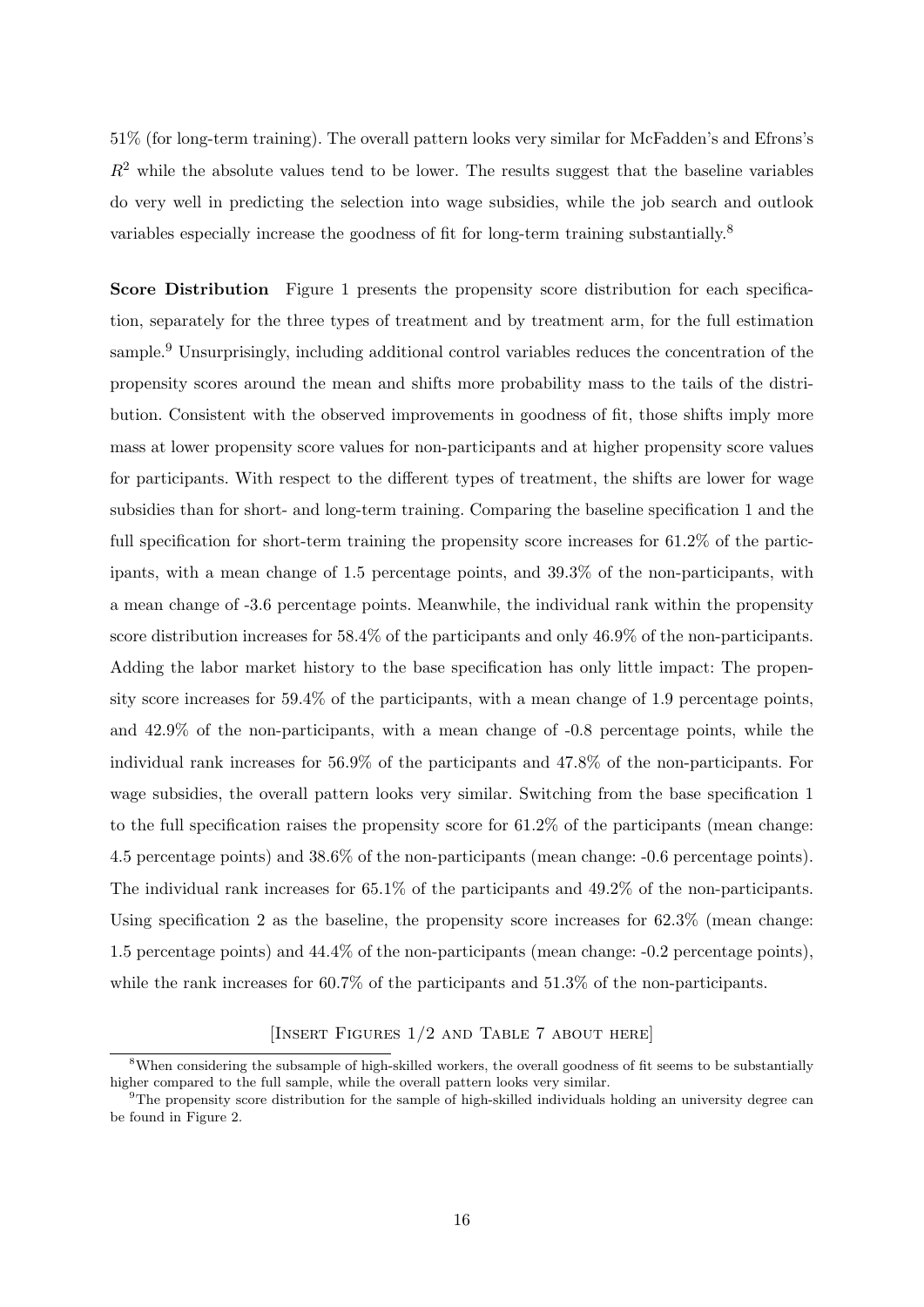Score Correlations Table 7 provides several correlation measures between specifications, for the full sample and by treatment arm. The propensity score and rank correlation between the base and full specifications is the highest for wage subsidies and the lowest for long-term training, which suggests that the usually unobserved variables have the highest impact on the selection into long-term training and the lowest on that into wage subsidies. For the latter, the usually unobserved variables provide little extra information that is not captured by the socio-demographic and labor market history variables. Finally, we compare the propensity score distributions of both base specifications with that of the full specification. For example, the paired t-test shows no distributional differences for the full sample, but significant variation when comparing treated and non-treated individuals separately, irrespective of the treatment under consideration. With respect to the rank distribution, the Friedman test shows highly significant differences for all programs.

## 4.3 Consequences for Matching Quality

What has to be kept in mind in the first implementation step is, that the aim of the procedure is not to predict the propensity score as well as possible, but to balance the distribution of covariates between participants and non-participants. Since we do not condition on all covariates but on the propensity score, we have to check this explicitly. One suitable indicator is the mean standardized bias (Rosenbaum and Rubin, 1983) , which assesses the distance in marginal distribution of the covariates before and after matching. For each covariate  $X$  it is defined as the difference of sample means in the treated and matched control subsamples as a percentage of the square root of the average of sample variances in both groups:

$$
SB(x) = \frac{100(\bar{x}_c - \bar{x}_t)}{\sqrt{(s_{xc}^2 + s_{xt}^2)/2}},\tag{4}
$$

with  $\bar{x}_c$  being the mean of the control group,  $\bar{x}_t$  the mean of the treatment group,  $s_{xc}^2$  the variance of the control group and  $s_{xt}^2$  the variance of the treatment group. In Table 8 we present the mean of  $SB(x)$ , MSB, for groups of variables and overall, for the different specifications, treatments and samples. In our setting, it is especially interesting to assess the matching quality for the usually unobserved variables for those propensity score specifications (Base 1 and 2) that do not rely on the usually unobserved variables; it is a useful way to summarize the degree to which the socio-demographic characteristics and labor market history can proxy for the usually unobserved variables in the selection into treatment process.

For the full sample, the first column of the left panel of Table 8 presents the raw MSB, i.e. prior to matching, while the next three columns of the left panel present the MSB when matching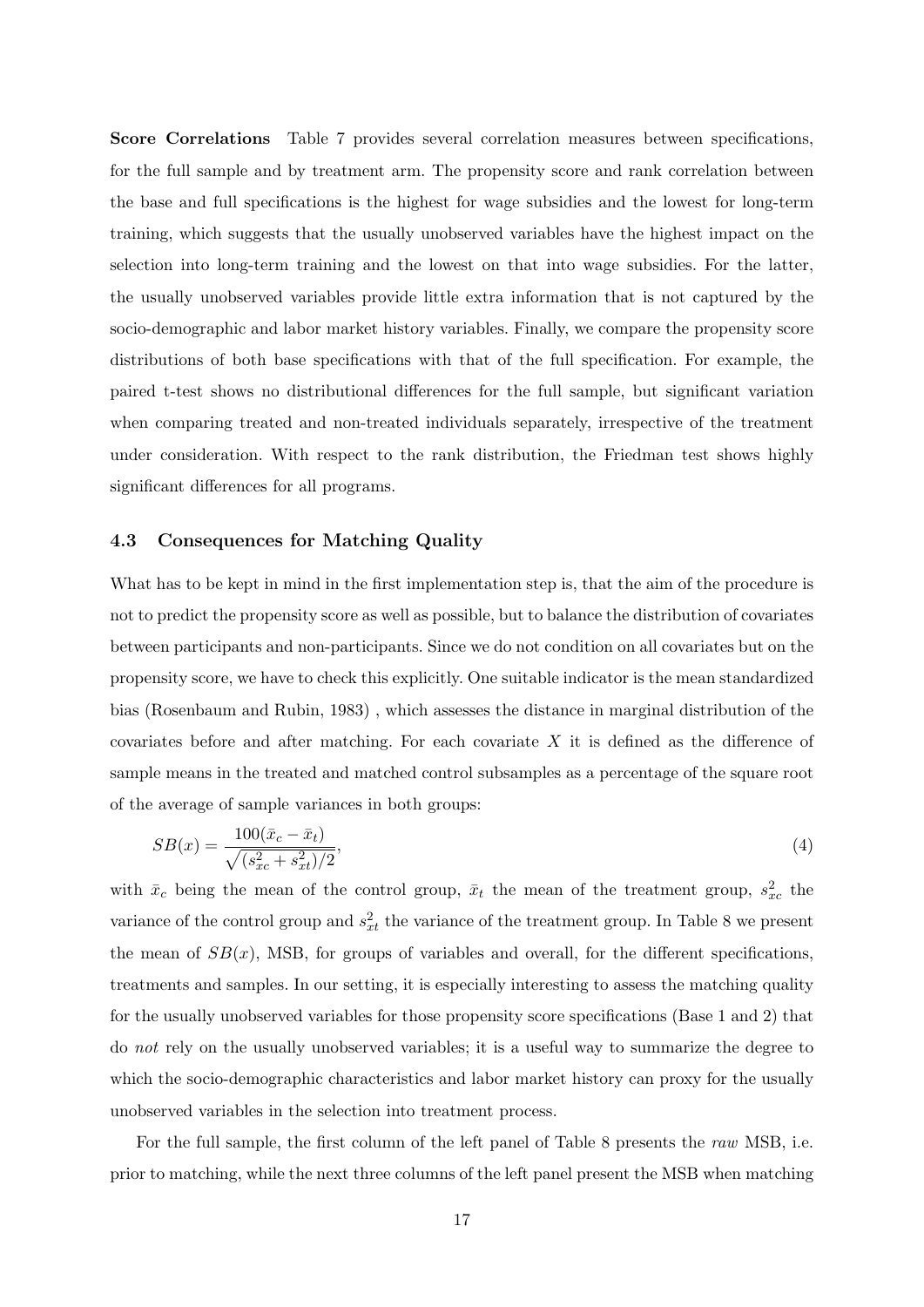with the alternative specifications of the propensity score: only using socio-demographics (Base 1), using socio-demographics and the labor market history (Base 2), and adding the usually unobserved variables (Full).

## [Insert Table 8 about here]

In the Table it can be seen that using the full propensity score specification reduces the overall MSB down to 1.9 for short-term training, to 3.0 for long-term training, and to 3.7 for wage subsidies, values all below the target of 3% to 5% usually considered appropriate in empirical studies. However, on closer examination we find substantial differences with respect to the different programs and groups of control variables. For all programs, we find the largest raw bias with respect to the job search and employment outlook variables (MSB of 15.0 for wage subsidies, 16.5 for short-term training and 24.3 for long-term training). These MSB values are substantially larger than for most other groups of variables, except for the labor market history in the wage subsidies treatment  $(14.1)$ . However, the latter is reduced to 2.6 by including the baseline variables as controls. The same is not true with regard to the job search and employment outlook variables: the MSB is as best only slightly reduced, for all three treatments, when using the propensity score specification Base 1 or 2 (the MSB even increases for long-term training and wage subsidies under Base 2). Once the Full specification for the propensity score is used in matching, i.e. including the usually unobserved variables, the MSB for these variables is reduced substantially. In most cases the reductions are enough to bring the MSB down to below the 5% threshold. These results are in line with our previous results which indicate that the job search and employment outlook variables have the strongest impact on the selection into all types of programs. More importantly, estimating the propensity score using only the baseline variables does not appear to be successful in eliminating the differences in the usually unobserved variables, which appear as very important for the selection into treatment process.

In the right panel of Table 8 we present the mean standardized bias for the subsample of high-skilled individuals. The overall raw MSB is substantially larger than for the full sample, and in general even under the Full specification, the MSB does not decrease as much as for the full sample. But, the overall pattern looks similar to the one for the full sample. We observe the largest raw differences for the job search and employment outlook variables, and they are only reduced to relatively reasonable levels when using the Full specification.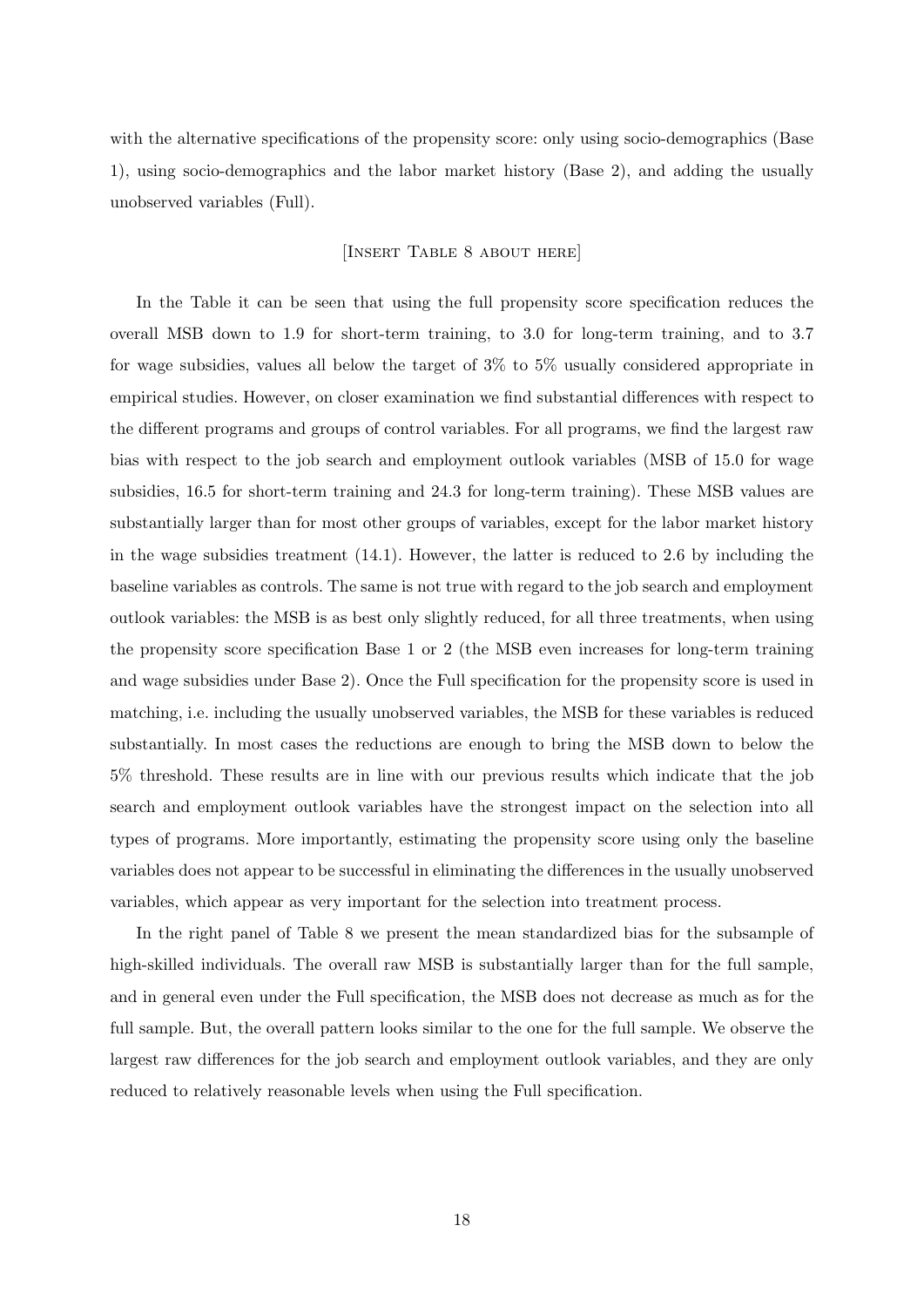#### 4.4 Consequences for Treatment Effects

In this section we present the consequences of using the alternative propensity score specifications for the estimation of the treatment effects of each program. There are several possible estimators for the Average Treatment on the Treated (ATT) parameters we are interested in obtaining (e.g. Imbens and Wooldridge, 2009). For the sake of clarity, we focus our analysis on a particular estimator, kernel matching, which is heavily used in evaluation studies. When relying on kernel matching estimators researchers need to specify a kernel function and a bandwidth parameter.<sup>10</sup> We specify an epanechnikov kernel, and a bandwidth of 0.06. In Appendix A.2 we conduct a sensitivity analysis where we specify alternative estimators, and bandwidth parameters for the kernel estimators. Our results are qualitatively similar using any estimator.

Table 9 presents the differences in mean outcomes (raw gap) as well as the ATT from using the kernel estimator. We use the same three main specifications for the propensity score as defined before (see Table 1).<sup>11</sup> As the outcomes of interest we analyze the employment probability 12 and 30 months, respectively, after the entry into unemployment, the overall time spent in employment and the cumulated earnings within 30 months. The left panel of the Table shows the ATTs, while the right panel calculates the difference in ATTs, both absolute and in percentage terms.

Shortly summarizing the estimated effects of the different programs, we find a negative effect of all treatments on the employment probability after 12 months, while the negative effect gets smaller over time and we even find a positive and significant effect for wage subsidies after 30 months. Moreover, there is a negative effect of all treatments on the overall time spent in employment within 30 months, with the most unfavorable effect for long-term training. Regarding cumulated earnings within 30 months, there is a positive effect of wage subsidies, while all other programs reduce participants earnings.

Our main interest is in the comparison of the estimated treatment effects using alternative propensity score specifications. It can be seen that the overall absolute differences are relatively small. However, some of these differences are quite large in percentage terms. For example, for short-term training, the differences in the ATT for cumulated earnings within 30 months between the Base 1 and Full specifications is as large as  $27.8\%$  ( $\in 758$ ). However, when comparing the Base 2 and Full specifications, the difference in ATT gets reduced to 4.1% ( $\in$ 85). For the same

<sup>&</sup>lt;sup>10</sup>In contrast to the choice of the bandwidth parameter, where a trade-off between a small variance and an unbiased estimate of the true density function arises (see the discussion in Caliendo and Kopeinig, 2008), the choice of the kernel type appears to be relatively less important in practice.

<sup>&</sup>lt;sup>11</sup>Estimation results for a larger set of specifications including each group of usually unobserved variables separately can also be found in the Appendix.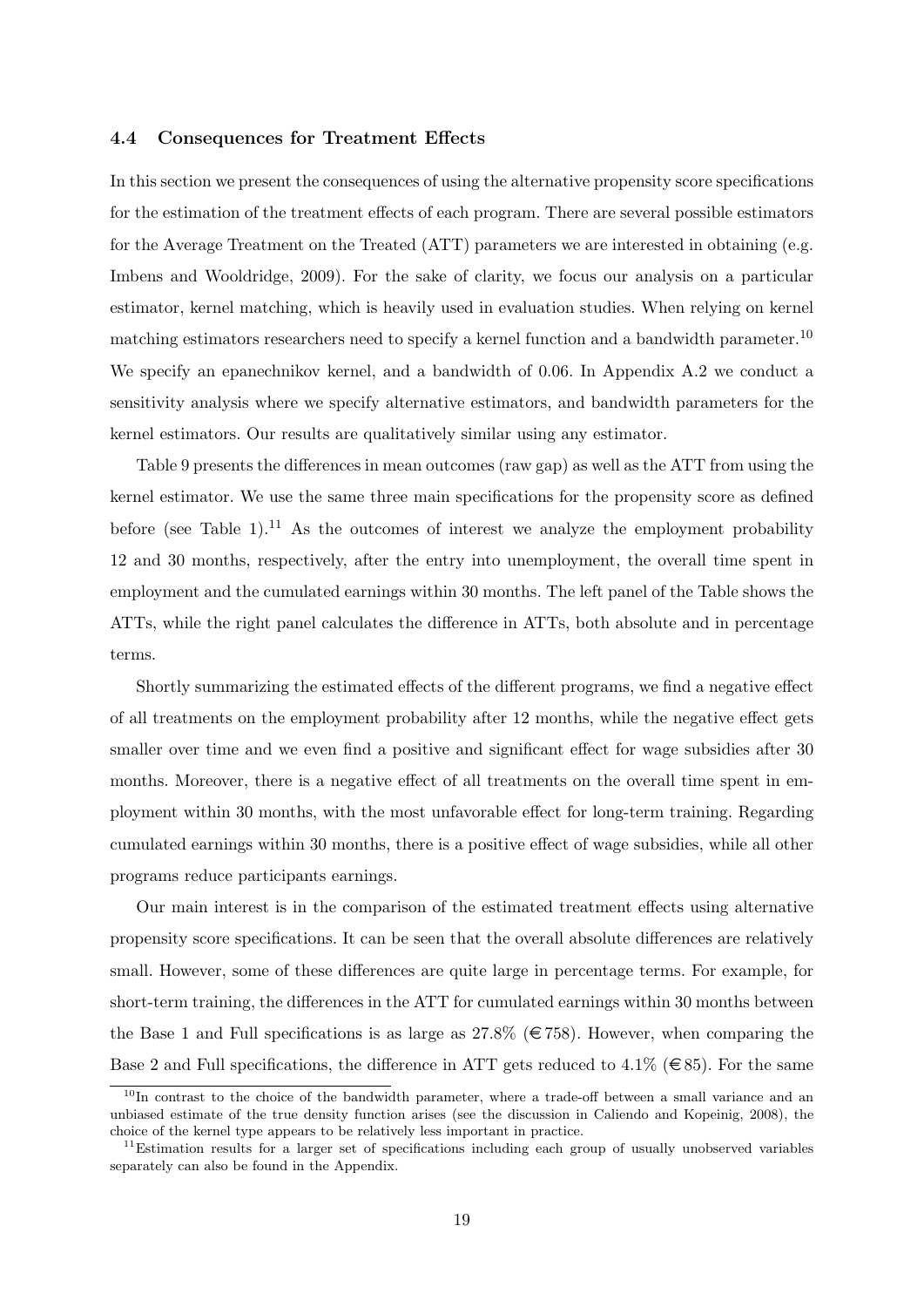treatment, however, the percentage difference in ATTs for employed after 30 months is -21.1% between the Full and Base 1 specifications, and it gets reduced only slightly to -17.8% between the Full and Base 2 specifications (in both cases, in absolute terms the difference is still small, -.002, out of an ATT of around 0.01). In general, the most distinctive differences can be generally found when estimating the effect on cumulated earnings, while the differences are relatively small when considering the employment probability at a certain point in time.

Comparing the different programs the effect of including the usually unobserved variables is stronger on the treatment effect of wage subsidies compared to the two types of training programs. Also, for the majority of the estimated effects the differences are substantially larger when comparing the Base 1 specification with the Full model, which supports the idea that a large part of the usually unobserved characteristics, especially those that are constant over time, can be captured by controlling for the previous labor market performance.

Not that only a few differences in ATTs are statistically significant, and only when comparing the Full and Base 1 specifications. However, no statistically significant differences remain when controlling also for the market history variables in Base 2.

## [Insert Table 9 about here]

The results for the ATTs seem surprising given the importance for the selection process that the usually unobserved variables seem to have, as indicated by the goodness-of-fit measures, the propensity score distributions, and the measures of matching quality. To better understand this issue, in Figure 3 we present matched propensity score differences, for the different treatments and samples. Each panel presents a box plot of the difference in the Full specification propensity scores between the treated and *matched* control individuals, based on the deciles of the propensity score under the Base 2 specification. Each box plot shows in the box the median, inter-quantile range  $(IQR)$ , and with the whiskers,  $1.5 \times IQR$ . The dots outside the whiskers represent outliers. Concentrating the analysis on the full sample only, it is clear that for all deciles the median differences in propensity scores are very close to zero for the matched individuals, and that the IQRs are not very large. What this means is that there are no large differences in propensity scores between the matched individuals either when using the Base 2 or Full specifications, even though the distributions do seem different between the two specifications, and even though the differences in usually unobserved variables (as measured by the MSB) remain when using the Base 2 propensity score specification.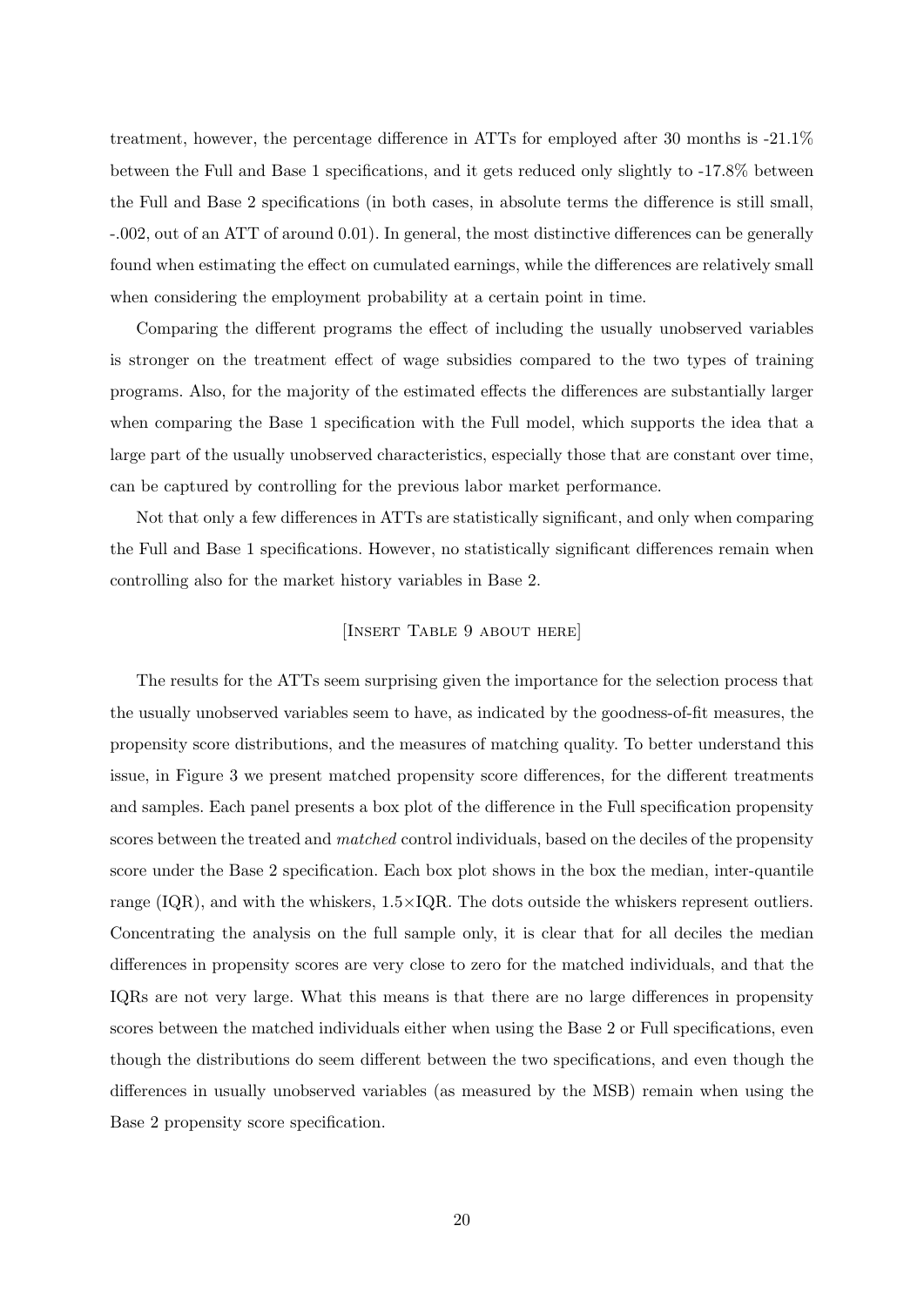#### 4.5 Sensitivity Analysis: High-skilled Workers

Using the full sample, the effect of the usually unobserved variables for estimating treatment effects seems to be relatively small, at least when controlling for an extensive set of labor market history variables. However, the effect of these variables may differ with respect to the individual skill-level. Therefore, we conduct our previous analysis for job-seekers holding a university degree.<sup>12</sup>

Table 10 presents the estimated ATTs for high-skilled workers, similarly to Table 9. For all programs, the treatment has more deleterious effects on all the outcomes for high-skilled workers than for the full estimation sample. Moreover, the estimated treatment effects are more volatile with respect to the inclusion of the usually unobserved variables. Regarding employment probabilities 12 months after the entry into unemployment, we find differences between 2.1 percentage points, for long-term training, and 6.1 percentage points, for wage subsidies. Like the overall effect of the programs, the volatility of the estimated treatment effects also decreases over time. The differences are substantially smaller for the effects after 30 months. For cumulated earnings within 30 months we find differences in treatment effects varying between  $\epsilon$  228, for long-term training, and  $\in$  1116, for short-term training, when comparing the Base 2 and Full specifications. Disregarding wage subsidies, where we find only a small and insignificant effects on earnings, for the same comparison we find changes between 2.6%, for long-term training, and 15.1%, for short-term training. The effect of the usually unobserved variables on the treatment effects is still smaller when considering employment probabilities compared to cumulated earnings or months in employment; however the effects are more substantial than for the full sample. For example, the treatment effect of short-term training on the employment probability after 12 months decreases about 3.4 percentage point.<sup>13</sup>

#### [INSERT TABLE 10 ABOUT HERE]

Returning to Figure 3, the right panel presents the box plots for the matched propensity score differences for the high-skilled individuals. Here, we can see that there are much higher differences in propensity scores between the Base 2 and Full specifications, which is consistent with both

 $12$ The results for those job-seekers who do not hold a university are very similar to those for the full sample, and are not presented for brevity. They are available upon request.

<sup>&</sup>lt;sup>13</sup>As for the full sample, estimation results for a larger set of specifications and different types of matching estimators are presented in the Appendix. When investigating the effect of each group of usually unobserved variables separately, it is remarkable that the influence of the job search and outlook variables seems to be stronger than that of the other two groups. In this context, the effect of long-term training on cumulated earnings should be of special interest. When including only job search and employment outlook variables the treatment effect decreases about 41% of his initial level, but is nearly the same as without unobserved variables when controlling for all usually unobserved variables.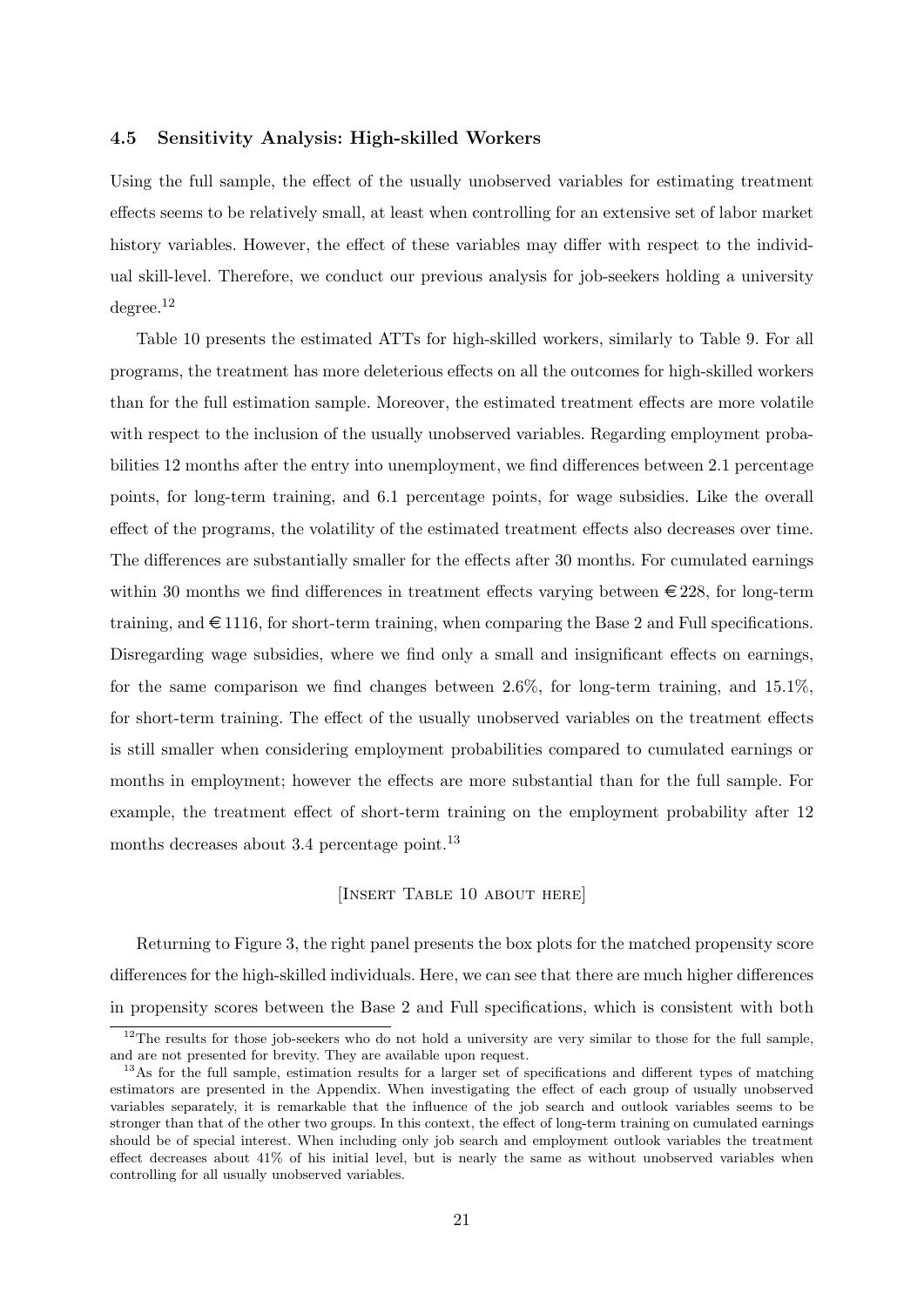the larger size of the differences in ATTs, and their volatility, which matches the volatility in matched propensity score differences, in particular for short- and long-term training.

[INSERT FIGURE 3 ABOUT HERE]

## 4.6 Discussion of Results

The results present a clear picture. The usually unobserved variables matter in terms of the selection process into treatment. Each of the three programs analyzed represent different reintegration strategies and they are targeted to different types of unemployed individuals. Indeed, the importance of the usually unobserved variables appears to be different for the individuals treated under each of the programs. The program for which the usually unobserved variables seem to matter more in terms of selection is long-term training. If case workers assign to these programs those unemployed individuals that are deemed 'hard-to-place', then it would not be surprising that the selection process is driven in larger part by the job search and employment outlook variables, compared to the other programs (also personality traits like extraversion appear as negatively correlated with selection into this program). Short-term training is the program where in terms of marginal effects, goodness-of-fit and matching quality the usually unobserved variables play a role less prominent than for long-term training, but nevertheless important. For wage subsidies, the effects are more modest, although non-negligible. In terms of goodness-of-fit the usually unobserved variables explain marginally no more than 20% of the observed variation, with respect to the Base 2 specification, and in terms of matching quality, the MSB improves only slightly overall with the addition of the usually unobserved variables. These results are consistent with a selection process where the wage subsidies program is used for individuals who are employable, although their productivity is low. For these individuals it is not surprising that prior labor market history captures mostly the same information about the individual, as it is captured by the usually unobserved variables. This point is even stronger if some of the usually unobserved variables are stable over time as, for example, personality traits are expected to be. In general, the highest is the correlation between the usually unobserved variables and the labor market histories, we expect the additional value of the usually unobserved variables to be diminishing. In terms of treatment effects, the component of selection captured by the usually unobserved variables is not reflected in large differences in treatment effects, when comparing the specification with the labor market history, and the specification that includes the usually unobserved variables. Indeed, for wage subsidies is where the differences in treatment effects seem larger, despite the relatively smaller differences in the selection process, but even in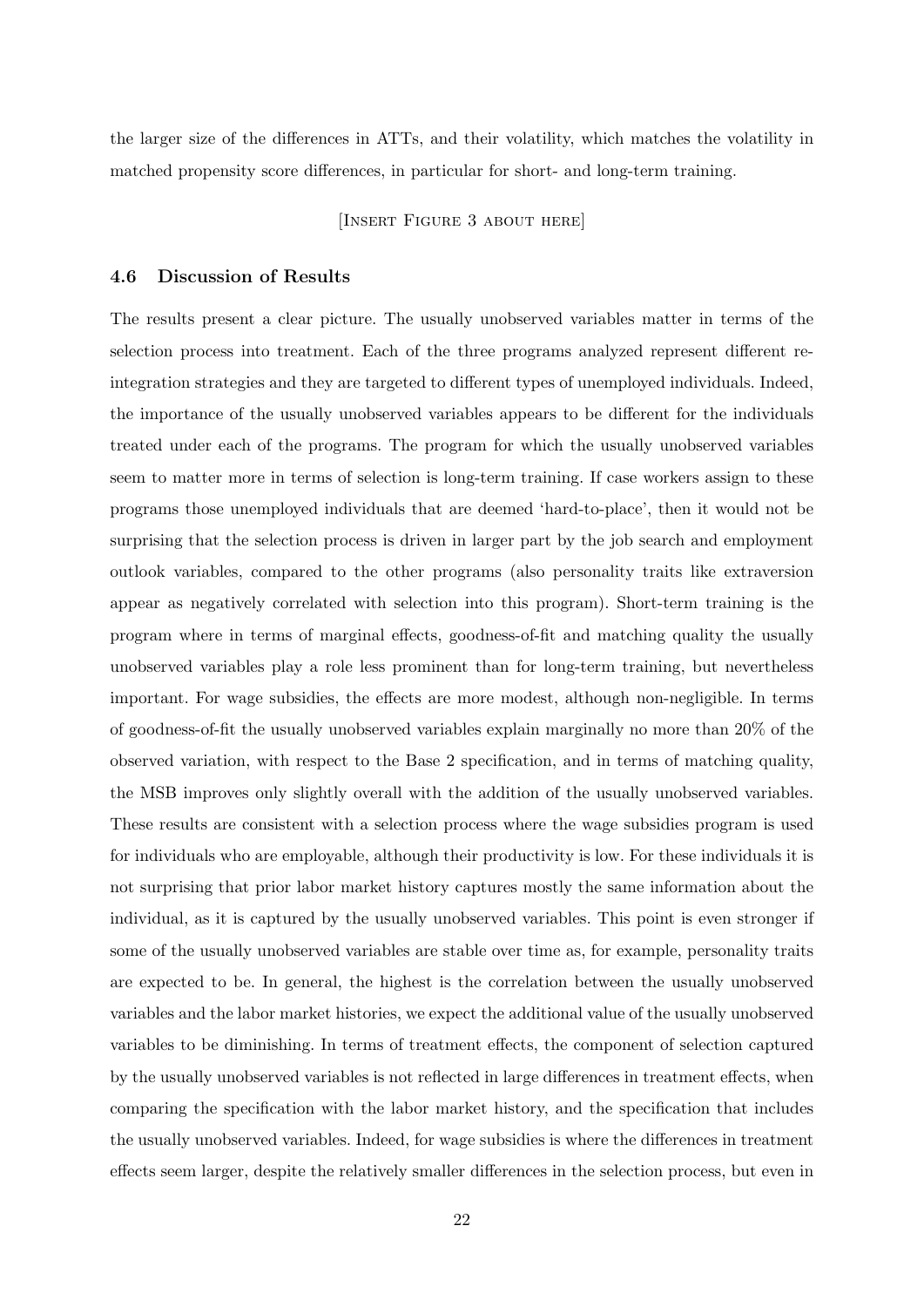that case the differences are not statistically significant.

## 5 Conclusion

The aim of this study was to investigate the effect of personality traits and other usually unobserved variables on the selection into active labor market policy programs and in consequence on the estimated average treatment effects. Our results suggest that these personal and behavioral information have a substantial impact on the selection into different types of programs like training measures and wage subsidies. Especially, expectations and job search behavior influences the individual participation decision. However, when estimating the effects of ALMP programs on labor market outcomes in a second step, the overall influence of including or excluding these usually unobserved variables seems to be rather small. Our results suggests that unobserved variables have a stronger impact when evaluating the effect of wage subsidies, compared to training measures, and can be stronger for different subgroups like high-skilled workers in our case.

The relatively small overall impact of these variables can be explained by the comprehensive baseline control variables, predominately the labor market history, which implicitly capture a large part of the "unobserved" variables. On the one hand, especially the labor market history, but also some of the socio-demographic characteristics, are a consequence of usually unobserved variables, like the personality traits, while on the other hand some of the usually unobserved variables, especially expectations and job search behavior, might be determined by the sociodemographics and previous labor market experience.

Our results show that given our set usually unobserved characteristics, the influence of these variables on the effect of ALMP programs in Germany is generally limited when informative administrative data are available. This suggests that lacking these usually unobserved characteristics does not affect in fundamental way the assessment of public policies: as long as a large enough set of covariates, which include labor history, is available; any expected biases associated to not observing some of the personality traits and job search and employment outlook, are likely to be sufficiently small as to not fundamentally affect any policy conclusions.

However, it would not be prudent to generalize outside the setting of this study: the effects can clearly differ among different types of programs, different countries and the population of interest. We expect the effect of those variables to be stronger for situations with a stronger selection into the program, i.e. treated and non-treated individuals are very different with respect to observable and unobservable characteristics.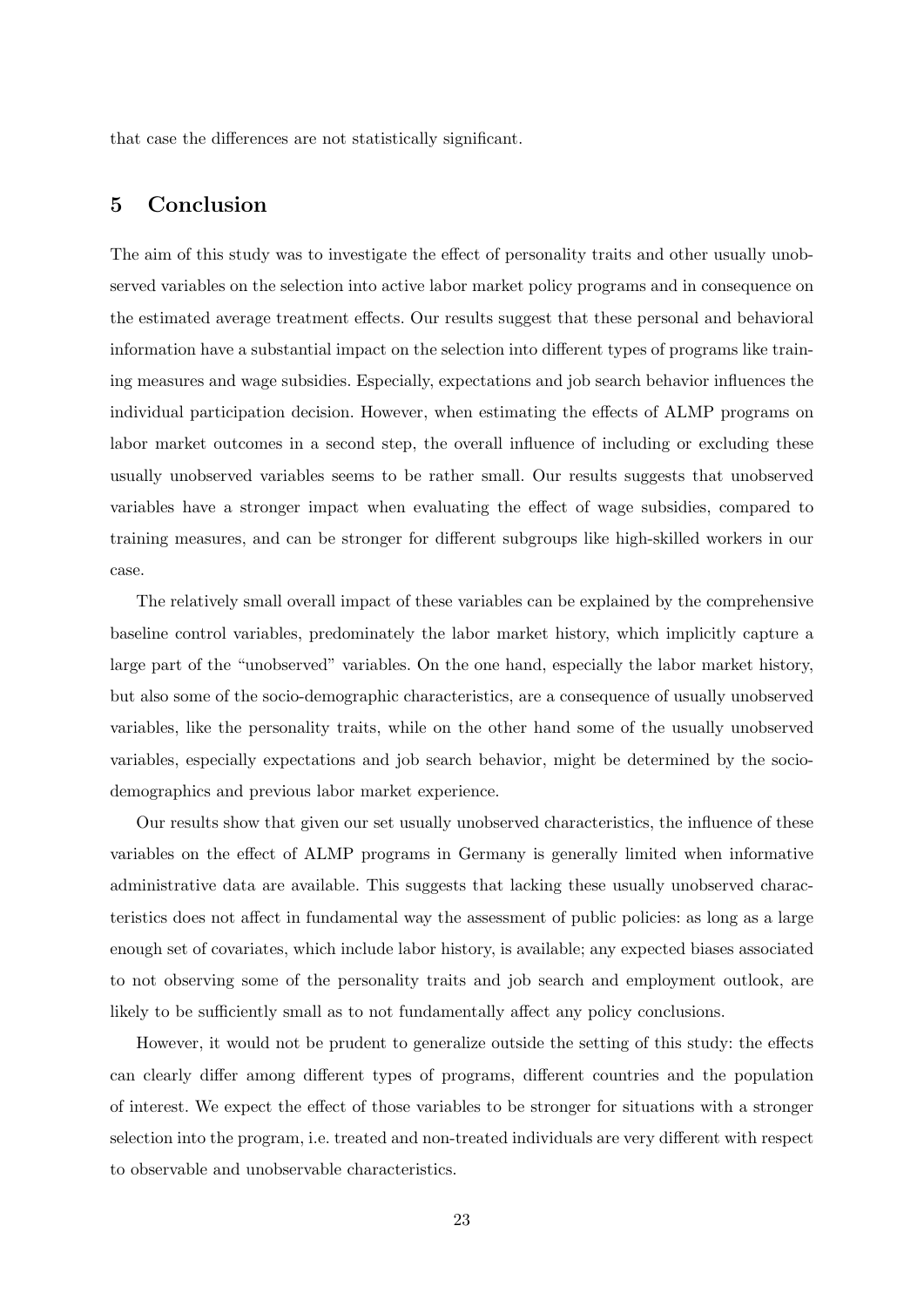## References

- Altonji, J. G., T. E. Elder, and C. R. Taber (2005): "Selection on observed and unobserved variables: Assessing the effectiveness of Catholic schools," Journal of political economy, 113(1), 151–184.
- Andrisani, P. J. (1977): "Internal-external attitudes, personal initiative, and the labor market experience of black and white men," Journal of Human Resources, pp. 308–328.
- Arni, P., M. Caliendo, S. Knn, and K. Zimmermann (2014): "The IZA Evaluation Dataset Survey: A Scientific Use File," IZA Journal of European Labor Studies, 3.
- Bayer, P., S. L. Ross, and G. Topa (2008): "Place of Work and Place of Residence: Informal Hiring Networks and Labor Market Outcomes," Journal of Political Economy, 116(6), 1150– 1196.
- BELZIL, C., AND M. LEONARDI (2007): "Can risk aversion explain schooling attainments? Evidence from Italy," Labour Economics, 14(6), 957–970.
- BERNHARD, S., AND T. KRUPPE (2012): "Effectiveness of further vocational training in Germany: empirical findings for persons receiving means-tested unemployment benefit," Discussion paper, Institut für Arbeitsmarkt-und Berufsforschung (IAB), Nürnberg [Institute for Employment Research, Nuremberg, Germany].
- BERNHARD, S., AND J. WOLFF (2008): "Contracting out placement services in Germany: Is assignment to private providers effective for needy job-seekers?," Discussion paper, IAB discussion paper.
- Black, S. E., P. J. Devereux, and K. G. Salvanes (2005): "Why the Apple Doesn't Fall Far: Understanding Intergenerational Transmission of Human Capital," American Economic Review, 95(1), 437–449.
- Bowles, S., H. Gintis, and M. Osborne (2001): "Incentive-enhancing preferences: Personality, behavior, and earnings," American Economic Review, pp. 155–158.
- BROWN, S., J. ROBERTS, AND K. TAYLOR (2010): "Reservation wages, labour participation and health," Journal of the Royal Statistical Society A, 173, 501–529.
- CALIENDO, M., D. COBB-CLARK, AND A. UHLENDORFF (2014): "Locus of control and job search strategies," IZA Discussion Paper No. 4750, forthcoming in: Review of Economics and Statistics.
- Caliendo, M., A. Falk, L. Kaiser, H. Schneider, A. Uhlendorff, G. van den Berg, and K. Zimmermann (2011): "The IZA Evaluation Dataset: towards evidence-based labor policy making," International Journal of Manpower, 32, 731–752.
- CALIENDO, M., AND S. KOPEINIG (2008): "Some practical guidance for the implementation of propensity score matching," Journal of economic surveys, 22(1), 31–72.
- CARD, D., J. KLUVE, AND A. WEBER (2010): "Active Labour Market Policy Evaluations: A Meta-Analysis\*," The Economic Journal, 120(548), F452–F477.
- DEHEJIA, R. (2005): "Practical propensity score matching: a reply to Smith and Todd," Journal of Econometrics, 125(1), 355–364.
- Dehejia, R. H., and S. Wahba (1999): "Causal Effects in Nonexperimental Studies: Reevaluating the Evaluation of Training Programs," Journal of the American Statistical Association, 94(448), 1053–1062.
- DEHEJIA, R. H., AND S. WAHBA (2002): "Propensity Score-Matching Methods for Nonexperimental Causal Studies," The Review of Economics and Statistics, 84(1), 151–161.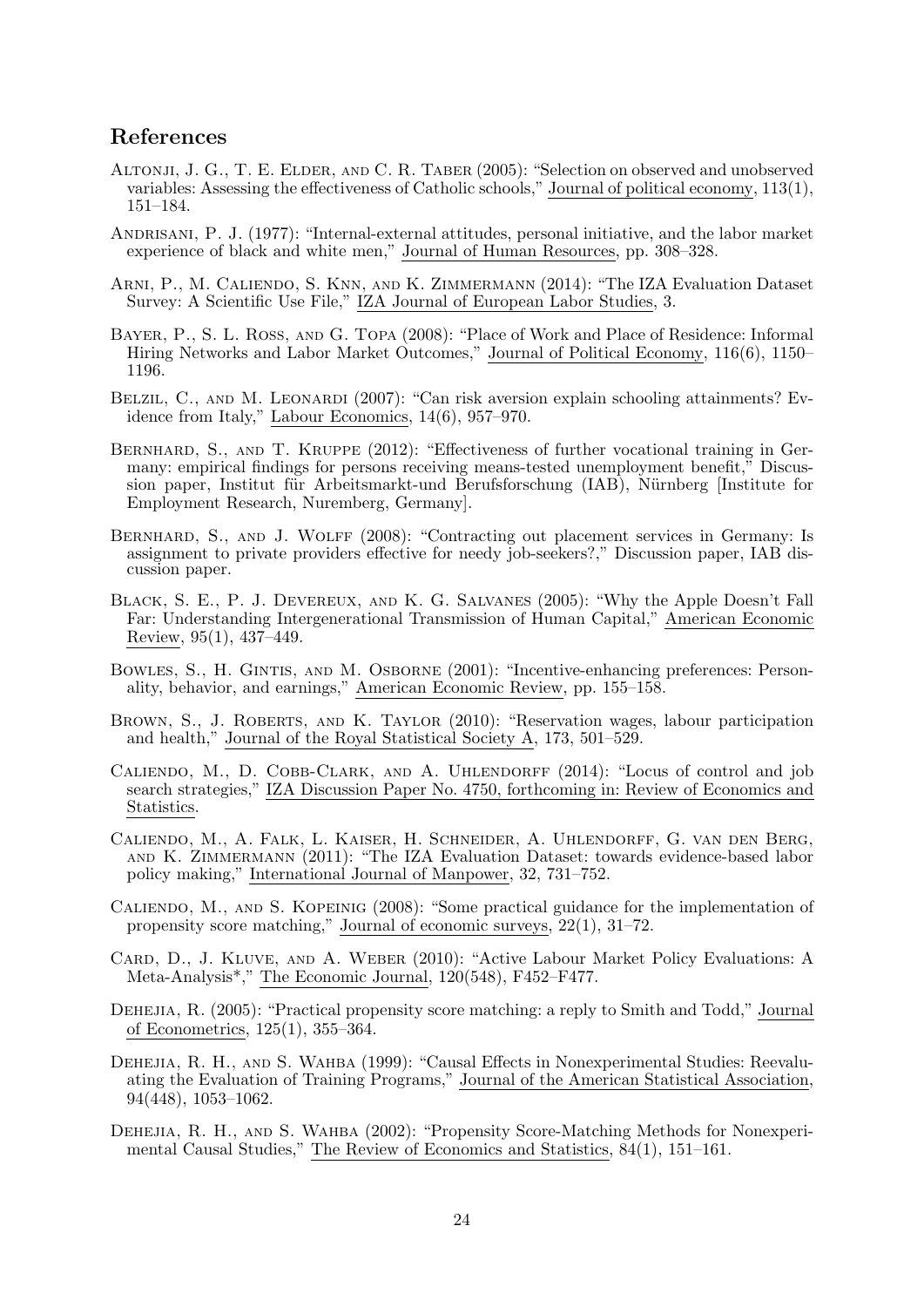- Digman, J. M. (1990): "Personality structure: Emergence of the five-factor model," Annual review of psychology,  $41(1)$ ,  $417-440$ .
- DOHMEN, T., A. FALK, D. HUFFMAN, AND U. SUNDE (2012): "The intergenerational transmission of risk and trust attitudes," The Review of Economic Studies, 79(2), 645–677.
- DOLTON, P. J., AND J. A. SMITH (2011): "The Impact of the UK New Deal for Lone Parents on Benefit Receipt," Discussion paper, Institute for the Study of Labor (IZA).
- Efron, B. (1978): "Regression and ANOVA with zero-one data: Measures of residual variation," Journal of the American Statistical Association, 73(361), 113–121.
- FITZENBERGER, B., A. OSIKOMINU, AND R. VÖLTER (2008): "Get training or wait? Longrun employment effects of training programs for the unemployed in West Germany," Annales d'Economie et de Statistique, pp. 321–355.
- Gerfin, M., M. Lechner, and H. Steiger (2005): "Does subsidised temporary employment get the unemployed back to work? Aneconometric analysis of two different schemes," Labour Economics, 12(6), 807–835.
- HECKMAN, J., H. ICHIMURA, J. SMITH, AND P. TODD (1998): "Characterizing selection bias using experimental data," Econometrica, 66(5), 1017–1098.
- HECKMAN, J. J., R. J. LALONDE, AND J. A. SMITH (1999): "The economics and econometrics of active labor market programs," Handbook of labor economics, 3, 1865–2097.
- HECKMAN, J. J., J. STIXRUD, AND S. URZUA (2006): "The Effects of Cognitive and Noncognitive Abilities on Labor Market Outcomes and Social Behavior," Journal of Labor Economics, 24(3), 411–482.
- HEINECK, G., AND S. ANGER (2010): "The returns to cognitive abilities and personality traits in Germany," Labour Economics, 17(3), 535–546.
- Holzer, H. J. (1988): "Search Method Use by Unemployed Youth," Journal of Labor Economics, 6(1), 1–20.
- HUBER, M., M. LECHNER, AND C. WUNSCH (2013): "The performance of estimators based on the propensity score," Journal of Econometrics.
- ICHINO, A., F. MEALLI, AND T. NANNICINI (2008): "From temporary help jobs to permanent employment: What can we learn from matching estimators and their sensitivity?," Journal of Applied Econometrics, 23(3), 305–327.
- Imbens, G. W. (2003): "Sensitivity to exogeneity assumptions in program evaluation," The American Economic Review, 93(2), 126–132.
- IMBENS, G. W., AND J. M. WOOLDRIDGE (2009): "Recent Developments in the Econometrics of Program Evaluation," Journal of Economic Literature, 47(1), 5–86.
- Jaenichen, U., and G. Stephan (2011): "The effectiveness of targeted wage subsidies for hard-to-place workers," Applied Economics,  $43(10)$ ,  $1209-1225$ .
- JESPERSEN, S. T., J. R. MUNCH, AND L. SKIPPER (2008): "Costs and benefits of Danish active labour market programmes," Labour economics, 15(5), 859–884.
- Kluve, J. (2010): "The effectiveness of European active labor market programs," Labour Economics, 17(6), 904–918.
- LALONDE, R. J. (1986): "Evaluating the Econometric Evaluations of Training Programs with Experimental Data," The American Economic Review, 76(4), 604–620.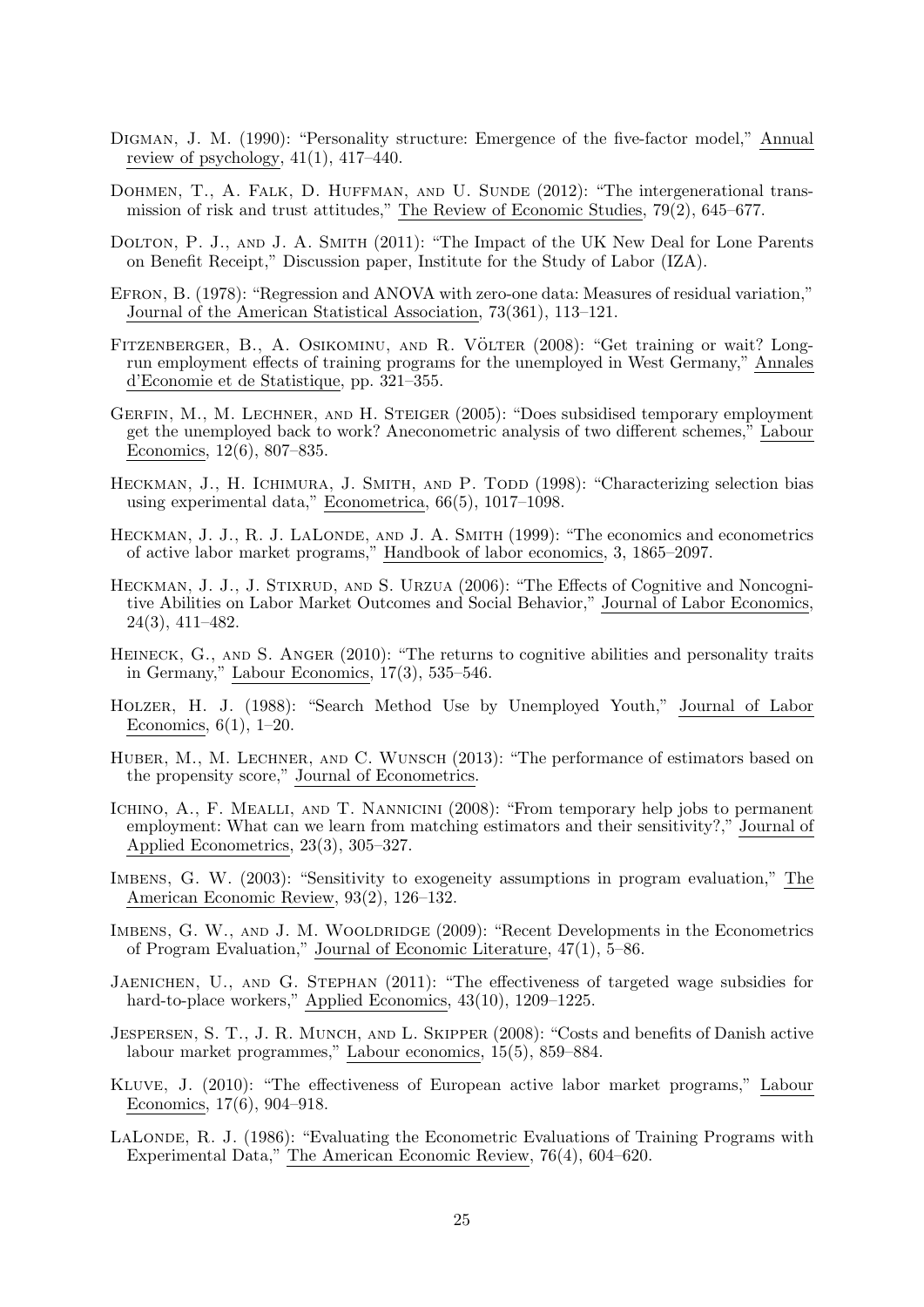- LECHNER, M., R. MIQUEL, AND C. WUNSCH (2011): "Long-Run effects of public sector Sponsored Training in West Germany," Journal of the European Economic Association, 9(4), 742– 784.
- LECHNER, M., AND C. WUNSCH  $(2008)$ : "What did all the money do? On the general ineffectiveness of recent West German labour market programmes," Kyklos, 61(1), 134–174.
- (2013): "Sensitivity of matching-based program evaluations to the availability of control variables," Labour Economics.
- MCFADDEN, D. (1974): "Conditional Logit Analysis of Qualitative Choice Behavior," Frontiers in Econometrics, pp. 105–142.
- McGee, A. (2014): "How the Perception of Control Influences Unemployed Job Search," Industrial and Labor Relations Review, forthcoming.
- McKelvey, R. D., and W. Zavoina (1975): "A statistical model for the analysis of ordinal level dependent variables," Journal of mathematical sociology, 4(1), 103–120.
- Montgomery, J. D. (1991): "Social Networks and Labor-Market Outcomes: Toward an Economic Analysis," American Economic Review, 81(5), 1407–18.
- Mortensen, D. T. (1986): "Job search and labor market analysis," in Handbook of Labor Economics, ed. by O. Ashenfelter, and R. Layard, vol. 2, pp. 849 – 919. Elsevier.
- MUELLER, G., AND E. PLUG (2006): "Estimating the effect of personality on male and female earnings," Industrial and Labor Relations Review, pp. 3–22.
- Mueser, P. R., K. R. Troske, and A. Gorislavsky (2007): "Using state administrative data to measure program performance," The Review of Economics and Statistics, 89(4), 761– 783.
- Nyhus, E. K., and E. Pons (2005): "The effects of personality on earnings," Journal of Economic Psychology, 26(3), 363–384.
- Osborne Groves, M. (2005): "How important is your personality? Labor market returns to personality for women in the US and UK," Journal of Economic Psychology, 26(6), 827–841.
- Oster, E. (2013): "Unobservable Selection and Coefficient Stability: Theory and Validation," Discussion paper, National Bureau of Economic Research.
- PANNENBERG, M. (2010): "Risk attitudes and reservation wages of unemployed workers: evidence from panel data," Economics Letters, 106(3), 223–226.
- ROSENBAUM, P., AND D. RUBIN (1983): "The Central Role of the Propensity Score in Observational Studies for Causal Effects," Biometrika, 70(1), 41–50.

Rosenbaum, P. R. (2002): Observational Studies. Springer, New York.

- ROTTER, J. B. (1966): "Generalized expectancies for internal versus external control of reinforcement.," Psychological monographs: General and applied, 80(1), 1.
- Roy, A. (1951): "Some Thoughts on the Distribution of Earnings," Oxford Economic Papers, 3(2), 135–145.
- Rubin, D. (1974): "Estimating Causal Effects to Treatments in Randomised and Nonrandomised Studies," Journal of Educational Psychology, 66, 688–701.
- Semykina, A., and S. J. Linz (2007): "Gender differences in personality and earnings: Evidence from Russia," Journal of Economic Psychology, 28(3), 387–410.
- Shimer, R., and I. Werning (2007): "Reservation wages and unemployment insurance," Quarterly Journal of Economics, 122, 1145–1185.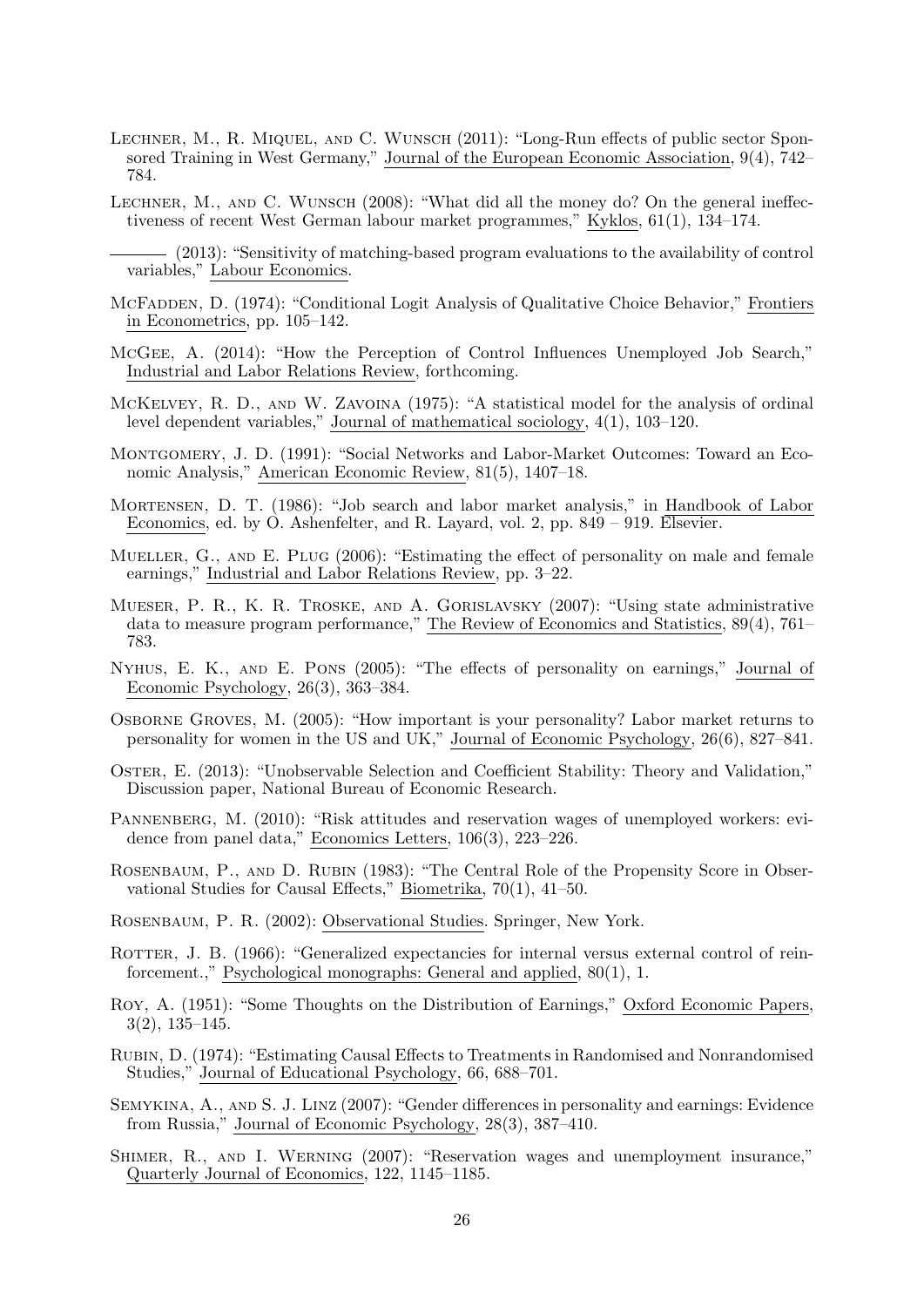- Sianesi, B. (2004): "An evaluation of the Swedish system of active labor market programs in the 1990s," Review of Economics and Statistics, 86(1), 133–155.
- SMITH, J. A., AND P. E. TODD (2005): "Does matching overcome LaLonde's critique of nonexperimental estimators?," Journal of Econometrics, 125(1), 305–353.
- van den Berg, G., A. Bergemann, and M. Caliendo (2009): "The Effect of Active Labor Market Programs on Not-Yet Treated Unemployed Individuals," Journal of the European Economic Association,  $7(2-3)$ , 606–616.
- Van den Berg, G. J., and B. Van der Klaauw (2006): "Counseling and monitoring of unemployed workers: Theory and evidence from a controlled social experiment\*," International Economic Review, 47(3), 895–936.
- Van Ours, J. C. (2004): "The locking-in effect of subsidized jobs," Journal of Comparative Economics, 32(1), 37–55.
- WOLFF, J., AND E. JOZWIAK (2007): "Does short-term training activate means-tested unemployment benefit recipients in Germany?," Discussion paper, IAB discussion paper.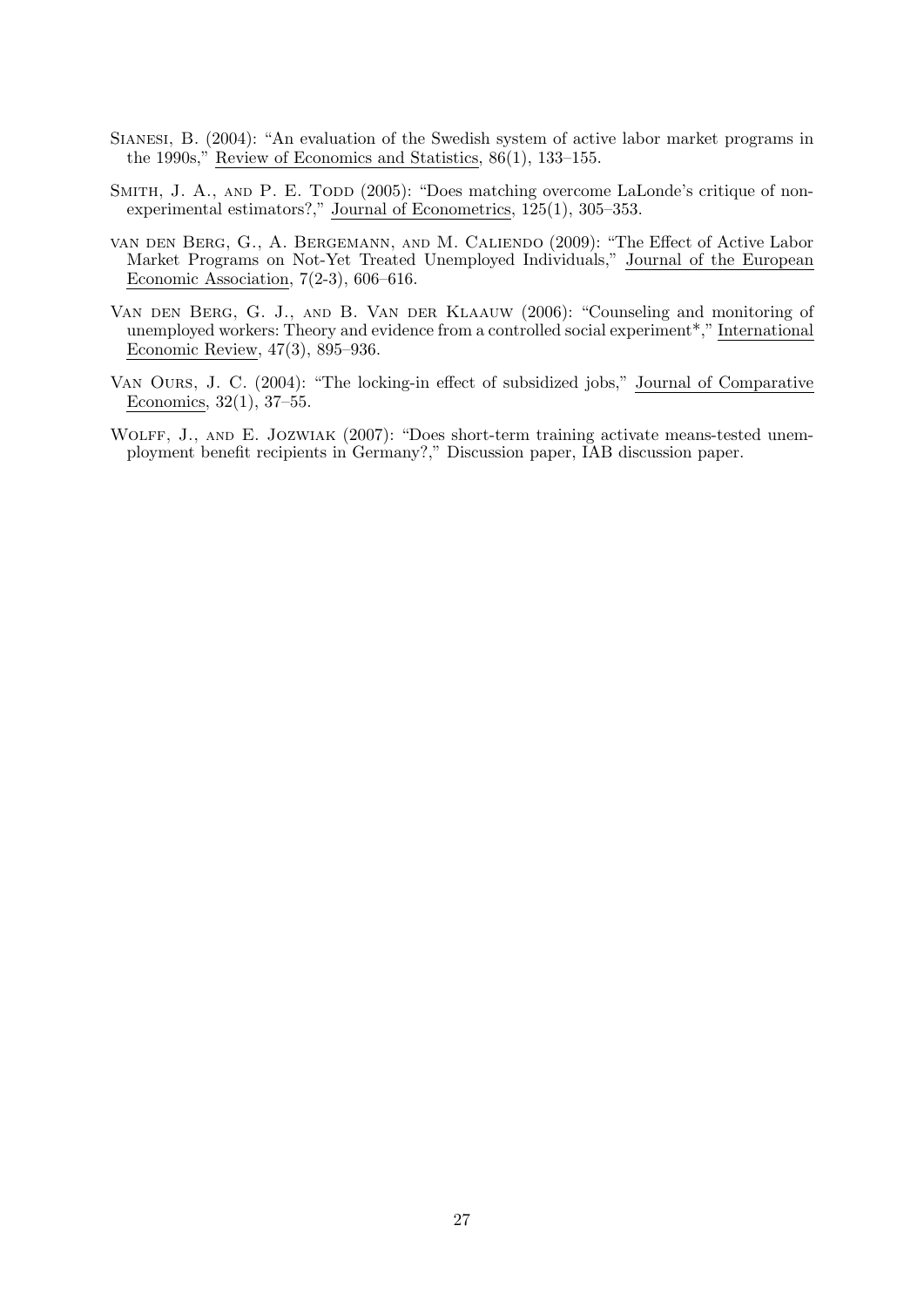## Tables and Figures

| Control variables                                                                                                                                                                                                                                                                                                                                                                                                                                                                                                                                                                          | Base 1 | Base 2 | Full |
|--------------------------------------------------------------------------------------------------------------------------------------------------------------------------------------------------------------------------------------------------------------------------------------------------------------------------------------------------------------------------------------------------------------------------------------------------------------------------------------------------------------------------------------------------------------------------------------------|--------|--------|------|
| 1) Socio-demographic/baseline variables<br>Gender, Educational level, Marital status, German citizenship, Migra-<br>tion background, Number of children, Health problems, Searching for<br>full- or part-time employment, Employment status of partner, Month<br>of entry into unemployment, Time between entry into unemployment<br>and interview<br>Regional information: Living in West-Germany, Local unemployment<br>rate                                                                                                                                                             | ✓      |        |      |
| 2) Labour market history<br>Short-term: Information on last employment (income, full- or part-time,<br>reason for termination)<br>Time spend in employment/unemployment/out of labour force in last<br>$6$ months/ 24 months<br>Number of employers/programs/unemployment/out of labour force<br>spells in last 24 months<br>Long-term: Time spend in employment/ unemployment/program/out<br>of labour force in last 10 years<br>Number employers/programs/unemployment/out of labour force spells<br>in last 10 years, Time with last employer, Duration of last unemploy-<br>ment spell |        |        |      |
| 3) Personality traits<br>Big Five: Openness, Conscientiousness, Extraversion, Neuroticism<br>Locus of control                                                                                                                                                                                                                                                                                                                                                                                                                                                                              |        |        |      |
| 4) Job search and employment outlook<br><i>Job search:</i> Reservation wage, Search intensity (number of applications),<br>Number of search channels used<br><i>Expectations:</i> Subjective (overall) probability of treatment, Expected<br>probability to find a job in the next 6 months                                                                                                                                                                                                                                                                                                |        |        |      |
| 5) Additional characteristics<br>Number of good friends, Problems with child care, Father has A-level<br>qualification, Life satisfaction                                                                                                                                                                                                                                                                                                                                                                                                                                                  |        |        |      |

## Table 1: Overview - Control Variables

Table 2: Entries in ALMP programs in Germany (in 1,000)

|                            | 2005  | 2007  | 2009  | 2011  |
|----------------------------|-------|-------|-------|-------|
| Entries into unemployment  | 8,427 | 8,155 | 9.253 | 8,218 |
| Entries into ALMP programs |       |       |       |       |
| Short-term training        | 901   | 1,092 | 1,194 | 1,201 |
| Long-term training         | 132   | 365   | 618   | 305   |
| Wage subsidies             | 134   | 266   | 266   | 187   |
| Job creation schemes       | 78    | 70    | 11    |       |
| Start-up subsidies         | 91    | 126   | 137   | 137   |
|                            |       |       |       |       |

Note: Since 2009, the former mobility assistances are included into the new intermediation budget.

Source: Statistic of the German Federal Employment Agency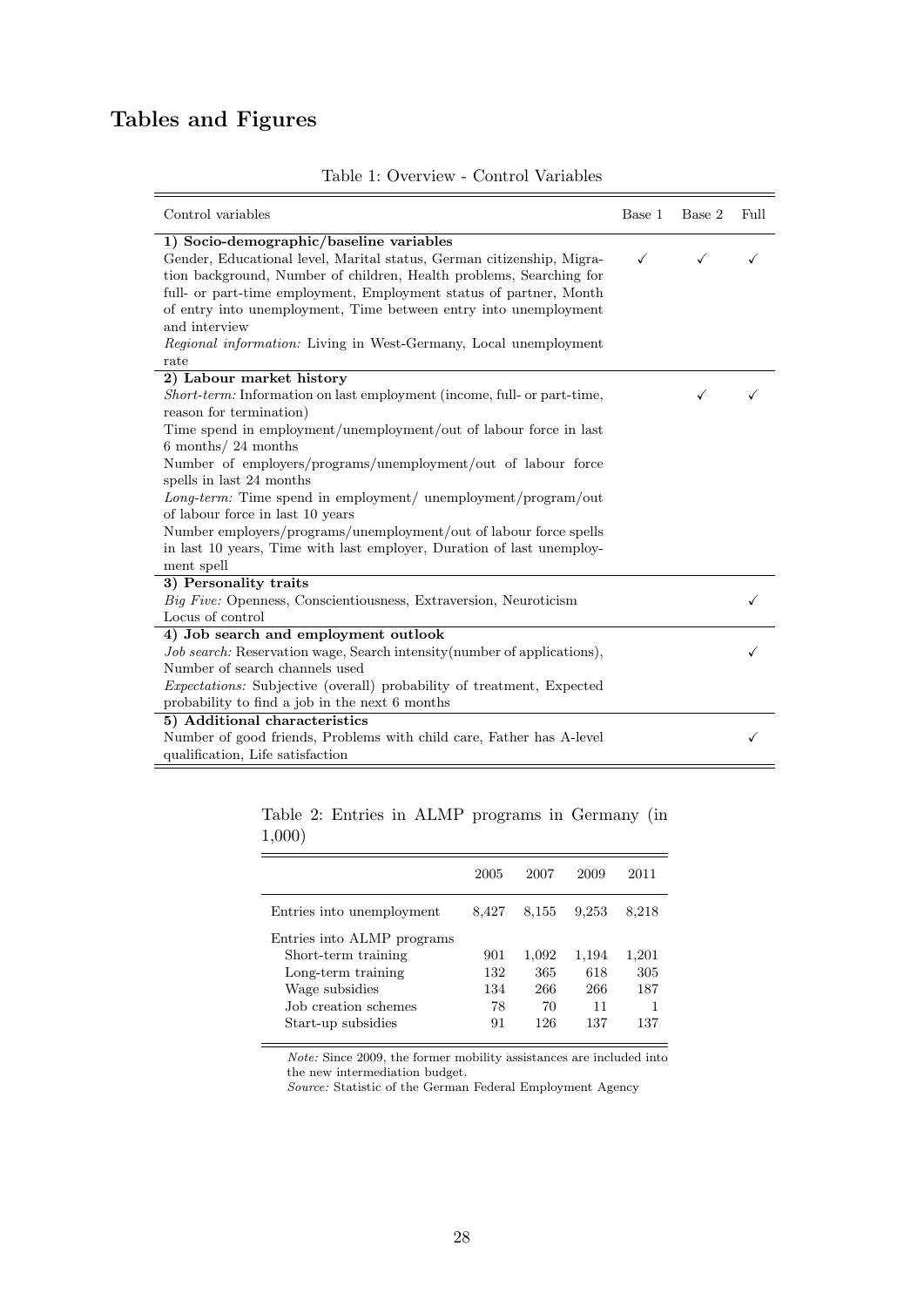|                                                    | NP         | <b>STT</b> | <b>LTT</b> | <b>WS</b> | Any        |
|----------------------------------------------------|------------|------------|------------|-----------|------------|
| No. of observations                                | 3769       | 1607       | 694        | 501       | 3092       |
| Labor market outcomes                              |            |            |            |           |            |
| Regular employed                                   |            |            |            |           |            |
| after 12 months                                    | 0.54       | 0.43       | 0.34       | 0.40      | 0.40       |
| after 30 months                                    | 0.59       | $0.57\,$   | 0.57       | 0.69      | 0.55       |
| Months employed within 30 months                   | 14.54      | 12.48      | 10.96      | 13.25     | 11.54      |
| Cumulated earnings within 30 months                | 26,818     | 22,382     | 21,633     | 29,955    | 21,586     |
| Socio-demographic characteristics                  |            |            |            |           |            |
| Female                                             | 0.48       | 0.52       | 0.53       | 0.47      | 0.53       |
| Age in years                                       | 35.18      | 35.07      | 37.29      | 38.00     | 36.14      |
| Married (or cohabiting)                            | 0.38       | 0.39       | 0.42       | 0.41      | 0.41       |
| German citizenship                                 | 0.95       | 0.94       | 0.95       | 0.95      | 0.95       |
| West Germany                                       | 0.66       | 0.69       | 0.71       | 0.60      | 0.70       |
| Migration background $(1 = yes)$                   | 0.14       | 0.14       | 0.15       | 0.13      | 0.15       |
| Children                                           |            |            |            |           |            |
| No children                                        | 0.68       | 0.68       | 0.64       | 0.69      | 0.65       |
| One child                                          | 0.19       | 0.19       | 0.20       | 0.18      | 0.19       |
| Two (or more) children                             | 0.13       | $0.13\,$   | 0.16       | 0.13      | 0.15       |
| School leaving degree                              |            |            |            |           |            |
| None, special needs, other                         | 0.02       | 0.03       | 0.02       | 0.03      | 0.02       |
| Lower secondary school                             | 0.28       | 0.34       | $0.27\,$   | $0.30\,$  | $0.32\,$   |
| Middle secondary school                            | 0.41       | 0.46       | 0.43       | 0.46      | 0.44       |
| Specialized upper secondary school                 | 0.28       | 0.18       | 0.29       | 0.21      | 0.22       |
| Vocational training                                |            |            |            |           |            |
| None                                               | 0.09       | 0.09       | 0.08       | 0.07      | 0.10       |
| Internal or external professional training, others | 0.69       | 0.78       | 0.70       | 0.76      | 0.73       |
| Technical college or university degree             | 0.22       | 0.13       | $\rm 0.22$ | 0.17      | 0.17       |
| Local UE rate at interview                         | $0.09\,$   | 0.09       | 0.09       | 0.10      | 0.09       |
| Health restriction or disability                   | 0.08       | 0.08       | 0.07       | 0.05      | 0.08       |
| Labour market history                              |            |            |            |           |            |
| Employment status before unemployment              |            |            |            |           |            |
| Employed                                           | 0.66       | 0.66       | 0.70       | 0.71      | 0.66       |
| Subsidized employment                              | 0.07       | 0.07       | 0.06       | 0.10      | 0.07       |
| School, apprentice, military, etc.                 | 0.16       | 0.15       | 0.10       | 0.12      | 0.14       |
| Maternity leave                                    | 0.04       | 0.05       | 0.07       | 0.03      | 0.06       |
| Other                                              | 0.08       | 0.07       | 0.07       | 0.04      | 0.07       |
| Months employed in last 6 months                   | 4.77       | 4.95       | 4.91       | 5.09      | 4.88       |
| Last daily income                                  | 47.93      | 44.61      | 51.22      | 46.21     | 46.17      |
| Last job was full-time employment                  | $\rm 0.95$ | 0.94       | $\rm 0.95$ | 0.95      | $\rm 0.95$ |
| Months employed in last 2 years                    | 15.14      | 16.27      | 15.77      | 16.40     | 15.82      |
| No. of employers in last 2 years                   | 1.67       | $1.65\,$   | 1.62       | 1.67      | 1.63       |
| Months employed in last 10 years                   | 49.56      | 52.75      | 54.00      | 55.26     | 52.46      |
| No. of employers in last 10 years                  | 3.60       | 3.55       | 3.70       | 4.02      | 3.61       |
|                                                    |            |            |            |           |            |

Table 3: Descriptive statistics: Labor market outcomes and baseline variables

Notes: All numbers denote shares unless otherwise indicated, measured at entry into unemployment. Italic/bold/italic and bold numbers indicate statistically significant differences between the concerning group of participants and non-participants at the 10%/5%/1%-level based on a t-test on equal means. NP - nonparticipants; STT - participants in short-term training; LTT - participants in long-term training; WS - recipients of wage subsidies; Any - participants in any ALMP.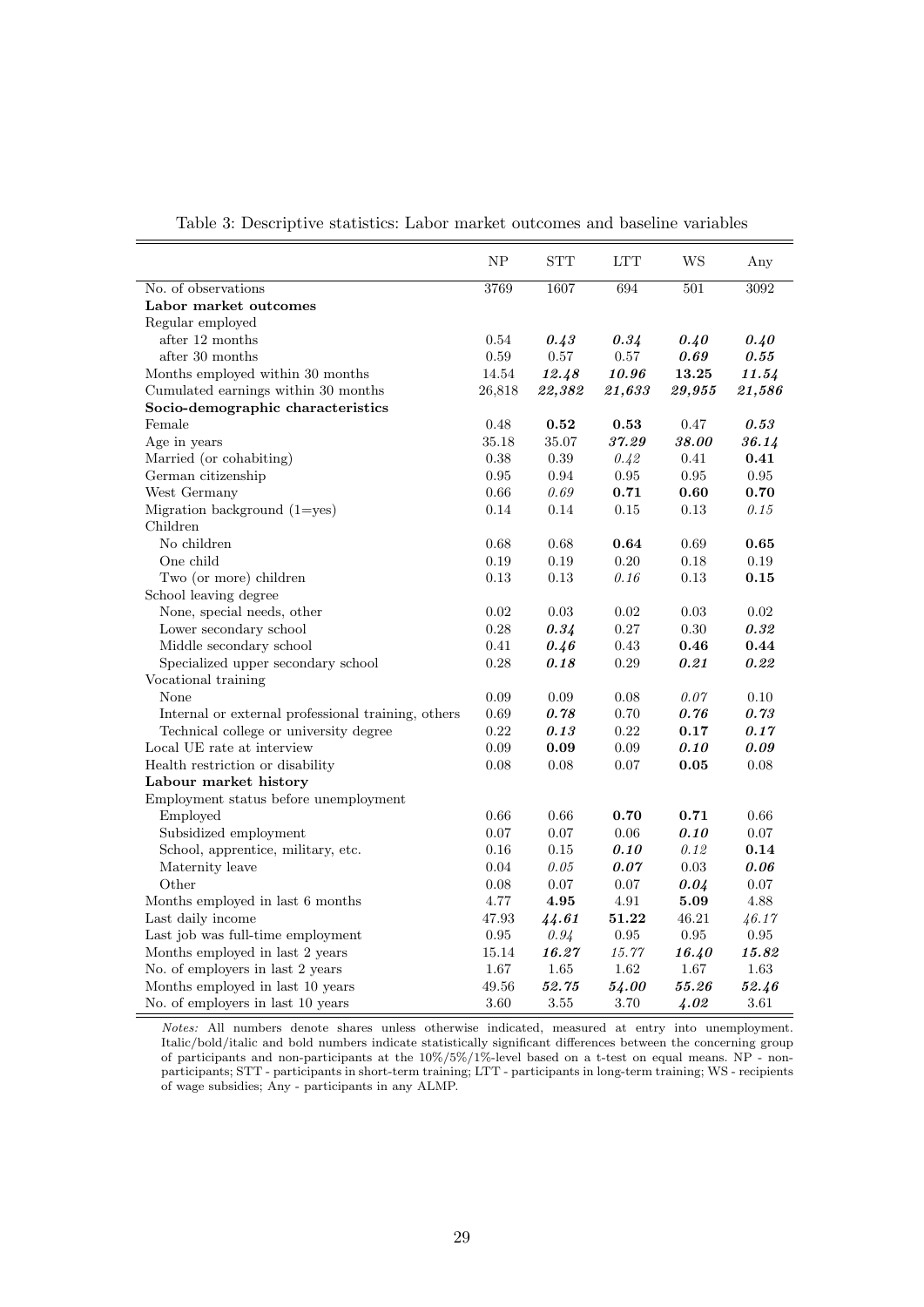|                                                         | NP    | <b>STT</b> | <b>LTT</b> | WS    | Any   |
|---------------------------------------------------------|-------|------------|------------|-------|-------|
| No. of observations                                     | 3769  | 1607       | 694        | 501   | 3092  |
| Personality traits                                      |       |            |            |       |       |
| Openness                                                | 5.06  | 5.01       | 4.98       | 5.11  | 4.99  |
| Conscientiousness                                       | 6.27  | 6.26       | 6.31       | 6.35  | 6.27  |
| Extraversion                                            | 5.23  | 5.17       | 5.07       | 5.21  | 5.14  |
| Neuroticism                                             | 3.74  | 3.82       | 3.75       | 3.68  | 3.78  |
| Locus of control $(36)$                                 | 5.06  | 4.96       | 5.02       | 5.01  | 4.99  |
| Job search and employment outlook variables             |       |            |            |       |       |
| Reservation wage (in Euro)                              | 7.24  | 6.61       | 7.19       | 6.78  | 6.88  |
| Number of own applications (mean)                       | 15.07 | 16.49      | 19.46      | 19.12 | 17.02 |
| Number of search channels                               | 4.95  | 5.31       | 5.38       | 5.36  | 5.30  |
| Subjective (overall) probability of treatment           |       |            |            |       |       |
| low                                                     | 0.44  | 0.29       | 0.25       | 0.36  | 0.31  |
| middle                                                  | 0.25  | 0.27       | 0.19       | 0.25  | 0.26  |
| high                                                    | 0.31  | 0.43       | 0.55       | 0.39  | 0.44  |
| Expected probability to find a job in the next 6 months |       |            |            |       |       |
| improbable                                              | 0.11  | 0.10       | 0.14       | 0.07  | 0.12  |
| probable                                                | 0.30  | 0.38       | 0.41       | 0.34  | 0.38  |
| very probable                                           | 0.49  | 0.43       | 0.36       | 0.49  | 0.40  |
| <b>Additional characteristics</b>                       |       |            |            |       |       |
| Number of good friends outside the family               | 4.83  | 4.84       | 4.78       | 5.12  | 4.81  |
| Problems with childcare $(0: n/a, 1: None, 6: Very)$    | 0.64  | 0.65       | 0.75       | 0.60  | 0.71  |
| Father has A-level qualifications $(1 = yes)$           | 0.16  | 0.11       | 0.15       | 0.12  | 0.13  |
| Life satisfaction                                       |       |            |            |       |       |
| low                                                     | 0.10  | 0.11       | 0.10       | 0.12  | 0.11  |
| middle                                                  | 0.35  | 0.38       | 0.38       | 0.40  | 0.38  |
| high                                                    | 0.55  | 0.50       | 0.52       | 0.49  | 0.51  |

Table 4: Descriptive statistics: Usually unobserved variables

Notes: All numbers denote shares unless otherwise indicated, measured at the entry into unemployment. Personality traits are measured with different items on a 7-Point Likert-Scale. P-values are based on t-tests on equal means. Italic/bold/italic and bold numbers indicate statistically significant differences between the concerning group of participants and non-participants at the 10%/5%/1%-level based on a t-test on equal means. NP - non-participants; STT - participants in short-term training; LTT - participants in long-term training; WS - recipients of wage subsidies; Any - participants in any ALMP.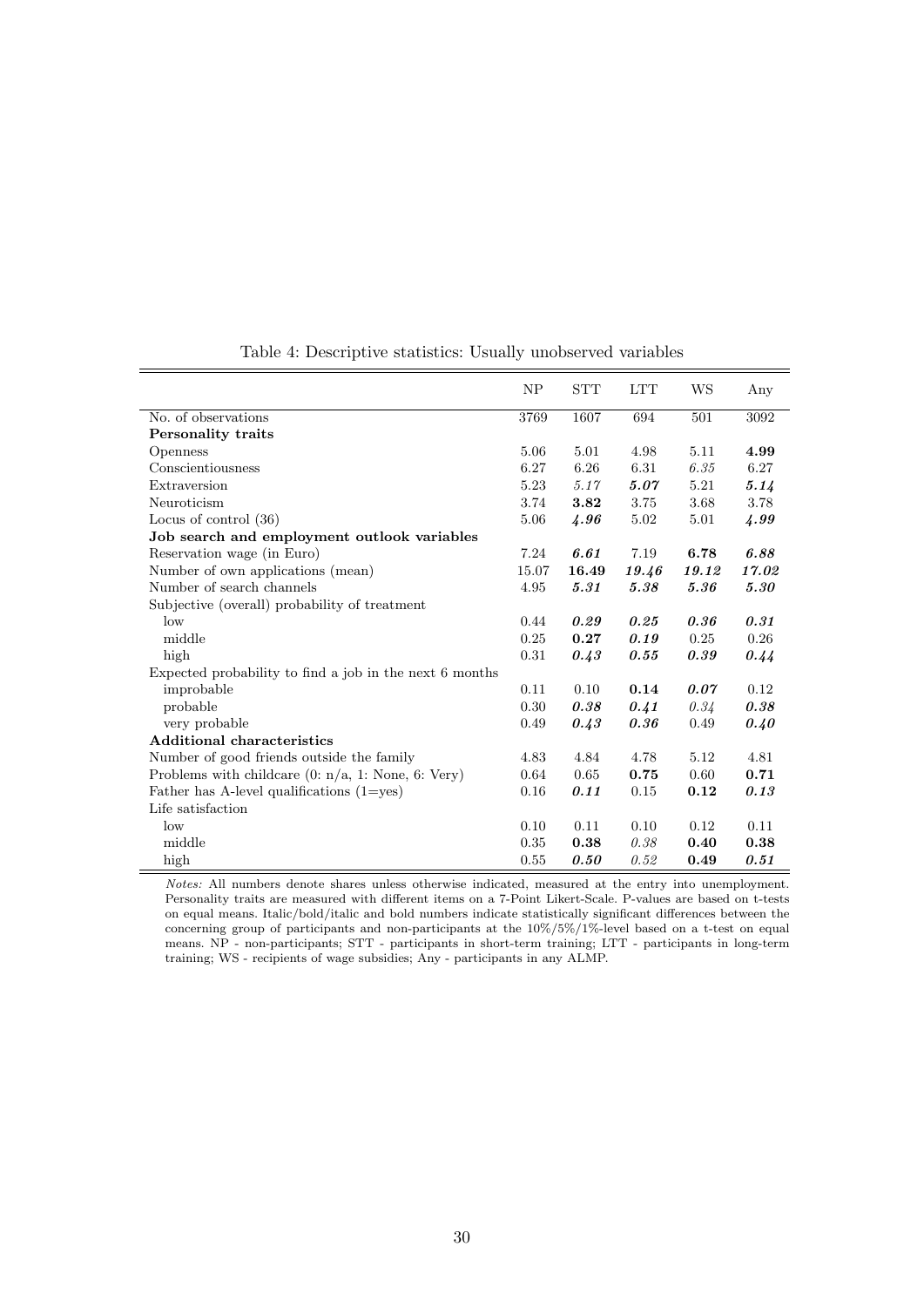|  | Table 5: Logit estimates - Participation active labor market policy programs |  |  |  |  |  |
|--|------------------------------------------------------------------------------|--|--|--|--|--|
|--|------------------------------------------------------------------------------|--|--|--|--|--|

|                                             | Short-term training |                       | Long-term training |            |                     |             | Wage subsidies      |                        |                        |
|---------------------------------------------|---------------------|-----------------------|--------------------|------------|---------------------|-------------|---------------------|------------------------|------------------------|
|                                             | Base 1              | Base 2                | Full               | Base 1     | Base 2              | Full        | Base 1              | Base 2                 | Full                   |
|                                             | (1)                 | (2)                   | (3)                | (4)        | (5)                 | (6)         | (7)                 | (8)                    | (9)                    |
| Personality traits                          |                     |                       |                    |            |                     |             |                     |                        |                        |
| Openness (standardized)                     |                     |                       | $-.003$            |            |                     | $-.006$     |                     |                        | 0.008                  |
| Conscientiousness (standardized)            |                     |                       | $-.002$            |            |                     | 0.008       |                     |                        | 0.004                  |
| Extraversion (standardized)                 |                     |                       | $-.009$            |            |                     | $-.022***$  |                     |                        | $-.006$                |
| Neuroticism (standardized)                  |                     |                       | $-.006$            |            |                     | $-.003$     |                     |                        | $-.008$                |
| Locus of control (standardized)             |                     |                       | $-.016**$          |            |                     | 0.003       |                     |                        | $-.001$                |
| Job search and employment outlook variables |                     |                       |                    |            |                     |             |                     |                        |                        |
| Ln(Reservation wage)                        |                     |                       | $-.062***$         |            |                     | 0.004       |                     |                        | $-.029*$               |
| Number of own applications (mean)           |                     |                       | 0.0002             |            |                     | $0.0006***$ |                     |                        | $0.0004***$            |
| Search channel(s) (Number of)               |                     |                       | $0.02***$          |            |                     | $0.012***$  |                     |                        | $0.009***$             |
| Subjective probability of treatment         |                     |                       |                    |            |                     |             |                     |                        |                        |
| middle                                      |                     |                       |                    |            |                     |             |                     |                        |                        |
| high                                        |                     |                       | $0.058***$         |            |                     | $0.116***$  |                     |                        | 0.022                  |
| low                                         |                     |                       | $-.063***$         |            |                     | $-.033***$  |                     |                        | $-.013$                |
| Expected probability to find a job          |                     |                       |                    |            |                     |             |                     |                        |                        |
| probable                                    |                     |                       |                    |            |                     |             |                     |                        |                        |
| very probable                               |                     |                       | $-.030**$          |            |                     | $-.064***$  |                     |                        | 0.009                  |
| improbable                                  |                     |                       | $-.029$            |            |                     | 0.032       |                     |                        | $-.053***$             |
| <b>Additional characteristics</b>           |                     |                       |                    |            |                     |             |                     |                        |                        |
| Number of good friends                      |                     |                       | 0.001              |            |                     | 0.001       |                     |                        | 0.0009                 |
| Problems with child care                    |                     |                       | 0.0002             |            |                     | $-.002$     |                     |                        | $-.003$                |
| Father: A-level qualifications $(1 = yes)$  |                     |                       | $-.023$            |            |                     | $-.007$     |                     |                        | $-.020$                |
| Life satisfaction                           |                     |                       |                    |            |                     |             |                     |                        |                        |
| middle                                      |                     |                       |                    |            |                     |             |                     |                        |                        |
| high                                        |                     |                       | $-.026*$           |            |                     | $-.014$     |                     |                        | $-.020*$               |
| low                                         |                     |                       | 0.0007             |            |                     | $-.016$     |                     |                        | 0.007                  |
| Socio-demographic characteristics<br>Female | $0.04***$           | $0.025*$              |                    | $0.027**$  |                     | 0.017       |                     |                        |                        |
| Age $45-55$ years                           | $-.005$             | $-.016$               | 0.017<br>$-.013$   | $0.087***$ | 0.019<br>$0.093***$ | $0.077***$  | 0.005<br>$0.094***$ | $-.003$<br>$0.099***$  | 0.0002<br>$0.103***$   |
| Married (or cohabiting)                     | 0.027               | 0.022                 | 0.02               | $-.005$    | $-.014$             | $-.017$     | $-.012$             | $-.015$                | $-.013$                |
| Migration background $(1 = yes)$            | $-.014$             | $-.010$               | $-.018$            | 0.027      | 0.03                | $0.016\,$   | 0.014               | 0.019                  | 0.025                  |
| Two (or more) children                      | $-.006$             | $-.008$               | $-.008$            | $0.032*$   | 0.021               | 0.021       | 0.027               | 0.024                  | 0.033                  |
| (Specialized) upper secondary school        | $-.109***$          | $-.102***$            | $-.079**$          | 0.033      | 0.033               | 0.048       | $-.071***$          | $-.056*$               | $-.050$                |
| Technical college or university degree      | $-.043*$            | $-.041$               | $-.023$            | $-.012$    | $-.021$             | $-.023$     | 0.002               | 0.005                  | 0.01                   |
| Health restriction or disability            | $-.018$             | $-.021$               | $-.028$            | $-.026$    | $-.017$             | $-.021$     | $-.055***$          | $-.050^{***}\,$        | $-.052***$             |
| Searching for full-time employment          | $-.004$             | $-.003$               | 0.004              | 0.017      | 0.019               | 0.026       | $0.027*$            | $0.03*$                | $0.028*$               |
| Partner is full-time employed               | $-.026$             | $-.027$               | $-.021$            | $-.009$    | $-.008$             | $-.005$     | 0.012               | 0.016                  | 0.015                  |
| Short-term labour market history            |                     |                       |                    |            |                     |             |                     |                        |                        |
| Last daily income                           |                     | $-.0005***$           | $-.0002$           |            | $-.00007$           | 0.00008     |                     | $-.0006***$            | $-.0006***$            |
| Last job was full-time employment           |                     | $-.056***$            | $-.057**$          |            | 0.015               | 0.01        |                     | $-.002$                | 0.004                  |
| Months employed in last 6 months            |                     | $-.015***$            | $-.014**$          |            | $-.006$             | $-.004$     |                     | $-.008*$               | $-.009**$              |
| Months employed in last 2 years             |                     | $0.007***$            | $0.006***$         |            | $0.004**$           | $0.003*$    |                     | 0.002                  | 0.002                  |
| No. of employers in last 2 years            |                     | $-.006$               | $-.007$            |            | $-.013*$            | $-.012*$    |                     | $-.019***$             | $-.021^{\ast\ast\ast}$ |
| No. of unemployment spells in last 2 years  |                     | $-.034***$            | $-.031**$          |            | $0.019*$            | $0.02*$     |                     | 0.008                  | 0.01                   |
| No. of programs in last 2 years             |                     | $0.029**$             | $0.025*$           |            | $0.043***$          | $0.039***$  |                     | $0.026^{\ast\ast\ast}$ | $0.024**$              |
| Long-term labour market history             |                     |                       |                    |            |                     |             |                     |                        |                        |
| Months employed in last 10 years            |                     | 0.0004                | 0.0006             |            | $-.0005$            | $-.0004$    |                     | 0.0007                 | 0.0008                 |
| No. of employers in last 10 years           |                     | $-.0006$              | $-.001$            |            | 0.002               | $0.002\,$   |                     | $0.01***$              | $0.01***$              |
| No. of unemployment spells in last 10 years |                     | $-.008$               | $-.007$            |            | $-.011***$          | $-.009*$    |                     | $-.010**$              | $-.011***$             |
| No. of programs in last 10 years            |                     | $0.019**$             | $0.015*$           |            | $-.001$             | $-.006$     |                     | 0.009                  | $0.009\,$              |
| Obs.                                        | 5376                | 5376                  | 5376               | 4463       | 4463                | 4463        | 4270                | 4270                   | 4270                   |
| log-Likelihood                              |                     | $-3208.80$ $-3141.05$ | $-3065.67$         |            | -1876.79 -1830.22   | $-1714.90$  |                     | $-1487.20$ $-1429.19$  | $-1399.56$             |
| P-value joint significance                  |                     |                       |                    |            |                     |             |                     |                        |                        |
| Personality traits                          |                     |                       | 0.061              |            |                     | 0.004       |                     |                        | 0.421                  |
| Search variables                            |                     |                       | 0.000              |            |                     | 0.000       |                     |                        | 0.000                  |
| Additional variables                        |                     |                       | 0.282              |            |                     | 0.767       |                     |                        | 0.162                  |
| Personality and search variables            |                     |                       | 0.000              |            |                     | 0.000       |                     |                        | 0.000                  |
| Personality and additional variables        |                     |                       | 0.048              |            |                     | 0.038       |                     |                        | 0.290                  |
| All unobservables                           |                     |                       | 0.000              |            |                     | 0.000       |                     |                        | 0.000                  |
| Mean Value                                  | 0.299               | 0.299                 | 0.299              | 0.156      | $0.156\,$           | 0.156       | 0.117               | 0.117                  | 0.117                  |
| Hitrate                                     | 0.543               | 0.586                 | 0.622              | 0.57       | 0.611               | 0.665       | 0.611               | 0.644                  | 0.658                  |

Notes: Depicted are average marginal effects for selected control variables. In all estimations we control for additional information on sociodemographics, short- and long-term labour market history (except for column 1, 4 and 7), the regional unemployment rate, the month of entry into unemployment and the time between the entry into unemployment and the interview. Full estimation results can be found in the appendix.  $^{***}/{^{**}}/$  indicate statistically significance at the  $1\%/5\%/10\%$  level.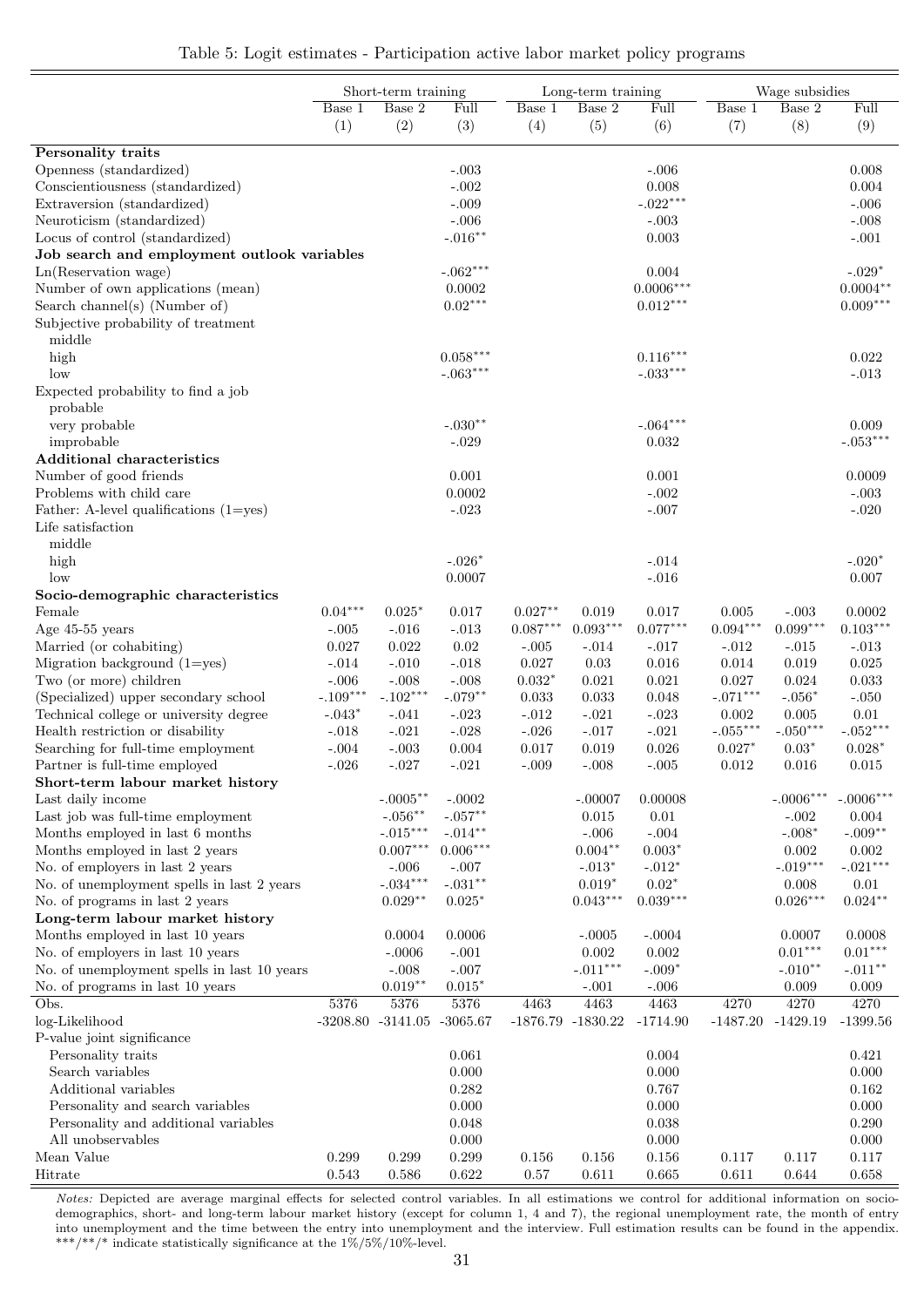|                                       |                       | Full sample |                     | High-skilled |        |      |  |  |
|---------------------------------------|-----------------------|-------------|---------------------|--------------|--------|------|--|--|
| Specification                         | Base 1                | Base 2      | Full                | Base 1       | Base 2 | Full |  |  |
|                                       |                       |             | Short-term training |              |        |      |  |  |
| McFadden's $R^2$                      | 0.021                 | 0.042       | 0.065               | 0.046        | 0.11   | 0.17 |  |  |
| $%$ of full model $R2$                | 32.9                  | 64.7        | 100                 | 27.4         | 66.6   | 100  |  |  |
| Difference in %-points                | 32.9                  | 31.8        | 35.3                | 27.4         | 39.2   | 33.4 |  |  |
| McKelvey and Zavoina's $\mathbb{R}^2$ | 0.041                 | 0.078       | 0.12                | 0.098        | 0.21   | 0.31 |  |  |
| $%$ of full model $R2$                | 33.8                  | 64.7        | 100                 | 31.4         | 68.9   | 100  |  |  |
| Difference in %-points                | 33.8                  | 30.9        | 35.3                | 31.4         | 37.5   | 31.1 |  |  |
| Effron's $R^2$                        | 0.025                 | 0.050       | 0.076               | 0.047        | 0.12   | 0.17 |  |  |
| $\%$ of full model $\mathbb{R}^2$     | 33.2                  | 65.8        | 100                 | 27.4         | 68.8   | 100  |  |  |
| Difference in %-points                | 33.2                  | 32.6        | 34.2                | 27.4         | 41.4   | 31.2 |  |  |
|                                       | $Long-term\ training$ |             |                     |              |        |      |  |  |
| McFadden's $R^2$                      | 0.027                 | 0.051       | 0.11                | 0.10         | 0.17   | 0.27 |  |  |
| $%$ of full model $R2$                | 24.2                  | 46.0        | 100                 | 37.5         | 62.6   | 100  |  |  |
| Difference in %-points                | 24.2                  | 21.8        | 54.0                | 37.5         | 25.1   | 37.4 |  |  |
| McKelvey and Zavoina's $R^2$          | 0.056                 | 0.099       | 0.20                | 0.57         | 0.59   | 0.66 |  |  |
| $%$ of full model $R2$                | 27.7                  | 48.8        | 100                 | 87.1         | 90.0   | 100  |  |  |
| Difference in %-points                | 27.7                  | 21.1        | 51.2                | 87.1         | 2.9    | 10.0 |  |  |
| Effron's $R^2$                        | 0.025                 | 0.049       | 0.11                | 0.084        | 0.15   | 0.26 |  |  |
| $%$ of full model $R2$                | 23.0                  | 44.0        | 100                 | 32.5         | 58.2   | 100  |  |  |
| Difference in %-points                | 23.0                  | 21.0        | 56.0                | 32.5         | 25.7   | 41.8 |  |  |
|                                       |                       |             | Wage subsidies      |              |        |      |  |  |
| McFadden's $\mathbf{R}^2$             | 0.037                 | 0.074       | 0.093               | 0.097        | 0.20   | 0.26 |  |  |
| $%$ of full model $R2$                | 39.3                  | 79.5        | 100                 | 36.9         | 75.1   | 100  |  |  |
| Difference in %-points                | 39.3                  | 40.2        | 20.5                | 36.5         | 38.6   | 24.9 |  |  |
| McKelvey and Zavoina's $\mathbb{R}^2$ | 0.074                 | 0.15        | 0.19                | 0.21         | 0.36   | 0.47 |  |  |
| $\%$ of full model $\mathbb{R}^2$     | 39.6                  | 80.0        | 100                 | 44.1         | 75.8   | 100  |  |  |
| Difference in %-points                | 39.6                  | 40.4        | 20.0                | 44.1         | 31.7   | 24.2 |  |  |
| Effron's $R^2$                        | 0.027                 | 0.062       | 0.080               | 0.065        | 0.16   | 0.23 |  |  |
| $\%$ of full model $\mathbb{R}^2$     | 33.6                  | 77.6        | 100                 | 28.9         | 70.2   | 100  |  |  |
| Difference in %-points                | 33.6                  | 44.0        | 22.4                | 28.9         | 41.2   | 29.8 |  |  |

Table 6: Consequences for estimation quality: Goodness of fit

Note: Depicted are several goodness of fit measures comparing the three specifications of interest. Base 0 - Baseline specification including only socio-demographics, Base 1 - Baseline specification including socio-demographics and labor market history, Full - Full specification including socio-demographics, labor market history and all usually unobserved variables.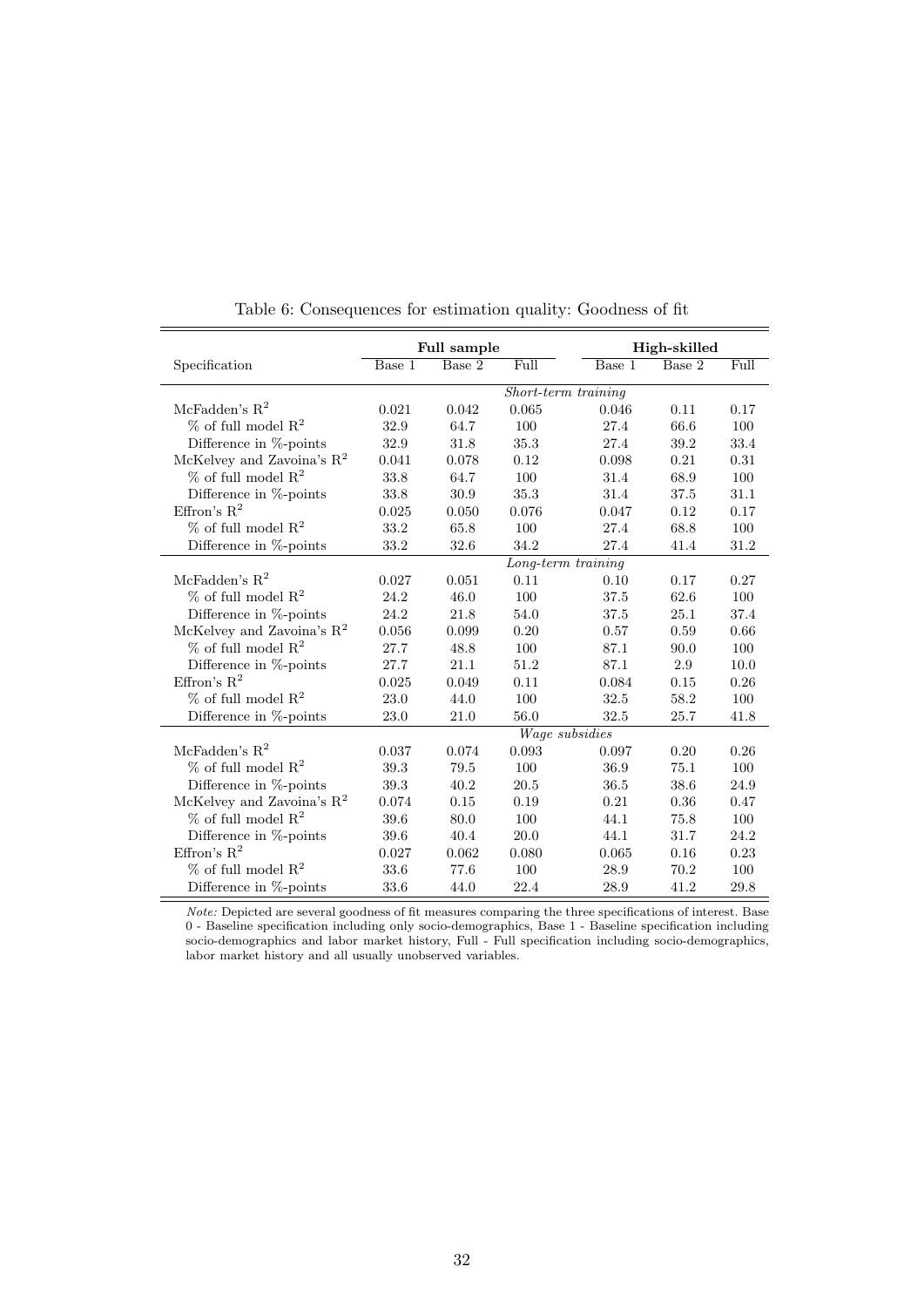|                                             |                   | Base 1 vs. Full |              |                       | Base 2 vs. Full |                   |  |  |
|---------------------------------------------|-------------------|-----------------|--------------|-----------------------|-----------------|-------------------|--|--|
|                                             |                   |                 | Non-         |                       |                 | Non-              |  |  |
|                                             | Full sample       | Participants    | participants | Full sample           | Participants    | participants      |  |  |
|                                             |                   |                 |              | Short-term training   |                 |                   |  |  |
| Propensity score correlation<br>Pearson's r | 0.57              | 0.50            | 0.58         | 0.81                  | 0.79            | 0.80              |  |  |
|                                             | ${0.00}$          | ${0.00}$        | ${0.00}$     | ${0.00}$              | ${0.00}$        | ${0.00}$          |  |  |
| Rank correlation                            |                   |                 |              |                       |                 |                   |  |  |
| Spearman's rho                              | 0.57              | 0.49            | 0.58         | 0.80                  | 0.77            | 0.78              |  |  |
|                                             | ${0.00}$          | ${0.00}$        | ${0.00}$     | ${0.00}$              | ${0.00}$        | ${0.00}$          |  |  |
| Concordance                                 |                   |                 |              |                       |                 |                   |  |  |
| Kendall's tau                               | 0.40              | 0.34            | 0.41         | 0.60                  | 0.58            | 0.59              |  |  |
|                                             | ${0.00}$          | ${0.00}$        | ${0.00}$     | ${0.00}$              | ${0.00}$        | ${0.00}$          |  |  |
| Distribution comparison                     |                   |                 |              |                       |                 |                   |  |  |
| Paired t-test                               | 0.00              | $-.036$         | 0.015        | 0.00                  | $-.019$         | 0.008             |  |  |
|                                             | ${1.00}$          | ${0.00}$        | ${0.00}$     | ${1.00}$              | ${0.00}$        | ${0.00}$          |  |  |
| Wilcoxon signed-ranks test                  | 3.29              | $-11.79$        | 12.12        | 1.06                  | $-9.38$         | 7.80              |  |  |
|                                             | ${0.00}$          | ${0.00}$        | ${0.00}$     | ${0.29}$              | ${0.00}$        | ${0.00}$          |  |  |
| Rank distribution comparison                |                   | 80.20           | 171.94       | 10.12                 |                 |                   |  |  |
| Friedman test                               | 33.00<br>${0.00}$ |                 |              | ${0.00}$              | 57.13           | 75.94<br>${0.00}$ |  |  |
|                                             |                   | ${0.00}$        | ${0.00}$     | Long-term training    | ${0.00}$        |                   |  |  |
| Propensity score correlation                |                   |                 |              |                       |                 |                   |  |  |
| Pearson's r                                 | 0.47              | 0.47            | 0.44         | 0.66                  | 0.68            | 0.63              |  |  |
|                                             | ${0.00}$          | ${0.00}$        | ${0.00}$     | ${0.00}$              | ${0.00}$        | ${0.00}$          |  |  |
| Rank correlation                            |                   |                 |              |                       |                 |                   |  |  |
| Spearman's rho                              | 0.50              | 0.49            | 0.47         | 0.68                  | 0.68            | 0.66              |  |  |
|                                             | ${0.00}$          | ${0.00}$        | ${0.00}$     | ${0.00}$              | ${0.00}$        | ${0.00}$          |  |  |
| Concordance                                 |                   |                 |              |                       |                 |                   |  |  |
| Kendall's tau                               | 0.34              | 0.34            | 0.33         | 0.49                  | 0.49            | 0.47              |  |  |
|                                             | ${0.00}$          | ${0.00}$        | ${0.00}$     | ${0.00}$              | ${0.00}$        | ${0.00}$          |  |  |
| Distribution comparison                     |                   |                 |              |                       |                 |                   |  |  |
| Paired t-test                               | 0.00              | $-.070$         | 0.013        | 0.00                  | $-.050$         | 0.009             |  |  |
|                                             | ${1.00}$          | ${0.00}$        | ${0.00}$     | ${1.00}$              | ${0.00}$        | ${0.00}$          |  |  |
| Wilcoxon signed-ranks test                  | 7.50              | $-11.61$        | 14.35        | 6.41                  | $-10.46$        | 12.59             |  |  |
|                                             | ${0.00}$          | $\{0.00\}$      | ${0.00}$     | ${0.00}$              | ${0.00}$        | ${0.00}$          |  |  |
| Rank distribution comparison                |                   |                 |              |                       |                 |                   |  |  |
| Friedman test                               | 181.90            | 47.73           | 311.19       | 160.75                | 54.23           | 287.52            |  |  |
|                                             | ${0.00}$          | ${0.00}$        | ${0.00}$     | ${0.00}$              | ${0.00}$        | ${0.00}$          |  |  |
| Propensity score correlation                |                   |                 |              | <i>Wage subsidies</i> |                 |                   |  |  |
| Pearson's r                                 | 0.60              | 0.64            | 0.58         | 0.88                  | 0.90            | 0.87              |  |  |
|                                             | ${0.00}$          | ${0.00}$        | ${0.00}$     | ${0.00}$              | ${0.00}$        | ${0.00}$          |  |  |
| Rank correlation                            |                   |                 |              |                       |                 |                   |  |  |
| Spearman's rho                              | 0.60              | 0.67            | 0.58         | 0.88                  | 0.89            | 0.87              |  |  |
|                                             | ${0.00}$          | ${0.00}$        | ${0.00}$     | ${0.00}$              | ${0.00}$        | ${0.00}$          |  |  |
| Concordance                                 |                   |                 |              |                       |                 |                   |  |  |
| Kendall's tau                               | 0.43              | 0.48            | 0.41         | 0.70                  | 0.72            | 0.69              |  |  |
|                                             | ${0.00}$          | ${0.00}$        | ${0.00}$     | ${0.00}$              | ${0.00}$        | ${0.00}$          |  |  |
| Distribution comparison                     |                   |                 |              |                       |                 |                   |  |  |
| Paired t-test                               | 0.00              | $-.045$         | 0.006        | 0.00                  | $-.015$         | 0.002             |  |  |
|                                             | ${1.00}$          | ${0.00}$        | ${0.00}$     | ${1.00}$              | ${0.00}$        | ${0.00}$          |  |  |
| Wilcoxon signed-ranks test                  | 7.26              | $-8.68$         | 11.41        | 3.08                  | $-6.09$         | 5.88              |  |  |
|                                             | ${0.00}$          | ${0.00}$        | ${0.00}$     | ${0.29}$              | ${0.00}$        | ${0.00}$          |  |  |
| Rank distribution comparison                |                   |                 |              |                       |                 |                   |  |  |
| Friedman test                               | 128.24            | 29.22           | 196.69       | 20.52                 | 30.20           | 46.58             |  |  |
|                                             | ${0.00}$          | ${0.00}$        | ${0.00}$     | ${0.00}$              | ${0.00}$        | ${0.00}$          |  |  |

Table 7: Consequences for propensity scores and ranks: Correlation coefficients

Note: Base 0 - Baseline specification including only socio-demographics, Base 1 - Baseline specification including sociodemographics and labor market history, Full - Full specification including socio-demographics, labor market history and all usually unobserved variables. Depicted is the standardized mean bias separated for each group of control variables and overall. P-values are shown in braces.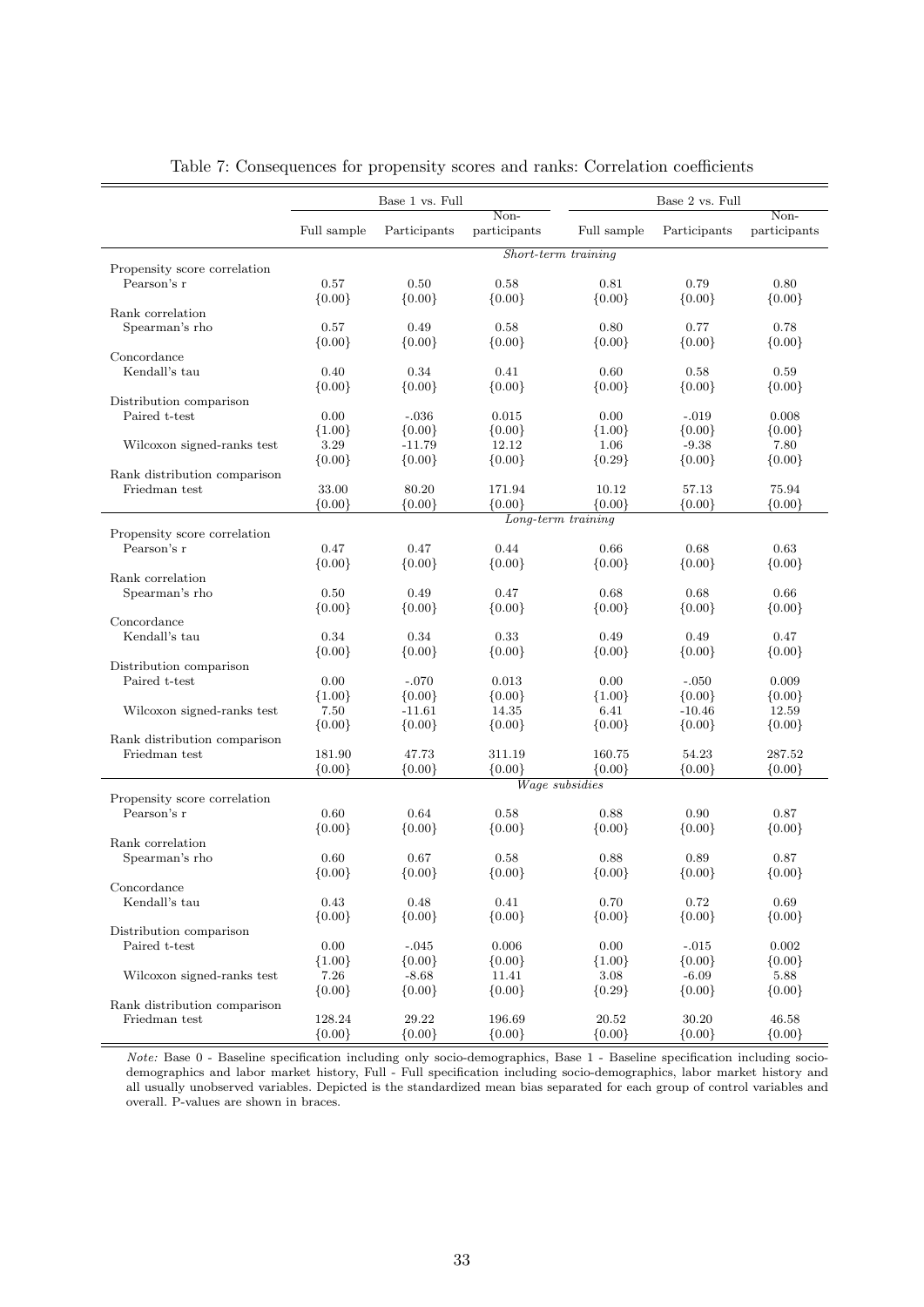|                                   | <b>Full sample</b> |        |        |      |                     | High-skilled |        |      |  |
|-----------------------------------|--------------------|--------|--------|------|---------------------|--------------|--------|------|--|
| Specification                     | Raw                | Base 1 | Base 2 | Full | Raw                 | Base 1       | Base 2 | Full |  |
|                                   |                    |        |        |      | Short-term training |              |        |      |  |
| Socio-demographics                | 4.55               | 2.10   | 2.56   | 2.00 | 6.95                | 6.48         | 5.93   | 5.08 |  |
| Labor market history              | 6.77               | 5.50   | 1.99   | 1.51 | 17.0                | 14.8         | 6.05   | 5.65 |  |
| Personality traits                | 6.00               | 4.68   | 5.72   | 3.25 | 8.62                | 5.10         | 10.0   | 4.12 |  |
| Job search and employment outlook | 16.5               | 14.6   | 13.8   | 1.86 | 27.6                | 18.3         | 20.6   | 6.84 |  |
| Additional characteristics        | 5.70               | 2.20   | 4.16   | 1.75 | 13.7                | 12.3         | 9.23   | 4.50 |  |
| Overall                           | 6.33               | 4.27   | 3.57   | 1.90 | 12.4                | 10.4         | 7.67   | 5.32 |  |
|                                   |                    |        |        |      | Long-term training  |              |        |      |  |
| Socio-demographics                | 4.44               | 2.91   | 2.83   | 3.29 | 9.73                | 5.49         | 6.19   | 7.08 |  |
| Labor market history              | 9.06               | 7.38   | 2.96   | 2.02 | 17.4                | 14.4         | 6.41   | 5.65 |  |
| Personality traits                | 6.48               | 5.90   | 9.54   | 1.70 | 10.9                | 6.97         | 14.5   | 3.73 |  |
| Job search and employment outlook | 24.3               | 23.6   | 24.6   | 5.16 | 31.5                | 31.0         | 28.8   | 7.85 |  |
| Additional characteristics        | 3.92               | 2.27   | 6.47   | 3.73 | 11.5                | 12.1         | 9.65   | 6.02 |  |
| Overall                           | 7.51               | 6.05   | 5.21   | 3.00 | 14.2                | 11.0         | 8.90   | 6.42 |  |
|                                   |                    |        |        |      | Wage subsidies      |              |        |      |  |
| Socio-demographics                | 6.60               | 3.43   | 3.89   | 3.74 | 12.4                | 9.72         | 10.4   | 9.73 |  |
| Labor market history              | 14.1               | 9.22   | 2.58   | 2.73 | 25.7                | 19.9         | 12.1   | 8.60 |  |
| Personality traits                | 5.15               | 4.32   | 4.22   | 6.20 | 8.94                | 6.94         | 5.28   | 7.35 |  |
| Job search and employment outlook | 15.0               | 14.2   | 15.5   | 5.09 | 19.8                | 17.5         | 26.1   | 8.41 |  |
| Additional characteristics        | 7.69               | 4.95   | 6.52   | 4.58 | 21.2                | 14.5         | 25.3   | 6.59 |  |
| Overall                           | 9.49               | 6.17   | 4.60   | 3.74 | 17.5                | 13.7         | 12.9   | 8.92 |  |

Table 8: Consequences for the matching quality: Mean Standardized Bias

Note: Depicted is the mean standardized bias separated for each group of control variables and overall separated for a model without control variables (Raw) and the three specifications of interest. Base 0 - Baseline specification including only socio-demographics, Base 1 - Baseline specification including socio-demographics and labor market history, Full - Full specification including socio-demographics, labor market history and all usually unobserved variables.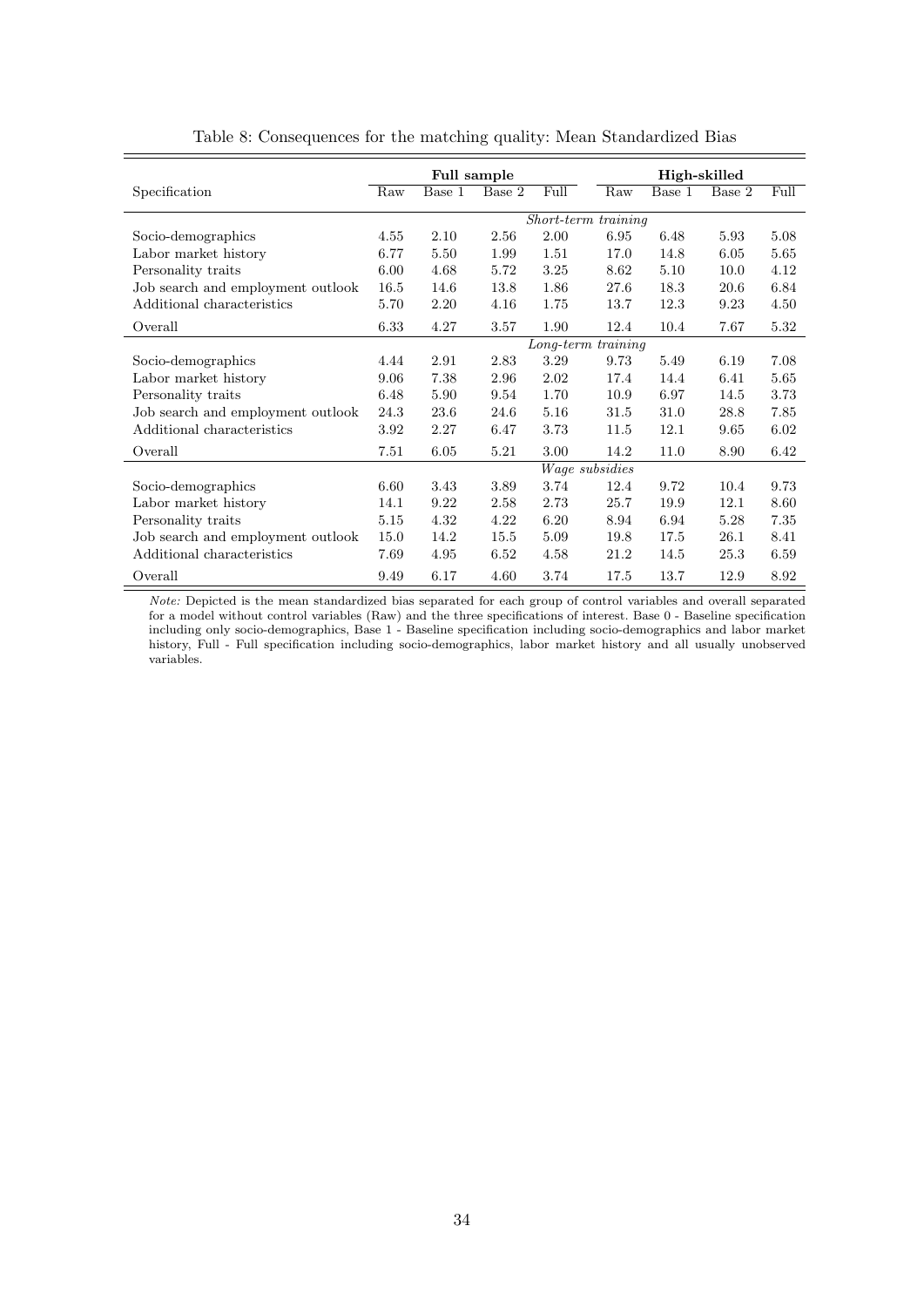|                                     |                        |                        | <b>Differences</b>                |                        |                       |         |                     |         |
|-------------------------------------|------------------------|------------------------|-----------------------------------|------------------------|-----------------------|---------|---------------------|---------|
| Specification                       | Raw gap                | Base 1                 | Base 2                            | Full                   | Base 1 vs. Full       |         | Base 2 vs. Full     |         |
|                                     |                        |                        |                                   |                        | absolute              | in $\%$ | absolute            | in $%$  |
|                                     |                        |                        | Short-term training               |                        |                       |         |                     |         |
| Employed after 12 months            | $-.105***$<br>(0.015)  | $-.101***$<br>(0.014)  | $-.095***$<br>(0.014)             | $-.096***$<br>(0.014)  | 0.005<br>(0.006)      | 4.5     | $-.001$<br>(0.005)  | $-1.4$  |
| Employed after 30 months            | $-.017$<br>(0.015)     | $-.009$<br>(0.016)     | $-.009$<br>(0.017)                | $-.011$<br>(0.017)     | $-.002$<br>(0.006)    | $-21.1$ | $-.002$<br>(0.004)  | $-17.8$ |
| Months employed within 30 months    | $-2.060***$<br>(0.304) | $-1.853***$<br>(0.287) | $-1.651***$<br>(0.283)            | $-1.708***$<br>(0.279) | 0.145<br>(0.130)      | 8.1     | $-.056$<br>(0.110)  | $-3.6$  |
| Cumulated earnings within 30 months | $-4439***$<br>(727)    | $-2724***$<br>(585)    | $-2051***$<br>(572)               | $-1966***$<br>(558)    | $758***$<br>(270)     | 27.8    | 85<br>(212)         | 4.1     |
| Obs.                                | 5376                   | 5376                   | 5376                              | 5376                   |                       |         |                     |         |
|                                     |                        |                        | Long-term training                |                        |                       |         |                     |         |
| Employed after 12 months            | $-.193***$<br>(0.02)   | $-.201***$<br>(0.02)   | $-.210***$<br>(0.02)              | $-.210***$<br>(0.022)  | $-0.009$<br>(0.012)   | $-4.4$  | 0.0004<br>(0.010)   | 1.9     |
| Employed after 30 months            | $-.022$<br>(0.020)     | $-.032$<br>(0.021)     | $-.043***$<br>(0.022)             | $-.040*$<br>(0.024)    | $-0.008$<br>(0.012)   | $-24.1$ | 0.003<br>(0.011)    | 7.4     |
| Months employed within 30 months    | $-3.580***$<br>(0.427) | $-3.726***$<br>(0.378) | $-3.948***$<br>(0.386)            | $-3.757***$<br>(0.441) | $-0.031$<br>(0.270)   | $-0.8$  | 0.191<br>(0.220)    | 4.7     |
| Cumulated earnings within 30 months | $-5185***$<br>(1058)   | $-5789***$<br>(832)    | $-6227***$<br>(823)               | $-6053***$<br>(989)    | $-265$<br>(630)       | $-4.6$  | 173<br>(561)        | 2.8     |
| Obs.                                | 4463                   | 4463                   | 4463                              | 4463                   |                       |         |                     |         |
|                                     |                        |                        | Wage subsidies                    |                        |                       |         |                     |         |
| Employed after 12 months            | $-.142***$<br>(0.024)  | $-.149***$<br>(0.023)  | $-.157^{\ast\ast\ast}$<br>(0.024) | $-.167***$<br>(0.025)  | $-0.018*$<br>(0.010)  | $-12.1$ | $-0.011$<br>(0.009) | $-7.0$  |
| Employed after 30 months            | $0.100***$<br>(0.023)  | $0.093***$<br>(0.023)  | $0.082***$<br>(0.023)             | $0.07***$<br>(0.025)   | $-0.023**$<br>(0.009) | $-24.7$ | $-0.012$<br>(0.009) | $-14.6$ |
| Months employed within 30 months    | $-1.292***$<br>(0.488) | $-1.381***$<br>(0.381) | $-1.527***$<br>(0.393)            | $-1.805***$<br>(0.442) | $-0.420**$<br>(0.210) | $-30.7$ | $-0.280$<br>(0.200) | $-18.2$ |
| Cumulated earnings within 30 months | $3137***$<br>(1218)    | $3368***$<br>(904)     | 3616***<br>(897)                  | 3049***<br>(996)       | $-319$<br>(538)       | $-9.5$  | $-567$<br>(462)     | $-15.7$ |
| Obs.                                | 4270                   | 4270                   | 4270                              | 4270                   |                       |         |                     |         |

Table 9: Baseline results: Average treatment effects on treated

Note: Depicted are estimated average treatment effects on the treated as the difference in mean outcomes between participants and matched non-participants using epanechnikov kernel propensity score matching with bandwidth 0.06, as well as the difference between base specification 1 (including only socio-demographics) and the full specification, as well as the difference between base specification 2 (including socio-demographics and the labor market history) and the full specification, for estimated average treatment effects. Standard errors are in parentheses and based on bootstrapping with 251 replications. \*\*\*/\*\*/\* indicate statistically significance at the 1%/5%/10%level.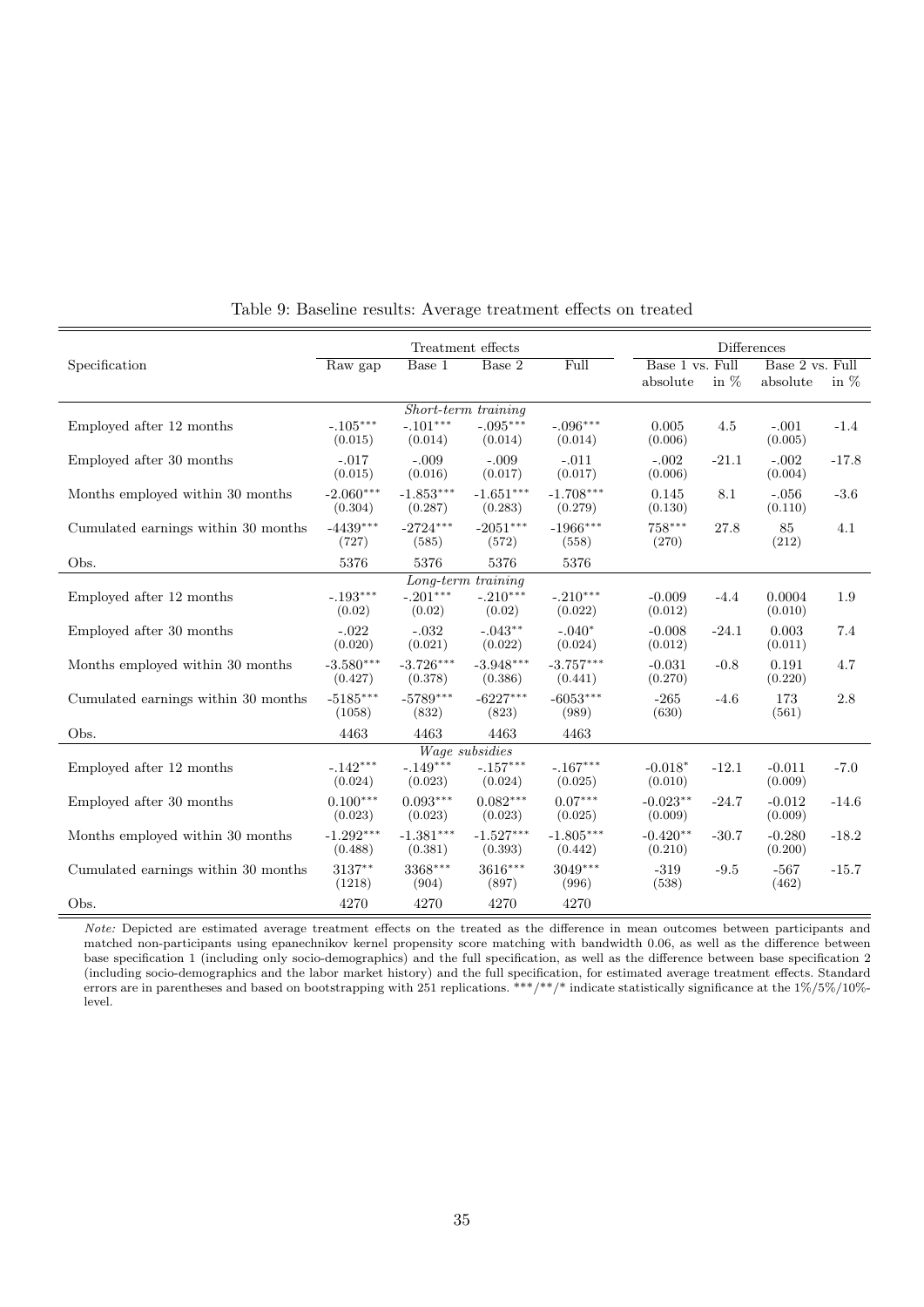|                                     | Treatment effects     |                        |                       |                        |                    | <b>Differences</b> |                    |         |
|-------------------------------------|-----------------------|------------------------|-----------------------|------------------------|--------------------|--------------------|--------------------|---------|
| Specification                       | Raw gap               | Base 1                 | Base 2                | Full                   | Base 1 vs. Full    |                    | Base 2 vs. Full    |         |
|                                     |                       |                        |                       |                        | absolute           | in $%$             | absolute           | in $%$  |
|                                     |                       | Short-term training    |                       |                        |                    |                    |                    |         |
| Employed after 12 months            | $-.170***$            | $-.161^{\ast\ast\ast}$ | $-.147***$            | $-.113**$              | 0.048              | 29.8               | 0.034              | 23.2    |
|                                     | (0.038)               | (0.04)                 | (0.043)               | (0.049)                | (0.033)            |                    | (0.036)            |         |
| Employed after 30 months            | $-.068*$<br>(0.037)   | $-.067*$<br>(0.038)    | $-.046$<br>(0.043)    | $-.054$<br>(0.053)     | 0.013<br>(0.036)   | 19.4               | $-.008$<br>(0.032) | $-17.4$ |
| Months employed within 30 months    | $-4.437***$           | $-4.177***$            | $-3.625***$           | $-3.167***$            | 1.010              | 24.2               | 0.458              | 12.6    |
|                                     | (0.799)               | (0.787)                | (0.831)               | (1.057)                | (0.750)            |                    | (0.741)            |         |
| Cumulated earnings within 30 months | $-11054***$<br>(2664) | $-11034***$<br>(2491)  | $-7373***$<br>(2409)  | $-6257**$<br>(2829)    | 4777**<br>(2245)   | 43.3               | 1116<br>(2110)     | 15.1    |
| Obs.                                | 1039                  | 1039                   | 1039                  | 1039                   |                    |                    |                    |         |
|                                     |                       | Long-term training     |                       |                        |                    |                    |                    |         |
| Employed after 12 months            | $-.222***$            | $-.222***$             | $-.212***$            | $-.191^{\ast\ast\ast}$ | 0.031              | 14.0               | 0.021              | 9.9     |
|                                     | (0.043)               | (0.046)                | (0.053)               | (0.067)                | (0.070)            |                    | (0.066)            |         |
| Employed after 30 months            | $-.053$<br>(0.042)    | $-.061$<br>(0.046)     | $-.062$<br>(0.056)    | $-.080$<br>(0.068)     | $-.019$<br>(0.054) | $-31.1$            | $-.018$<br>(0.051) | $-29.0$ |
| Months employed within 30 months    | $-4.367***$           | $-4.342***$            | $-4.137***$           | $-4.085***$            | 0.257              | 5.9                | 0.052              | 1.3     |
|                                     | (0.899)               | (0.913)                | (1.013)               | (1.424)                | (1.420)            |                    | (1.370)            |         |
| Cumulated earnings within 30 months | $-9289***$            | $-10709***$            | $-8707***$            | $-8479*$               | 2230               | 20.8               | 228                | 2.6     |
|                                     | (3054)                | (2966)                 | (3204)                | (4353)                 | (4430)             |                    | (3788)             |         |
| Obs.                                | 984                   | 984                    | 984                   | 984                    |                    |                    |                    |         |
|                                     |                       | Wage subsidies         |                       |                        |                    |                    |                    |         |
| Employed after 12 months            | $-.239***$<br>(0.055) | $-.228***$<br>(0.068)  | $-.202***$<br>(0.076) | $-.263***$<br>(0.093)  | $-.035$<br>(0.082) | $-15.4$            | $-.061$<br>(0.074) | $-30.2$ |
|                                     |                       |                        |                       |                        |                    |                    |                    |         |
| Employed after 30 months            | 0.032<br>(0.053)      | 0.014<br>(0.058)       | 0.012<br>(0.071)      | $-.040$<br>(0.085)     | $-.054$<br>(0.072) | $-386$             | $-.056$<br>(0.070) | $-466$  |
| Months employed within 30 months    | $-2.835**$            | $-2.600**$             | $-2.544*$             | $-3.884**$             | $-1.284$           | $-49.4$            | $-1.340$           | $-52.7$ |
|                                     | (1.160)               | (1.155)                | (1.479)               | (1.802)                | (1.550)            |                    | (1.480)            |         |
| Cumulated earnings within 30 months | $-593$                | $-1359$                | 404                   | $-78$                  | 1281               | 94.3               | $-482$             | $-119$  |
|                                     | (3997)                | (3813)                 | (4616)                | (5552)                 | (5001)             |                    | (4471)             |         |
| Obs.                                | 916                   | 916                    | 916                   | 916                    |                    |                    |                    |         |

## Table 10: Sensitivity analysis - high-skilled workers: Average treatment effects on treated

Note: Depicted are estimated average treatment effects on the treated as the difference in mean outcomes between participants and matched non-participants using epanechnikov kernel propensity score matching with bandwidth 0.06. Standard errors are in parentheses and based on bootstrapping with 251 replications. \*\*\*/\*\*/\* indicate statistically significance at the  $1\%/5\%/10\%$ -level.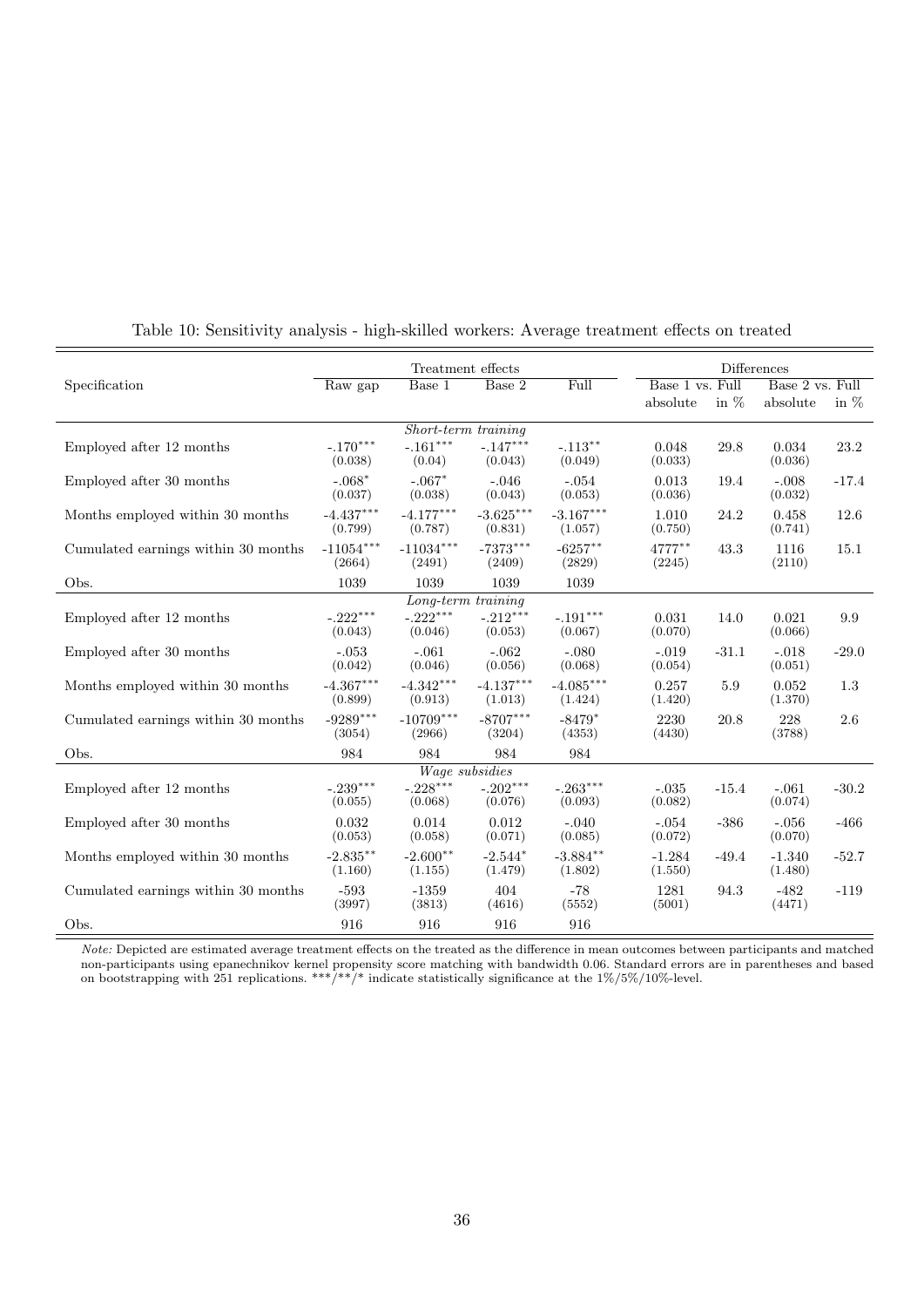

Figure 1: Distribution of propensity scores: Full sample

Note: Base 1 - Baseline specification including only socio-demographics, Base 2 - Baseline specification including sociodemographics and labor market history, Full - Full specification including socio-demographics, labor market history and all usually unobserved variables.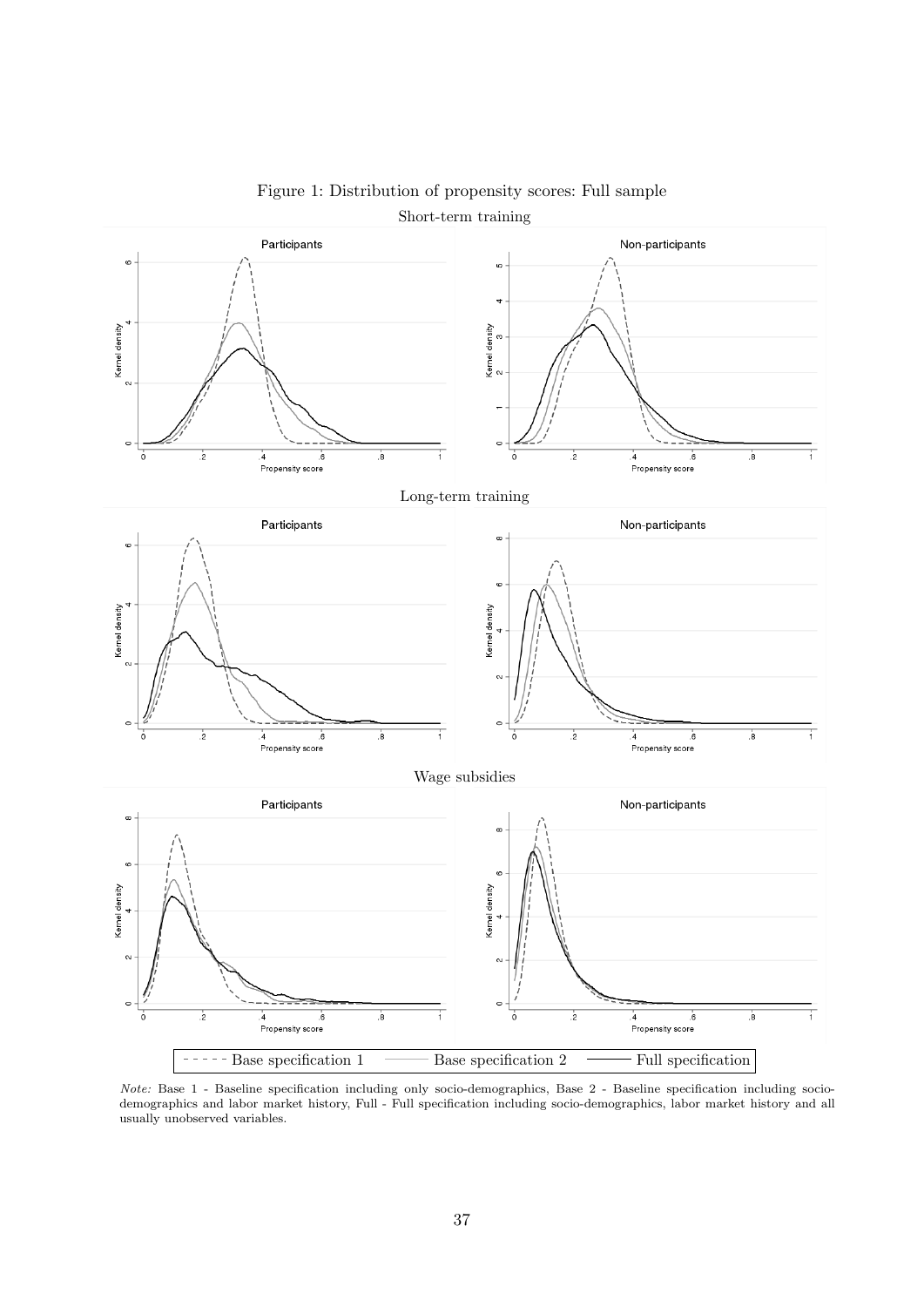

Figure 2: Distribution of propensity scores: High-skilled individuals

Note: Base 1 - Baseline specification including only socio-demographics, Base 2 - Baseline specification including sociodemographics and labor market history, Full - Full specification including socio-demographics, labor market history and all usually unobserved variables.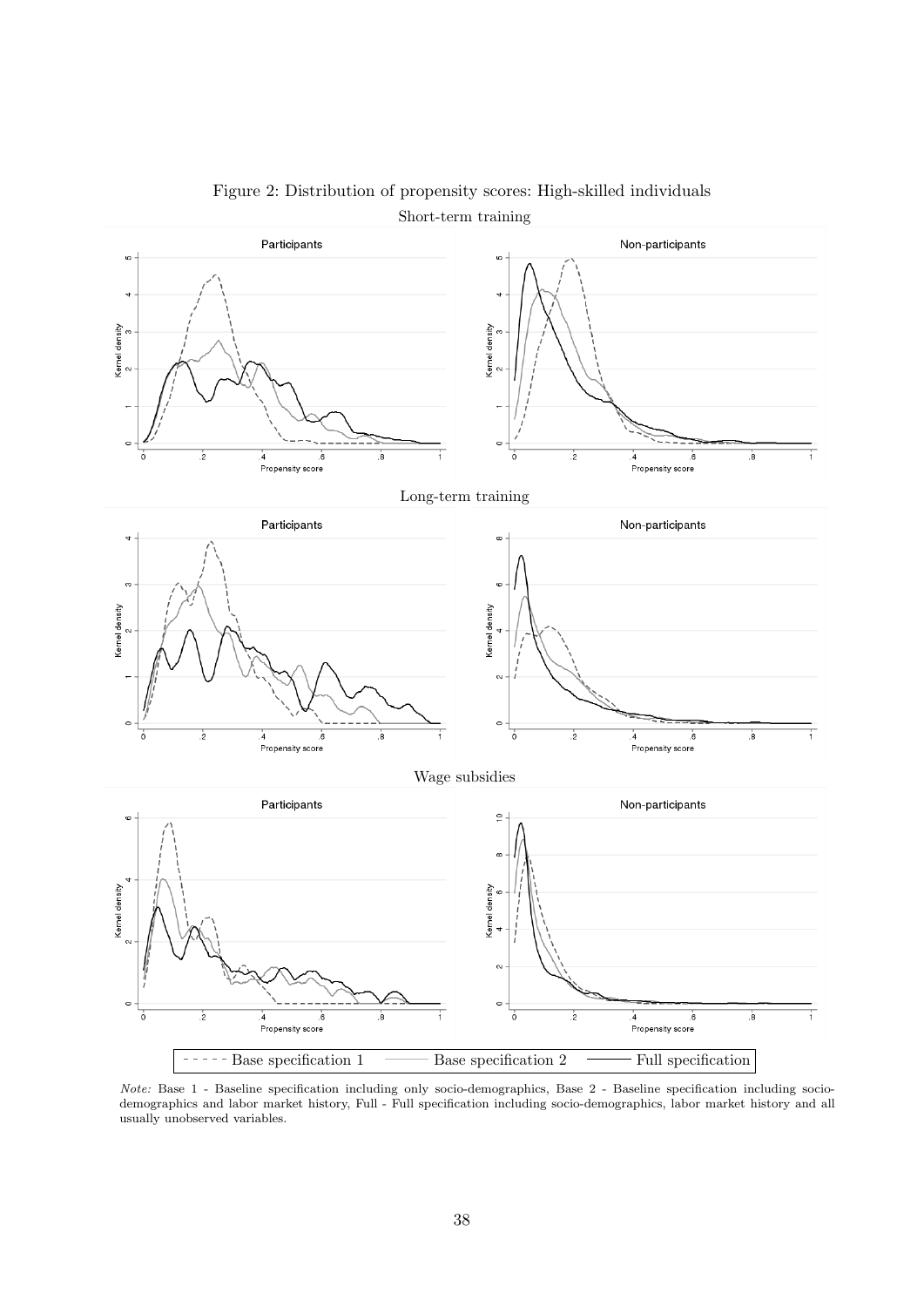

Figure 3: Distribution: Matched propensity score differences between treated and controls Full sample High-skilled

Note: Depicted is the distribution of the propensity score difference between participants and matched non-participants when including all usually unobserved variables using epanechnikov kernel propensity score matching with bandwidth 0.06 for each decile of the propensity score distribution in base specification 2 (socio-demographics and labor market history).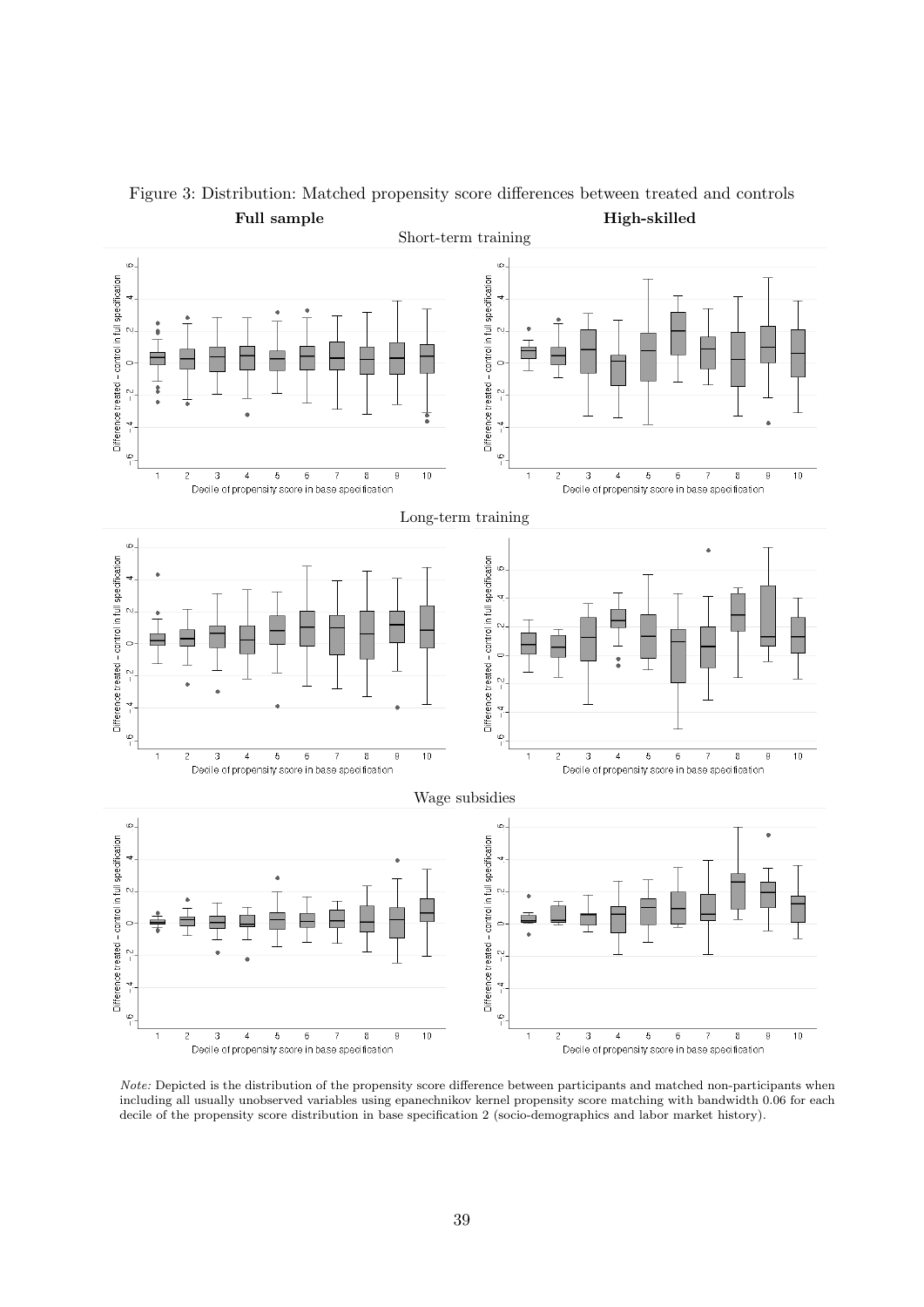## A Appendix - Supplementary Tables

## A.1 Sequential Inclusion of Usually Unobserved Variables

|                                     | Raw gap             | (1)                | (2)                | (3)                   | (4)                | (5)                | (6)                |
|-------------------------------------|---------------------|--------------------|--------------------|-----------------------|--------------------|--------------------|--------------------|
|                                     | Short-term training |                    |                    |                       |                    |                    |                    |
| Employed after 12 months            | $-.105***$          | $-.101***$         | $-.095***$         | $-.095***$            | $-.096***$         | $-.094***$         | $-.096***$         |
|                                     | (0.015)             | (0.014)            | (0.014)            | (0.014)               | (0.014)            | (0.014)            | (0.014)            |
| Employed after 30 months            | $-.017$<br>(0.015)  | $-.009$<br>(0.016) | $-.009$<br>(0.017) | $-.008$<br>(0.017)    | $-.013$<br>(0.017) | $-.007$<br>(0.017) | $-.011$<br>(0.017) |
| Months employed within 30 months    | $-2.060***$         | $-1.853***$        | $-1.651***$        | $-1.648***$           | $-1.747***$        | $-1.608***$        | $-1.708***$        |
|                                     | (0.304)             | (0.287)            | (0.283)            | (0.28)                | (0.276)            | (0.288)            | (0.279)            |
| Cumulated earnings within 30 months | $-4439***$          | $-2724***$         | $-2051***$         | $-2010***$            | $-2026***$         | $-1964***$         | $-1966***$         |
|                                     | (727)               | (585)              | (572)              | (572)                 | (551)              | (579)              | (558)              |
| Obs.                                | 5376                | 5376               | 5376               | 5376                  | 5376               | 5376               | 5376               |
|                                     |                     |                    |                    | Long-term training    |                    |                    |                    |
| Employed after 12 months            | $-.193***$          | $-.201***$         | $-.210***$         | $-.210***$            | $-.208***$         | $-.210***$         | $-.210***$         |
|                                     | (0.02)              | (0.02)             | (0.02)             | (0.021)               | (0.022)            | (0.021)            | (0.022)            |
| Employed after 30 months            | $-.022$             | $-.032$            | $-.043**$          | $-.041*$              | $-.043*$           | $-.041*$           | $-.040*$           |
|                                     | (0.020)             | (0.021)            | (0.022)            | (0.022)               | (0.024)            | (0.022)            | (0.024)            |
| Months employed within 30 months    | $-3.580***$         | $-3.726***$        | $-3.948***$        | $-3.942***$           | $-3.745***$        | $-3.918***$        | $-3.757***$        |
|                                     | (0.427)             | (0.378)            | (0.386)            | (0.389)               | (0.433)            | (0.393)            | (0.441)            |
| Cumulated earnings within 30 months | $-5185***$          | $-5789***$         | $-6227***$         | $-6166***$            | $-5883***$         | $-6139***$         | $-6053***$         |
|                                     | (1058)              | (832)              | (823)              | (841)                 | (955)              | (823)              | (989)              |
| Obs.                                | 4463                | 4463               | 4463               | 4463                  | 4463               | 4463               | 4463               |
|                                     |                     |                    |                    | <i>Wage subsidies</i> |                    |                    |                    |
| Employed after 12 months            | $-.142***$          | $-.149***$         | $-.157***$         | $-.155***$            | $-.169***$         | $-.156***$         | $-.167***$         |
|                                     | (0.024)             | (0.023)            | (0.024)            | (0.024)               | (0.024)            | (0.024)            | (0.025)            |
| Employed after 30 months            | $0.100***$          | $0.093***$         | $0.082***$         | $0.082***$            | $0.071***$         | $0.084***$         | $0.07***$          |
|                                     | (0.023)             | (0.023)            | (0.023)            | (0.024)               | (0.025)            | (0.024)            | (0.025)            |
| Months employed within 30 months    | $-1.292***$         | $-1.381***$        | $-1.527***$        | $-1.490***$           | $-1.820***$        | $-1.512***$        | $-1.805***$        |
|                                     | (0.488)             | (0.381)            | (0.393)            | (0.405)               | (0.413)            | (0.411)            | (0.442)            |
| Cumulated earnings within 30 months | $3137***$           | 3368***            | 3616***            | $3682***$             | $3094***$          | 3729***            | $3049***$          |
|                                     | (1218)              | (904)              | (897)              | (909)                 | (975)              | (906)              | (996)              |
| Obs.                                | 4270                | 4270               | 4270               | 4270                  | 4270               | 4270               | 4270               |
| Control variables                   |                     |                    |                    |                       |                    |                    |                    |
| Socio-demographic variables         |                     | $\checkmark$       | ✓                  | ✓                     | ✓                  | ✓                  | ✓                  |
| Labor market history                |                     |                    | ✓                  | ✓                     | ✓                  | ✓                  |                    |
| Personality traits                  |                     |                    |                    | ✓                     |                    |                    | ✓                  |
| Job search and employment outlook   |                     |                    |                    |                       | $\checkmark$       |                    |                    |
| <i>Additional characteristics</i>   |                     |                    |                    |                       |                    | ✓                  |                    |

Note: Depicted are estimated average treatment effects on the treated as the difference in mean outcomes between participants and matched non-participants using epanechnikov kernel propensity score matching with bandwith 0.06. Standard errors are in parentheses and based on bootstrapping with 251 replications. \*\*\*/\*\*/\* indicate statistically significance at the 1%/5%/10%-level.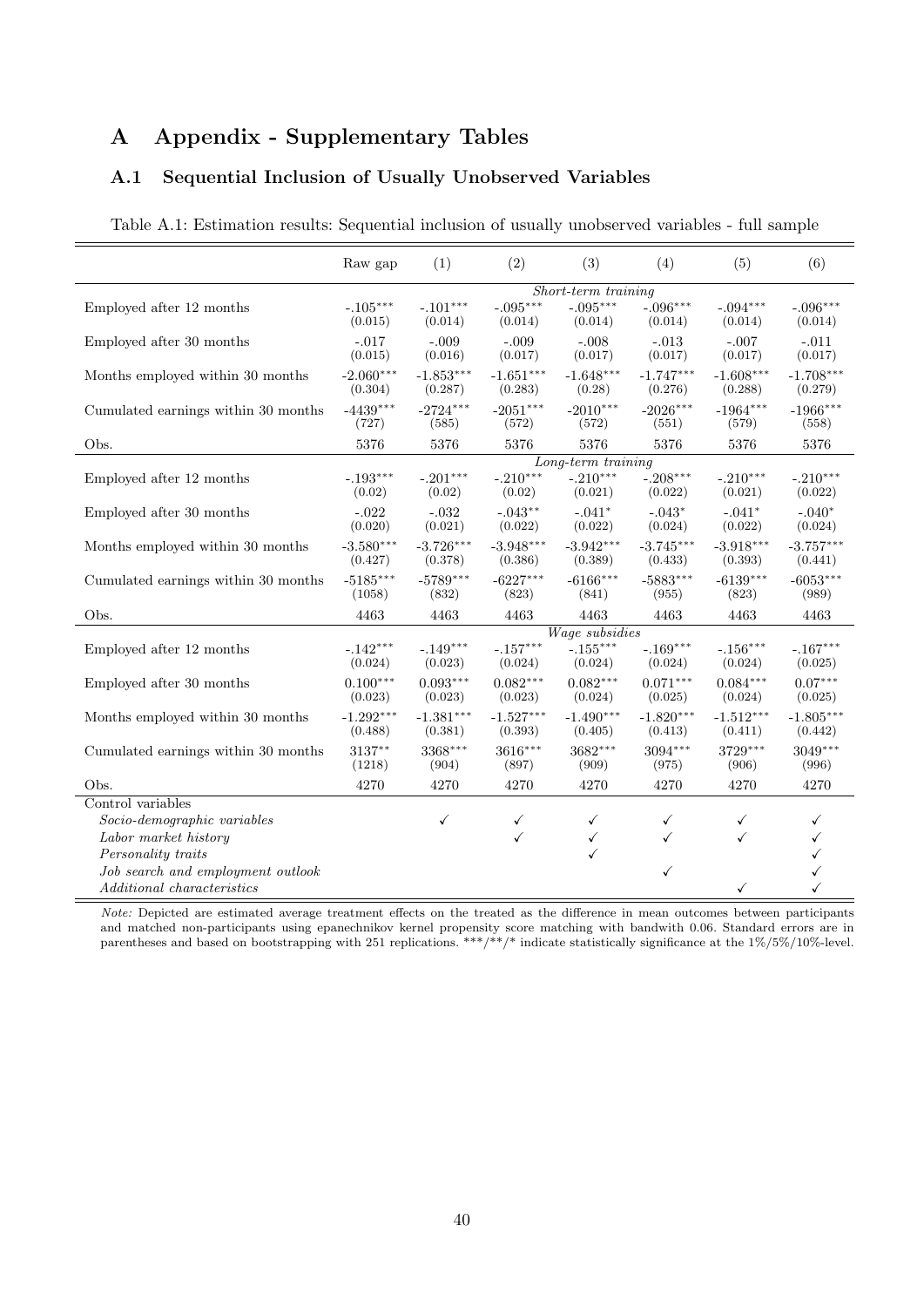|                                     | Raw gap                | (1)                    | (2)                    | (3)                    | (4)                    | (5)                    | (6)                    |
|-------------------------------------|------------------------|------------------------|------------------------|------------------------|------------------------|------------------------|------------------------|
|                                     | Short-term training    |                        |                        |                        |                        |                        |                        |
| Employed after 12 months            | $-.170***$<br>(0.038)  | $-.161***$<br>(0.04)   | $-.147***$<br>(0.043)  | $-.154***$<br>(0.043)  | $-.125***$<br>(0.049)  | $-.148***$<br>(0.045)  | $-.113**$<br>(0.049)   |
| Employed after 30 months            | $-.068*$<br>(0.037)    | $-.067*$<br>(0.038)    | $-.046$<br>(0.043)     | $-.057$<br>(0.044)     | $-.061$<br>(0.048)     | $-.050$<br>(0.045)     | $-.054$<br>(0.053)     |
| Months employed within 30 months    | $-4.437***$<br>(0.799) | $-4.177***$<br>(0.787) | $-3.625***$<br>(0.831) | $-3.885***$<br>(0.855) | $-3.417***$<br>(0.995) | $-3.786***$<br>(0.887) | $-3.167***$<br>(1.057) |
| Cumulated earnings within 30 months | $-11054***$<br>(2664)  | $-11034***$<br>(2491)  | $-7373***$<br>(2409)   | $-7649***$<br>(2586)   | $-6325***$<br>(2818)   | $-7281***$<br>(2324)   | $-6257**$<br>(2829)    |
| Obs.                                | 1039                   | 1039                   | 1039                   | 1039                   | 1039                   | 1039                   | 1039                   |
|                                     |                        |                        |                        | Long-term training     |                        |                        |                        |
| Employed after 12 months            | $-.222***$<br>(0.043)  | $-.222***$<br>(0.046)  | $-.212***$<br>(0.053)  | $-.239***$<br>(0.053)  | $-.223***$<br>(0.059)  | $-.227***$<br>(0.053)  | $-.191***$<br>(0.067)  |
| Employed after 30 months            | $-.053$<br>(0.042)     | $-.061$<br>(0.046)     | $-.062$<br>(0.056)     | $-.092*$<br>(0.054)    | $-.098*$<br>(0.058)    | $-.060$<br>(0.057)     | $-.080$<br>(0.068)     |
| Months employed within 30 months    | $-4.367***$<br>(0.899) | $-4.342***$<br>(0.913) | $-4.137***$<br>(1.013) | $-4.737***$<br>(1.057) | $-4.732***$<br>(1.192) | $-4.284***$<br>(1.111) | $-4.085***$<br>(1.424) |
| Cumulated earnings within 30 months | $-9289***$<br>(3054)   | $-10709***$<br>(2966)  | $-8707***$<br>(3204)   | $-9914***$<br>(3329)   | $-12279***$<br>(3737)  | $-10199***$<br>(3264)  | $-8479*$<br>(4353)     |
| Obs.                                | 984                    | 984                    | 984                    | 984                    | 984                    | 984                    | 984                    |
|                                     |                        |                        |                        | Wage subsidies         |                        |                        |                        |
| Employed after 12 months            | $-.239***$<br>(0.055)  | $-.228***$<br>(0.068)  | $-.202***$<br>(0.076)  | $-.193**$<br>(0.08)    | $-.208***$<br>(0.086)  | $-.205***$<br>(0.084)  | $-.263***$<br>(0.093)  |
| Employed after 30 months            | 0.032<br>(0.053)       | 0.014<br>(0.058)       | 0.012<br>(0.071)       | 0.041<br>(0.071)       | $-.009$<br>(0.079)     | 0.028<br>(0.077)       | $-.040$<br>(0.085)     |
| Months employed within 30 months    | $-2.835***$<br>(1.160) | $-2.600**$<br>(1.155)  | $-2.544*$<br>(1.479)   | $-1.978$<br>(1.509)    | $-2.643*$<br>(1.606)   | $-2.404$<br>(1.630)    | $-3.884**$<br>(1.802)  |
| Cumulated earnings within 30 months | $-593$<br>(3997)       | $-1359$<br>(3813)      | 404<br>(4616)          | 2416<br>(4898)         | 1422<br>(4548)         | 1391<br>(4925)         | $-78$<br>(5552)        |
| Obs.                                | 916                    | 916                    | 916                    | 916                    | 916                    | 916                    | 916                    |
| Control variables                   |                        |                        |                        |                        |                        |                        |                        |
| Socio-demographic variables         |                        | $\checkmark$           | $\checkmark$           | $\checkmark$           | ✓                      | $\checkmark$           | ✓                      |
| Labor market history                |                        |                        | $\checkmark$           | $\checkmark$           | ✓                      | ✓                      |                        |
| Personality traits                  |                        |                        |                        | ✓                      |                        |                        |                        |
| Job search and employment outlook   |                        |                        |                        |                        | ✓                      |                        |                        |
| Additional characteristics          |                        |                        |                        |                        |                        | ✓                      |                        |

Table A.2: Estimation results: Sequential inclusion of usually unobserved variables - high-skilled

Note: Depicted are estimated average treatment effects on the treated as the difference in mean outcomes between participants and matched non-participants using epanechnikov kernel propensity score matching with bandwith 0.06. Standard errors are in parentheses and based on bootstrapping with 251 replications. \*\*\*/\*\*/\* indicate statistically significance at the 1%/5%/10%-level.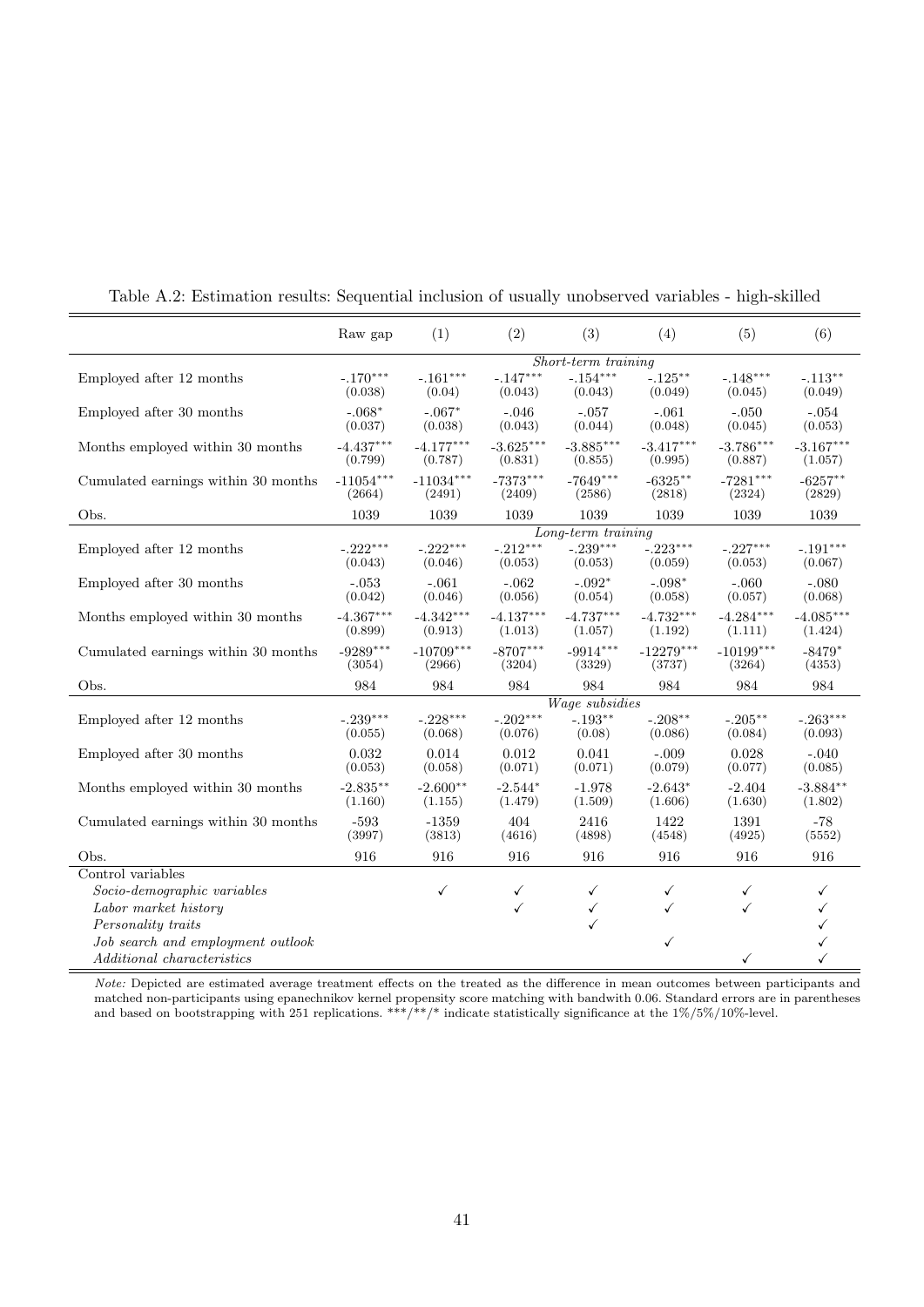## A.2 Different Matching/Weighting Estimators

|                                     | Raw gap                | Base 1                 | Base 2                 | Full                   |
|-------------------------------------|------------------------|------------------------|------------------------|------------------------|
| Employed after 12 months            |                        |                        |                        |                        |
| <b>IPW</b>                          | $-.105***$<br>(0.015)  | $-.102***$<br>(0.014)  | $-.093***$<br>(0.014)  | $-.097***$<br>(0.014)  |
| Kernel 1 (bw= $0.02$ )              |                        | $-.102***$<br>(0.015)  | $-.093***$<br>(0.015)  | $-.094***$<br>(0.015)  |
| Kernel 2 (bw= $0.06$ )              |                        | $-.101***$<br>(0.014)  | $-.095***$<br>(0.014)  | $-.096***$<br>(0.014)  |
| Kernel 3 (bw= $0.2$ )               |                        | $-.100***$<br>(0.015)  | $-.102***$<br>(0.014)  | $-.099***$<br>(0.014)  |
| Employed after 30 months            |                        |                        |                        |                        |
| <b>IPW</b>                          | $-.017$<br>(0.015)     | $-.009$<br>(0.016)     | $-.007$<br>(0.017)     | $-.011$<br>(0.017)     |
| Kernel 1 (bw= $0.02$ )              |                        | $-.011$<br>(0.016)     | $-.009$<br>(0.017)     | $-.007$<br>(0.017)     |
| Kernel 2 (bw= $0.06$ )              |                        | $-.009$<br>(0.016)     | $-.009$<br>(0.017)     | $-.011$<br>(0.017)     |
| Kernel 3 (bw= $0.2$ )               |                        | $-.011$<br>(0.016)     | $-.014$<br>(0.016)     | $-.015$<br>(0.016)     |
| Months employed within 30 months    |                        |                        |                        |                        |
| <b>IPW</b>                          | $-2.060***$<br>(0.304) | $-1.889***$<br>(0.288) | $-1.580***$<br>(0.282) | $-1.692***$<br>(0.279) |
| Kernel 1 (bw= $0.02$ )              |                        | $-1.892***$<br>(0.293) | $-1.594***$<br>(0.291) | $-1.633***$<br>(0.287) |
| Kernel 2 (bw= $0.06$ )              |                        | $-1.853***$<br>(0.287) | $-1.651***$<br>(0.283) | $-1.708***$<br>(0.279) |
| Kernel 3 (bw= $0.2$ )               |                        | $-1.897***$<br>(0.285) | $-1.907***$<br>(0.274) | $-1.848***$<br>(0.268) |
| Cumulated earnings within 30 months |                        |                        |                        |                        |
| <b>IPW</b>                          | $-4439***$<br>(727)    | $-2793***$<br>(586)    | $-1966$ ***<br>(574)   | $-1981***$<br>(567)    |
| Kernel 1 (bw= $0.02$ )              |                        | $-2778***$<br>(595)    | $-1890***$<br>(582)    | $-1825***$<br>(576)    |
| Kernel 2 (bw= $0.06$ )              |                        | $-2724***$<br>(585)    | $-2051***$<br>(572)    | $-1966$ ***<br>(558)   |
| Kernel 3 (bw= $0.2$ )               |                        | $-3250***$<br>(594)    | $-2999$ ***<br>(562)   | $-2627***$<br>(537)    |
| Obs.                                | 5376                   | 5376                   | 5376                   | 5376                   |
|                                     |                        |                        |                        |                        |

Table A.3: Sensitivity Analysis: Average treatment effects on treated of short-term training

Note: Depicted are estimated average treatment effects on the treated as the difference in mean outcomes between participants and matched non-participants using inverse probability weighting (IPW) and 3 types of epanechnikov kernel propensity score matching. Standard errors are in parentheses and based on bootstrapping with 251 replications. \*\*\*/\*\*/\* indicate statistically significance at the  $1\%/5\%/10\%$  level.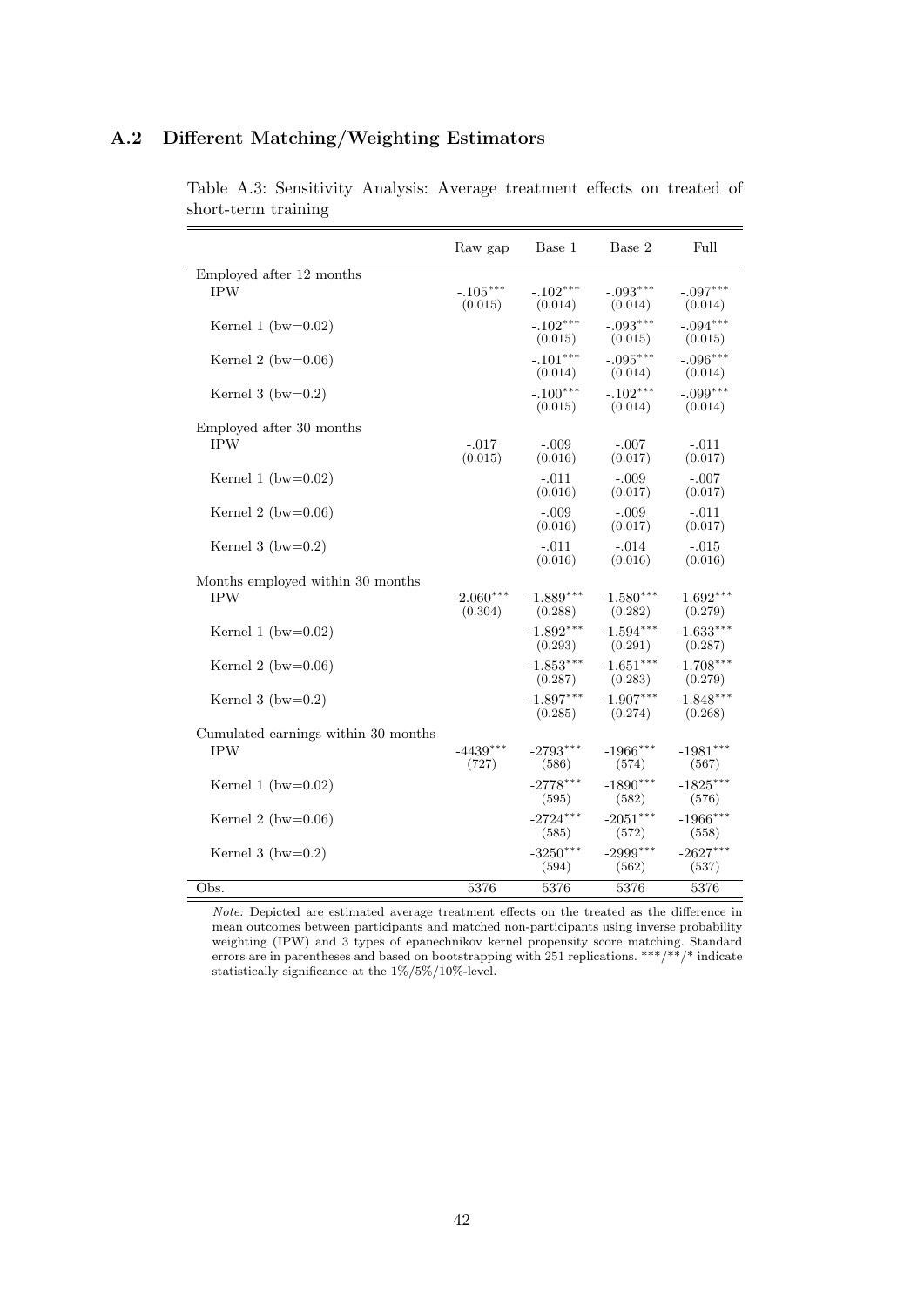|                                     | Raw gap                | Base 1                 | Base 2                 | Full                   |
|-------------------------------------|------------------------|------------------------|------------------------|------------------------|
| Employed after 12 months            |                        |                        |                        |                        |
| <b>IPW</b>                          | $-.193***$<br>(0.02)   | $-.204***$<br>(0.02)   | $-.211***$<br>(0.02)   | $-.210***$<br>(0.022)  |
| Kernel 1 (bw= $0.02$ )              |                        | $-.202***$<br>(0.02)   | $-.207***$<br>(0.021)  | $-.204***$<br>(0.023)  |
| Kernel 2 (bw= $0.06$ )              |                        | $-.201***$<br>(0.02)   | $-.210***$<br>(0.02)   | $-.210***$<br>(0.022)  |
| Kernel 3 (bw= $0.2$ )               |                        | $-.196***$<br>(0.02)   | $-.202***$<br>(0.02)   | $-.204***$<br>(0.021)  |
| Employed after 30 months            |                        |                        |                        |                        |
| <b>IPW</b>                          | $-.022$<br>(0.020)     | $-.035*$<br>(0.021)    | $-.042**$<br>(0.021)   | $-.045*$<br>(0.023)    |
| Kernel 1 (bw= $0.02$ )              |                        | $-.030$<br>(0.021)     | $-.043*$<br>(0.022)    | $-.043*$<br>(0.024)    |
| Kernel 2 (bw= $0.06$ )              |                        | $-.032$<br>(0.021)     | $-.043**$<br>(0.022)   | $-.040*$<br>(0.024)    |
| Kernel 3 (bw= $0.2$ )               |                        | $-.025$<br>(0.021)     | $-.032$<br>(0.021)     | $-.036$<br>(0.022)     |
| Months employed within 30 months    |                        |                        |                        |                        |
| <b>IPW</b>                          | $-3.580***$<br>(0.427) | $-3.787***$<br>(0.38)  | $-3.942***$<br>(0.382) | $-3.869***$<br>(0.423) |
| Kernel 1 (bw= $0.02$ )              |                        | $-3.687***$<br>(0.382) | $-3.863***$<br>(0.4)   | $-3.772***$<br>(0.447) |
| Kernel 2 (bw= $0.06$ )              |                        | $-3.726***$<br>(0.378) | $-3.948***$<br>(0.386) | $-3.757***$<br>(0.441) |
| Kernel 3 (bw= $0.2$ )               |                        | $-3.647***$<br>(0.362) | $-3.772***$<br>(0.363) | $-3.746***$<br>(0.398) |
| Cumulated earnings within 30 months |                        |                        |                        |                        |
| <b>IPW</b>                          | $-5185***$<br>(1058)   | $-5965***$<br>(833)    | $-6269***$<br>(796)    | $-6035***$<br>(940)    |
| Kernel 1 (bw= $0.02$ )              |                        | $-5810***$<br>(846)    | $-6143***$<br>(879)    | $-5928***$<br>(1019)   |
| Kernel 2 (bw= $0.06$ )              |                        | $-5789***$<br>(832)    | $-6227***$<br>(823)    | $-6053***$<br>(989)    |
| Kernel 3 (bw= $0.2$ )               |                        | $-5379***$<br>(832)    | $-5727***$<br>(794)    | $-5742***$<br>(859)    |
| Obs.                                | 4463                   | 4463                   | 4463                   | 4463                   |

Table A.4: Sensitivity Analysis: Average treatment effects on treated of longterm training

Note: Depicted are estimated average treatment effects on the treated as the difference in mean outcomes between participants and matched non-participants using inverse probability weighting (IPW) and 3 types of epanechnikov kernel propensity score matching. Standard errors are in parentheses and based on bootstrapping with 251 replications. \*\*\*/\*\*/\* indicate statistically significance at the 1%/5%/10%-level.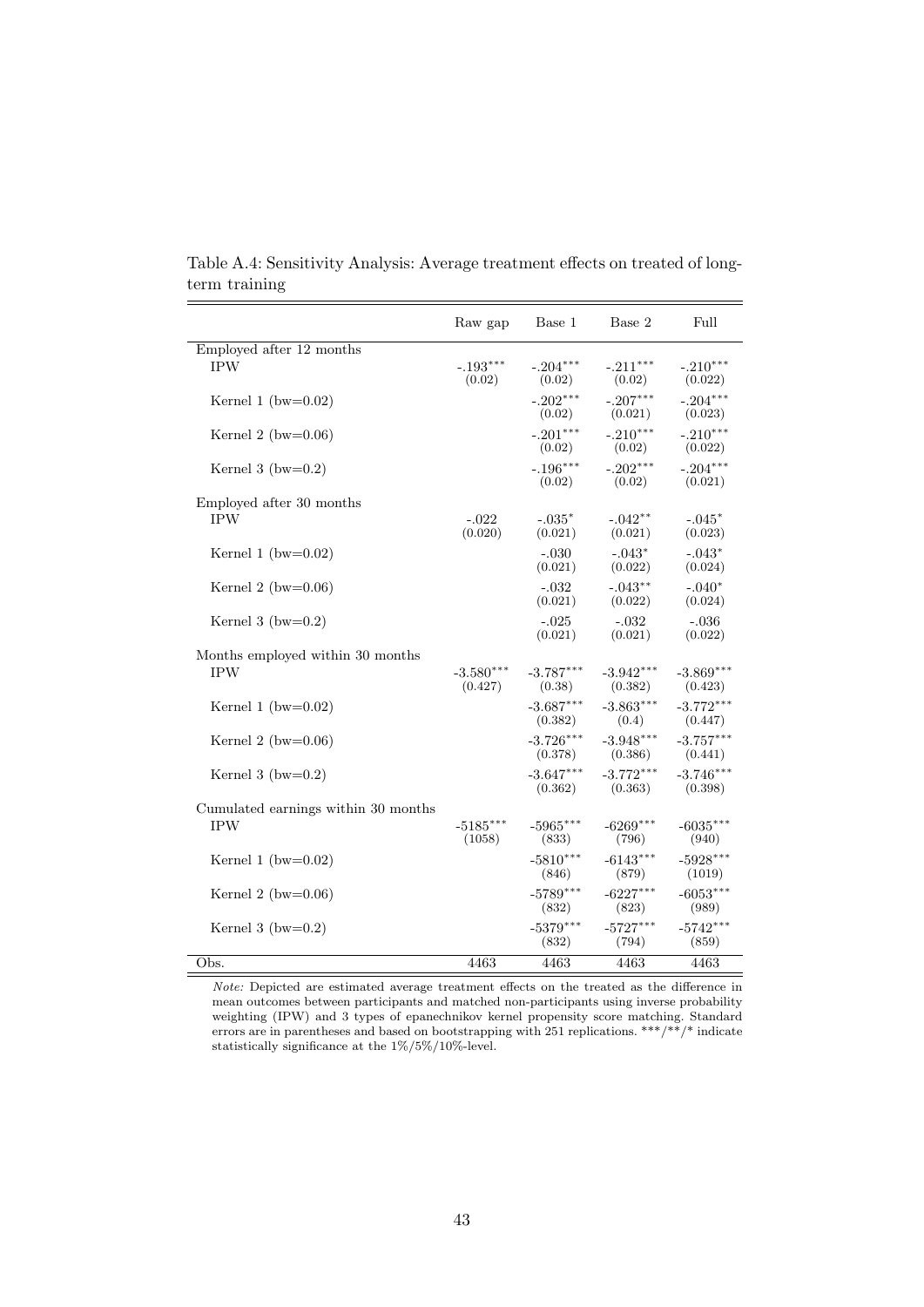|                                                   | Raw gap                | Base 1                 | Base 2                 | Full                   |
|---------------------------------------------------|------------------------|------------------------|------------------------|------------------------|
| Employed after 12 months<br><b>IPW</b>            | $-.142***$<br>(0.024)  | $-.150***$<br>(0.023)  | $-.159***$<br>(0.024)  | $-.169***$<br>(0.024)  |
| Kernel 1 (bw= $0.02$ )                            |                        | $-.150***$<br>(0.023)  | $-.159***$<br>(0.024)  | $-.163***$<br>(0.025)  |
| Kernel 2 (bw= $0.06$ )                            |                        | $-.149***$<br>(0.023)  | $-.157***$<br>(0.024)  | $-167***$<br>(0.025)   |
| Kernel 3 (bw= $0.2$ )                             |                        | $-.144***$<br>(0.023)  | $-.148***$<br>(0.023)  | $-.155***$<br>(0.023)  |
| Employed after 30 months<br><b>IPW</b>            | $0.100***$<br>(0.023)  | $0.095***$<br>(0.023)  | $0.081***$<br>(0.024)  | $0.069***$<br>(0.024)  |
| Kernel 1 (bw= $0.02$ )                            |                        | $0.094***$<br>(0.023)  | $0.081***$<br>(0.025)  | $0.071***$<br>(0.025)  |
| Kernel 2 (bw= $0.06$ )                            |                        | $0.093***$<br>(0.023)  | $0.082***$<br>(0.023)  | $0.07***$<br>(0.025)   |
| Kernel 3 (bw= $0.2$ )                             |                        | $0.098***$<br>(0.022)  | $0.094***$<br>(0.023)  | $0.084***$<br>(0.023)  |
| Months employed within 30 months<br><b>IPW</b>    | $-1.292***$<br>(0.488) | $-1.374***$<br>(0.389) | $-1.553***$<br>(0.4)   | $-1.817***$<br>(0.414) |
| Kernel 1 (bw= $0.02$ )                            |                        | $-1.370***$<br>(0.392) | $-1.554***$<br>(0.408) | $-1.710***$<br>(0.44)  |
| Kernel 2 (bw= $0.06$ )                            |                        | $-1.381***$<br>(0.381) | $-1.527***$<br>(0.393) | $-1.805***$<br>(0.442) |
| Kernel 3 (bw= $0.2$ )                             |                        | $-1.316***$<br>(0.36)  | $-1.387***$<br>(0.365) | $-1.546***$<br>(0.38)  |
| Cumulated earnings within 30 months<br><b>IPW</b> | 3137**<br>(1218)       | $3485***$<br>(910)     | $3674***$<br>(877)     | $3131***$<br>(911)     |
| Kernel 1 (bw= $0.02$ )                            |                        | 3475***<br>(929)       | 3687***<br>(916)       | $3293***$<br>(1004)    |
| Kernel 2 (bw= $0.06$ )                            |                        | 3368***<br>(904)       | 3616***<br>(897)       | $3049***$<br>(996)     |
| Kernel 3 (bw= $0.2$ )                             |                        | 3178***<br>(934)       | 3399***<br>(878)       | 3166***<br>(908)       |
| Obs.                                              | 4270                   | 4270                   | 4270                   | 4270                   |

Table A.5: Sensitivity Analysis: Average treatment effects on treated of wage subsidies

Note: Depicted are estimated average treatment effects on the treated as the difference in mean outcomes between participants and matched non-participants using inverse probability weighting (IPW) and 3 types of epanechnikov kernel propensity score matching. Standard errors are in parentheses and based on bootstrapping with 251 replications. \*\*\*/\*\*/\* indicate statistically significance at the 1%/5%/10%-level.